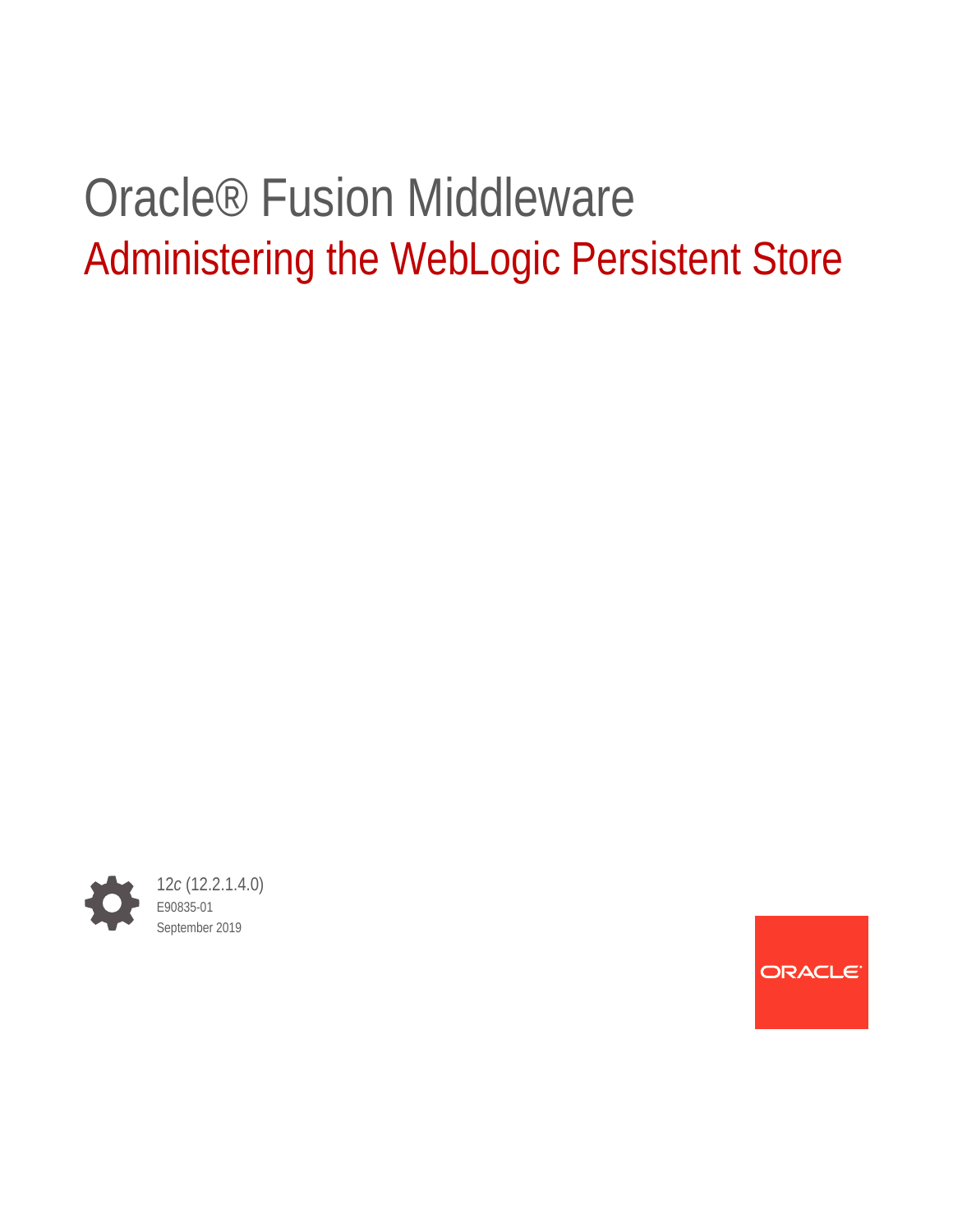Oracle Fusion Middleware Administering the WebLogic Persistent Store, 12*c* (12.2.1.4.0)

E90835-01

Copyright © 2007, 2019, Oracle and/or its affiliates. All rights reserved.

This software and related documentation are provided under a license agreement containing restrictions on use and disclosure and are protected by intellectual property laws. Except as expressly permitted in your license agreement or allowed by law, you may not use, copy, reproduce, translate, broadcast, modify, license, transmit, distribute, exhibit, perform, publish, or display any part, in any form, or by any means. Reverse engineering, disassembly, or decompilation of this software, unless required by law for interoperability, is prohibited.

The information contained herein is subject to change without notice and is not warranted to be error-free. If you find any errors, please report them to us in writing.

If this is software or related documentation that is delivered to the U.S. Government or anyone licensing it on behalf of the U.S. Government, then the following notice is applicable:

U.S. GOVERNMENT END USERS: Oracle programs, including any operating system, integrated software, any programs installed on the hardware, and/or documentation, delivered to U.S. Government end users are "commercial computer software" pursuant to the applicable Federal Acquisition Regulation and agencyspecific supplemental regulations. As such, use, duplication, disclosure, modification, and adaptation of the programs, including any operating system, integrated software, any programs installed on the hardware, and/or documentation, shall be subject to license terms and license restrictions applicable to the programs. No other rights are granted to the U.S. Government.

This software or hardware is developed for general use in a variety of information management applications. It is not developed or intended for use in any inherently dangerous applications, including applications that may create a risk of personal injury. If you use this software or hardware in dangerous applications, then you shall be responsible to take all appropriate fail-safe, backup, redundancy, and other measures to ensure its safe use. Oracle Corporation and its affiliates disclaim any liability for any damages caused by use of this software or hardware in dangerous applications.

Oracle and Java are registered trademarks of Oracle and/or its affiliates. Other names may be trademarks of their respective owners.

Intel and Intel Xeon are trademarks or registered trademarks of Intel Corporation. All SPARC trademarks are used under license and are trademarks or registered trademarks of SPARC International, Inc. AMD, Opteron, the AMD logo, and the AMD Opteron logo are trademarks or registered trademarks of Advanced Micro Devices. UNIX is a registered trademark of The Open Group.

This software or hardware and documentation may provide access to or information about content, products, and services from third parties. Oracle Corporation and its affiliates are not responsible for and expressly disclaim all warranties of any kind with respect to third-party content, products, and services unless otherwise set forth in an applicable agreement between you and Oracle. Oracle Corporation and its affiliates will not be responsible for any loss, costs, or damages incurred due to your access to or use of third-party content, products, or services, except as set forth in an applicable agreement between you and Oracle.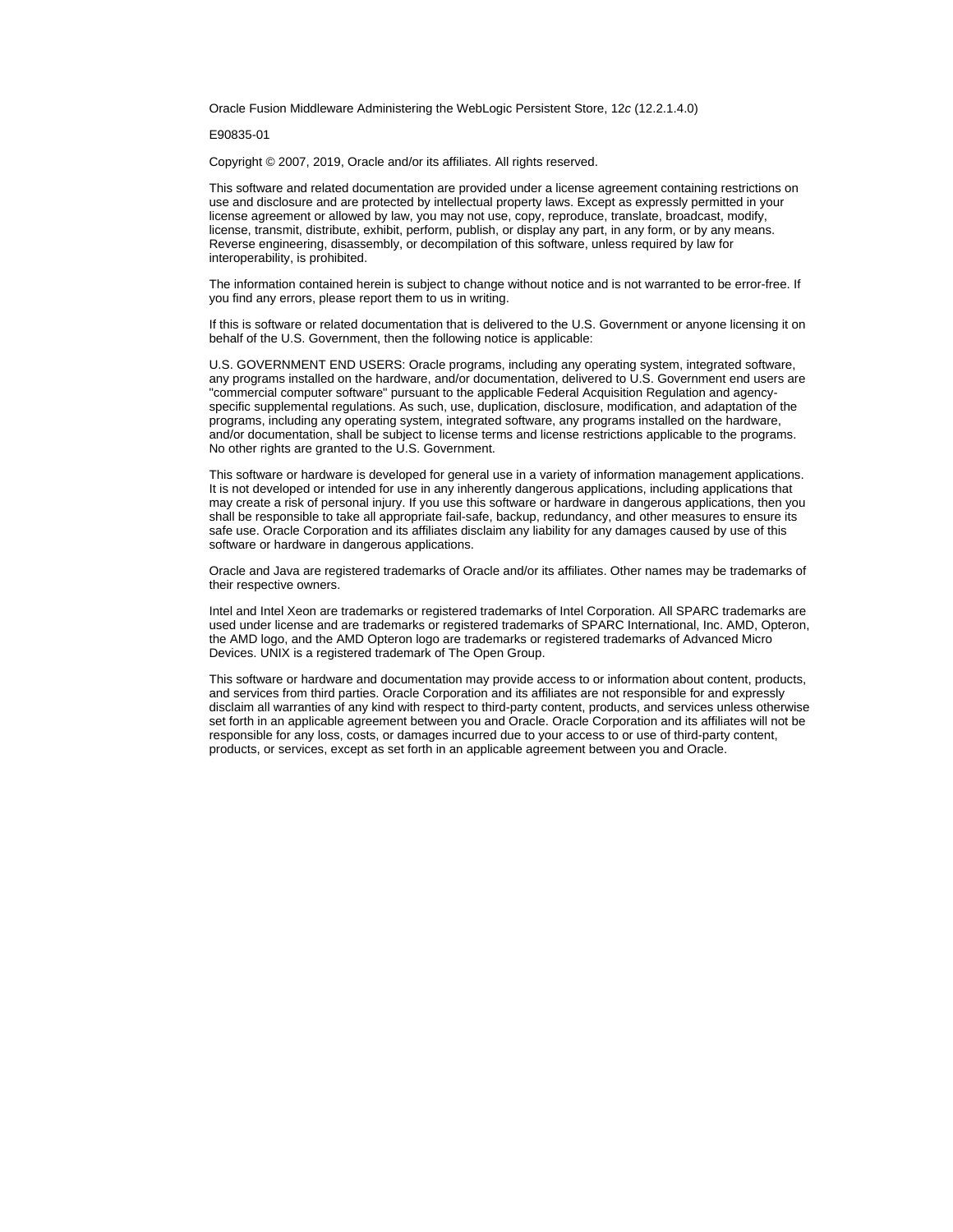# **Contents**

#### [Preface](#page-5-0)

|     | Documentation Accessibility<br>Conventions |         |
|-----|--------------------------------------------|---------|
|     |                                            | vi      |
|     | Introduction and Roadmap                   |         |
| 1.1 | Document Scope and Audience                | $1 - 1$ |
| 12  | <b>Guide to This Document</b>              | 1-1     |

| 1.3 Related Documentation                    |  |
|----------------------------------------------|--|
| 1.4 New and Changed Features in This Release |  |

## 2 [The WebLogic Persistent Store](#page-8-0)

| What is a Persistent Store<br>2.1                                 | $2 - 1$ |
|-------------------------------------------------------------------|---------|
| $2.2^{\circ}$<br>Features of the Persistent Store                 | $2 - 2$ |
| High-Performance Throughput and Transactional Support<br>2.3      | $2 - 3$ |
| Comparing File Stores and JDBC-accessible Stores<br>2.4           | $2 - 3$ |
| <b>High Availability For Persistent Stores</b><br>$2.5^{\circ}$   | $2 - 4$ |
| Whole Server Migration<br>2.5.1                                   | $2 - 4$ |
| <b>Automatic Service Migration</b><br>2.5.2                       | $2 - 4$ |
| Service Restart In Place<br>2.5.3                                 | $2 - 5$ |
| Service Restart In Place in Combination with Migration<br>2.5.3.1 | $2 - 6$ |
| <b>Additional Notes</b><br>2.5.3.2                                | $2 - 7$ |
| <b>High Availability Storage Solutions</b><br>2.5.4               | $2 - 7$ |
| Limitations and Considerations of the Persistent Store<br>2.6     | $2 - 8$ |
| Additional Requirement for High Availability File Stores<br>2.7   | $2 - 9$ |
| File Locations<br>2.8                                             | $2 - 9$ |
|                                                                   |         |

## 3 [Using the Default Persistent Store](#page-18-0)

| 3.1 Using the Default Persistent Store | $3-1$ |
|----------------------------------------|-------|
| 3.2 Default Store Location             | $3-1$ |

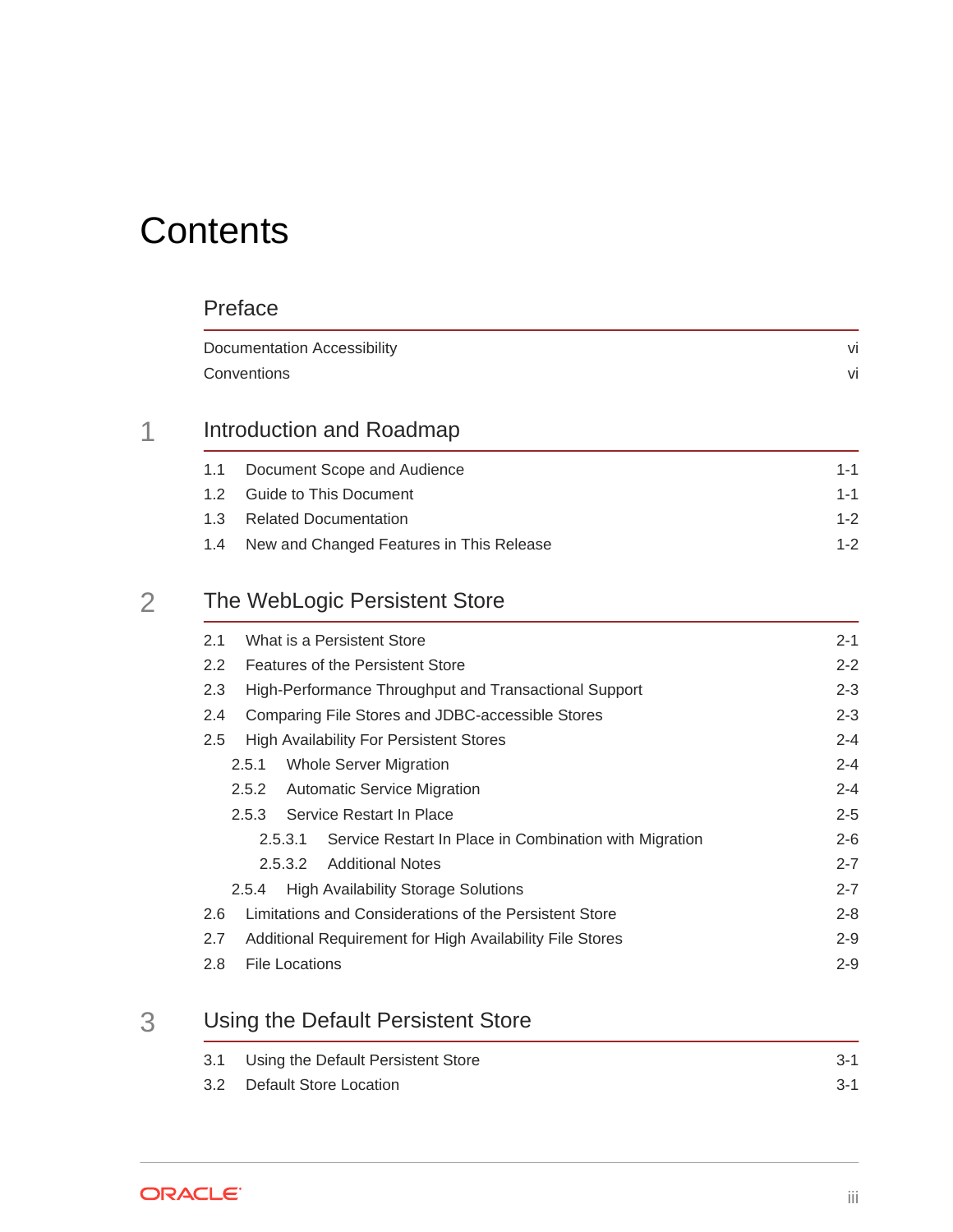| 3.3 Example of a Default File Store |  |
|-------------------------------------|--|
|                                     |  |

## 4 [Using Custom Persistent Stores](#page-20-0)

| 4.1 What are Custom File Stores and JDBC Stores   | $4 - 1$ |
|---------------------------------------------------|---------|
| 4.2 When to Use a Custom Persistent Store         | 4-1     |
| 4.3 Methods of Creating a Custom Persistent Store | $4 - 2$ |
| 4.4 Modifying Custom Persistent Store Parameters  | $4 - 2$ |

## 5 [Using Custom File Stores](#page-22-0)

| 5.1 |       | Creating a Custom (User-Defined) File Store<br>$5-1$             |         |  |  |  |
|-----|-------|------------------------------------------------------------------|---------|--|--|--|
| 5.2 |       | Main Steps for Configuring a Custom File Store                   | $5-1$   |  |  |  |
| 5.3 |       | $5-2$<br>Example of a Custom File Store                          |         |  |  |  |
| 5.4 |       | Guidelines for Configuring a Synchronous Write Policy<br>$5 - 4$ |         |  |  |  |
|     |       | 5.4.1 Direct-Write-With-Cache Policy                             | $5 - 4$ |  |  |  |
|     |       | 5.4.2 Direct-Write Policy                                        | $5 - 5$ |  |  |  |
|     | 5.4.3 | Cache-Flush Policy                                               | $5-6$   |  |  |  |
|     | 5.4.4 | Disabled Policy                                                  | $5-6$   |  |  |  |

## 6 [Using a JDBC Store](#page-28-0)

| 6.1 |       |         | Creating JDBC-accessible Stores                                | $6 - 1$  |
|-----|-------|---------|----------------------------------------------------------------|----------|
| 6.2 |       |         | Using a JDBC TLog Store                                        | $6 - 1$  |
|     |       |         | 6.2.1 Main Steps for Configuring a JDBC TLOG Store             | $6 - 1$  |
|     |       | 6.2.1.1 | Choosing a Data Source                                         | $6 - 2$  |
|     | 6.2.2 |         | Example of a JDBC TLOG Store                                   | $6 - 2$  |
|     | 6.2.3 |         | <b>Configuration Guidelines</b>                                | $6 - 4$  |
|     | 6.2.4 |         | <b>Additional Considerations</b>                               | $6 - 4$  |
|     | 6.2.5 |         | Server Migration when using a JDBC TLOG Store                  | $6-5$    |
|     | 6.2.6 |         | Monitoring a JDBC TLOG Store                                   | $6-5$    |
|     |       | 6.2.6.1 | How to Monitor the JDBC TLOG Store Health State                | $6-5$    |
|     |       |         | 6.2.6.2 How to Monitor Transaction Log Store Statistics        | $6-6$    |
|     |       |         | 6.2.6.3 How to Monitor Transaction Log Store Connections       | $6-6$    |
|     | 6.2.7 |         | <b>Security Considerations</b>                                 | $6-6$    |
| 6.3 |       |         | Using a JDBC Store                                             | $6-6$    |
|     | 6.3.1 |         | Main Steps for Configuring a JDBC Store                        | $6-6$    |
|     | 6.3.2 |         | Example of a JDBC Store                                        | $6 - 7$  |
|     | 6.3.3 |         | <b>Supported JDBC Drivers</b>                                  | $6-8$    |
|     | 6.3.4 |         | Creating a JDBC Store Table Using Default and Custom DDL Files | $6-9$    |
|     |       | 6.3.4.1 | Creating a JDBC Store Table Using a Custom DDL File            | $6 - 10$ |
|     |       | 6.3.4.2 | Enabling Oracle BLOB Record Columns                            | $6 - 10$ |
|     |       |         |                                                                |          |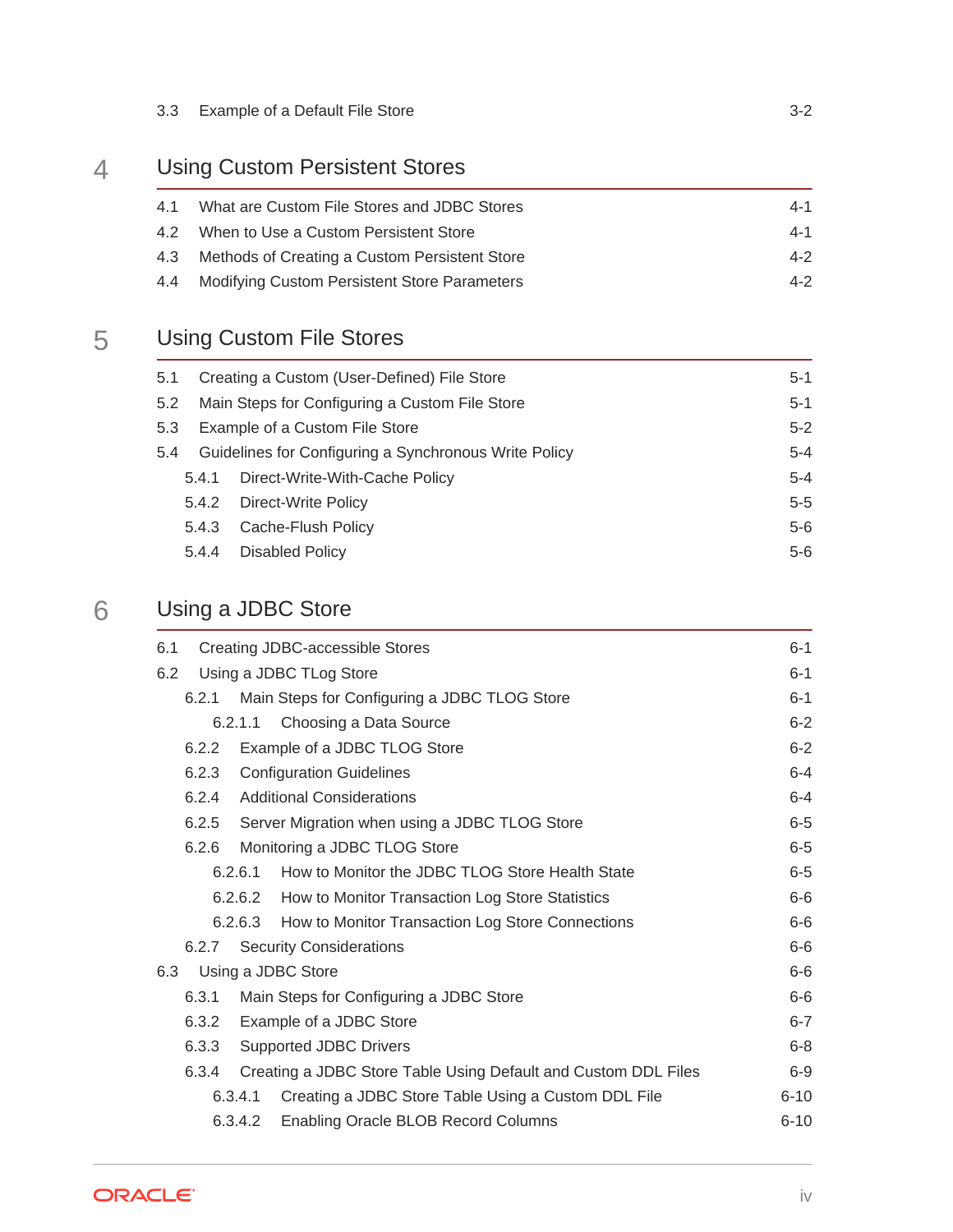| 6.3.5  |          | Managing JDBC Store Tables                                                | $6 - 11$ |
|--------|----------|---------------------------------------------------------------------------|----------|
|        | 6.3.5.1  | Using the utils. Schema Utility to Delete a JDBC Store Table              | $6 - 12$ |
| 6.3.6  |          | Configuring JDBC Store Reconnect Retry                                    | $6 - 13$ |
|        | 6.3.6.1  | Using WLST and JMX MBeans                                                 | $6 - 13$ |
| 6.3.7  |          | <b>Important Tuning Considerations for Reconnect Retry</b>                | $6 - 13$ |
| 6.3.8  |          | Configuring a JDBC Store Connection Caching Policy                        | $6 - 14$ |
|        | 6.3.8.1  | Using WLST and JMX MBeans                                                 | $6 - 14$ |
|        | 6.3.8.2  | <b>JDBC Store Connection Caching Behavior</b>                             | $6 - 15$ |
|        | 6.3.8.3  | Important Tuning Considerations for the NONE Connection<br>Caching Policy | $6 - 16$ |
| 6.3.9  |          | Guidelines for Configuring a JDBC Store                                   | $6 - 17$ |
|        | 6.3.9.1  | Using Prefixes with a JDBC Store                                          | $6 - 17$ |
|        | 6.3.9.2  | Recommended JDBC Data Source Settings for JDBC Stores                     | $6 - 18$ |
|        | 6.3.9.3  | Handling JMS Transactions with JDBC Stores                                | $6 - 19$ |
| 6.3.10 |          | Enabling I/O Multithreading for JDBC Stores                               | $6 - 20$ |
|        | 6.3.10.1 | Rebuilding the Store Table Index for an Oracle Database                   | $6 - 20$ |
|        |          |                                                                           |          |

## 7 [Managing the WebLogic Persistent Store](#page-49-0)

| 7.1     | Administering a Persistent Store                | $7 - 1$ |
|---------|-------------------------------------------------|---------|
| 7.1.1   | Store Administration Using a Java Command Line  | $7-2$   |
| 7.1.1.1 | Accessing Store Administration Help             | $7-2$   |
| 7.1.1.2 | Dumping the Contents of a File Store            | $7 - 3$ |
| 7.1.1.3 | Compacting a File Store                         | $7 - 3$ |
|         | 7.1.2 Store Administration Using WLST           | $7 - 3$ |
| 7.1.2.1 | Accessing Store Administration Help             | $7 - 4$ |
| 7.1.2.2 | Dumping the Contents of a JDBC Store Using WLST | $7 - 4$ |
| 7.1.2.3 | Compacting a File Store Using WLST              | $7 - 5$ |
| 7.2     | Secure File Store Data                          | $7-5$   |

## 8 [Monitoring the WebLogic Persistent Store](#page-54-0)

|     | 8.1 Monitoring a Persistent Store   | $8-1$ |
|-----|-------------------------------------|-------|
|     | 8.2 Monitoring Stores               | $8-1$ |
| 8.3 | <b>Monitoring Store Connections</b> | $8-1$ |

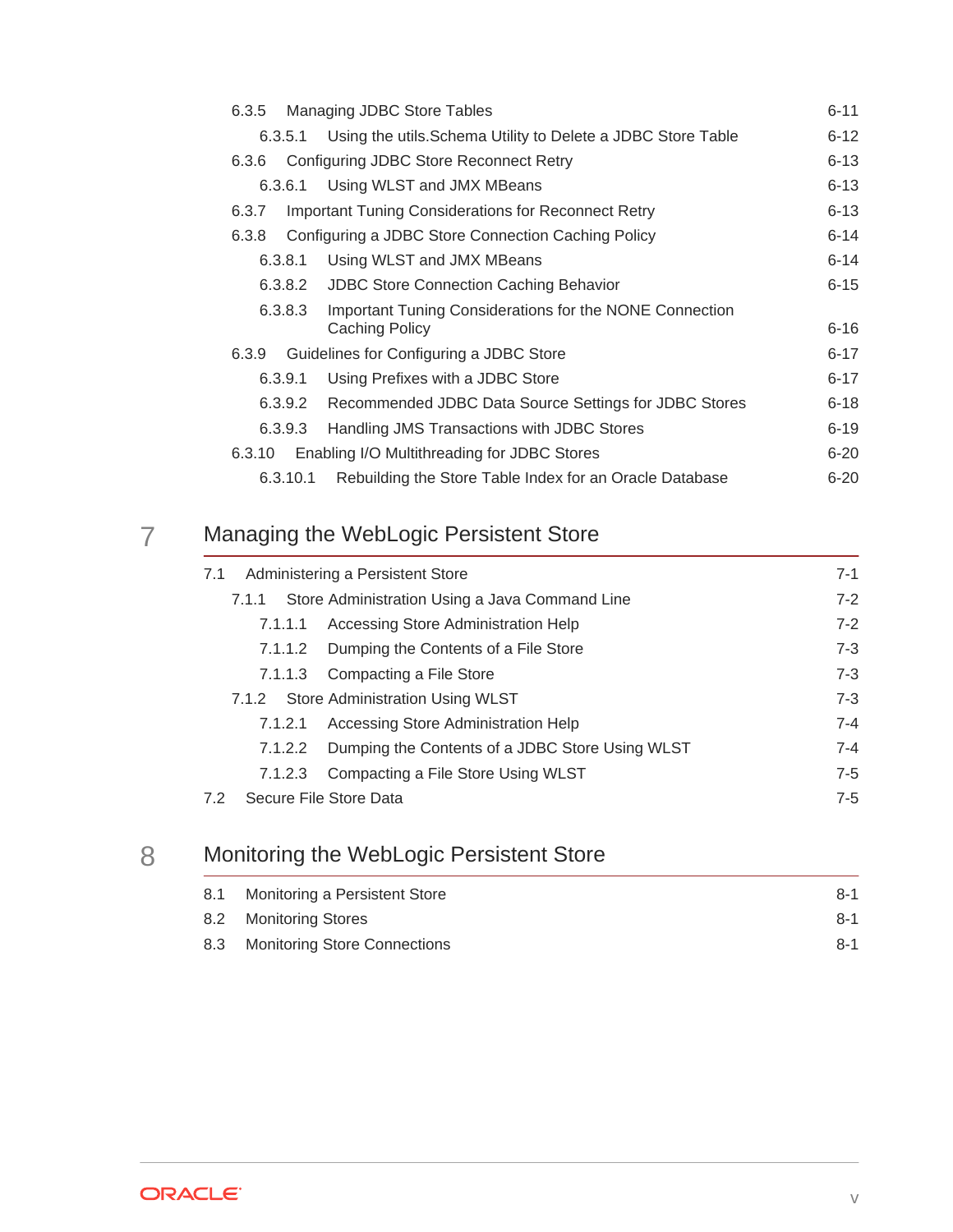# <span id="page-5-0"></span>Preface

This preface describes the document accessibility features and conventions used in this guide—*Administering the WebLogic Persistent Store*.

# Documentation Accessibility

For information about Oracle's commitment to accessibility, visit the Oracle Accessibility Program website at [http://www.oracle.com/pls/topic/lookup?](http://www.oracle.com/pls/topic/lookup?ctx=acc&id=docacc) [ctx=acc&id=docacc](http://www.oracle.com/pls/topic/lookup?ctx=acc&id=docacc).

#### **Access to Oracle Support**

Oracle customers that have purchased support have access to electronic support through My Oracle Support. For information, visit [http://www.oracle.com/pls/topic/](http://www.oracle.com/pls/topic/lookup?ctx=acc&id=info) [lookup?ctx=acc&id=info](http://www.oracle.com/pls/topic/lookup?ctx=acc&id=info) or visit [http://www.oracle.com/pls/topic/lookup?](http://www.oracle.com/pls/topic/lookup?ctx=acc&id=trs) [ctx=acc&id=trs](http://www.oracle.com/pls/topic/lookup?ctx=acc&id=trs) if you are hearing impaired.

## **Conventions**

|  | The following text conventions are used in this document: |  |  |
|--|-----------------------------------------------------------|--|--|
|--|-----------------------------------------------------------|--|--|

| <b>Convention</b> | <b>Meaning</b>                                                                                                                            |
|-------------------|-------------------------------------------------------------------------------------------------------------------------------------------|
| boldface          | Boldface type indicates graphical user interface elements associated<br>with an action, or terms defined in text or the glossary.         |
| italic            | Italic type indicates book titles, emphasis, or placeholder variables for<br>which you supply particular values.                          |
| monospace         | Monospace type indicates commands within a paragraph, URLs, code<br>in examples, text that appears on the screen, or text that you enter. |

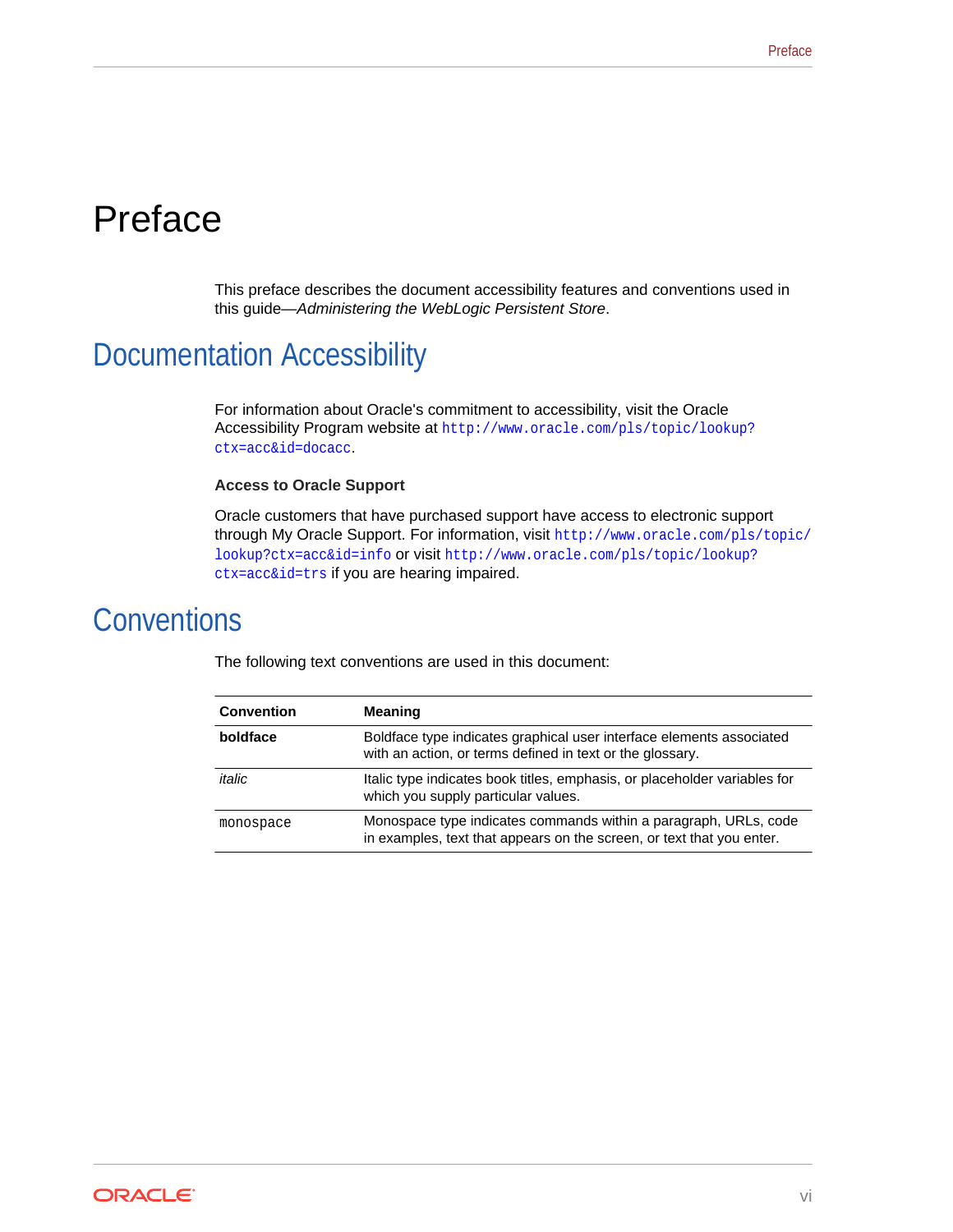# <span id="page-6-0"></span>1 Introduction and Roadmap

This section describes the contents and organization of this guide — *Administering the WebLogic Persistent Store*.

- Document Scope and Audience
- Guide to This Document
- [Related Documentation](#page-7-0)
- [New and Changed Features in This Release](#page-7-0)

# 1.1 Document Scope and Audience

This document describes how you design, configure, and manage WebLogic Server environments. It is a resource for system administrators and operators responsible for implementing a WebLogic Server installation. This document is relevant to all phases of a software project, from development through test and production phases.

It is assumed that the reader is familiar with Java EE and Web technologies, objectoriented programming techniques, and the Java programming language.

# 1.2 Guide to This Document

The document is organized as follows:

- This chapter, Introduction and Roadmap describes the scope of this guide and lists related documentation.
- [The WebLogic Persistent Store](#page-8-0) describes the WebLogic Server execution model and the process of configuring application access to the execute queue.
- [Using the Default Persistent Store](#page-18-0) describes detecting, avoiding, and recovering from overload conditions.
- [Using Custom Persistent Stores](#page-20-0) describes optimizing your WebLogic Server domain for your network.
- [Using Custom File Stores](#page-22-0) describes using WebLogic Server as a Web server.
- [Using a JDBC Store](#page-28-0) describes configuring and monitoring the persistent store, a built-in, high-performance storage solution for WebLogic Server subsystems and services that require persistence.
- [Managing the WebLogic Persistent Store](#page-49-0) describes the WebLogic Server introspection plug-in for Oracle Virtual Assembly Builder, which can be used to examine a single WebLogic domain and the Middleware home directory in which it resides.
- [Monitoring the WebLogic Persistent Store](#page-54-0) describes the WebLogic Server introspection plug-in for Oracle Virtual Assembly Builder, which can be used to examine a single WebLogic domain and the Middleware home directory in which it resides.

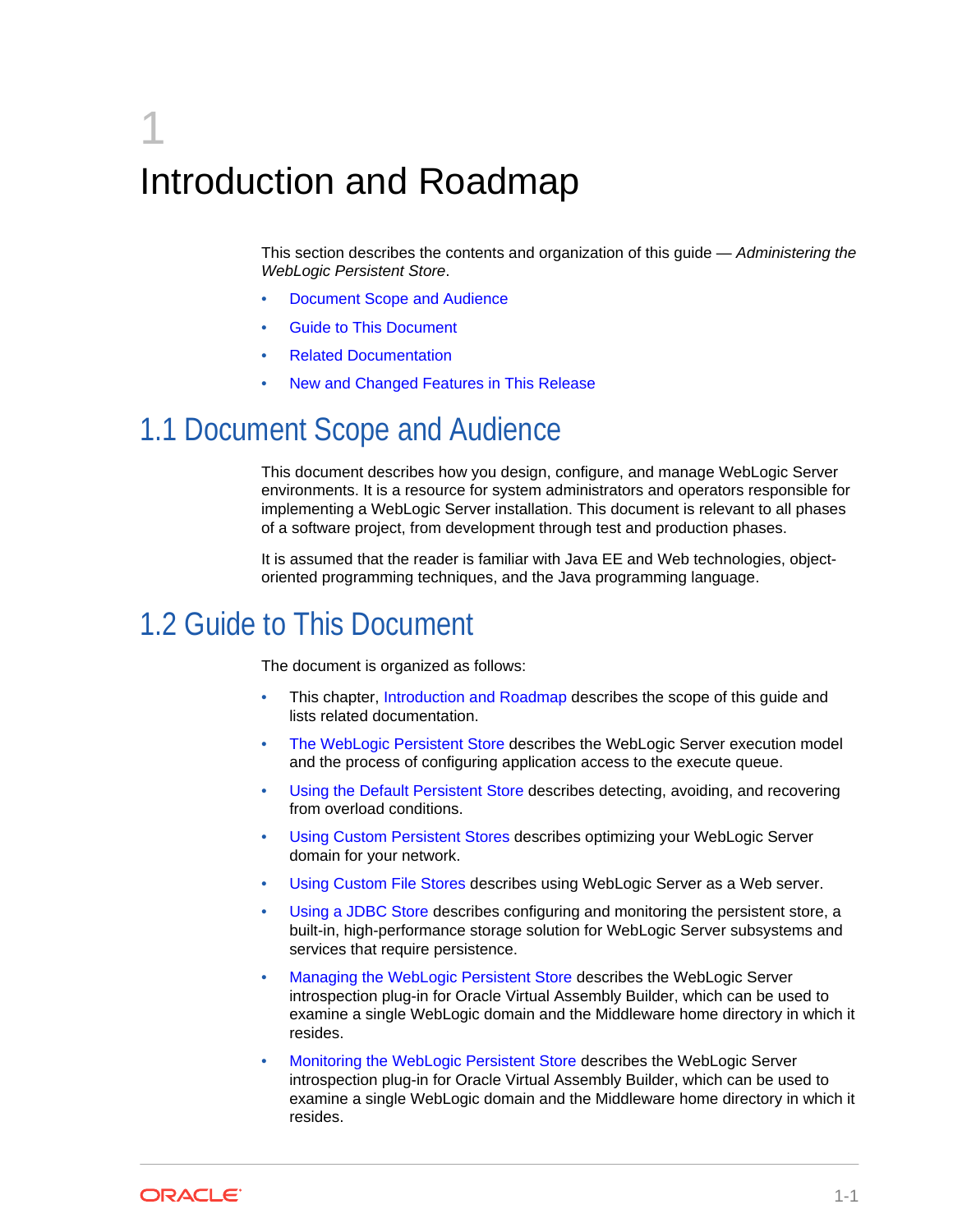# <span id="page-7-0"></span>1.3 Related Documentation

- *Understanding Domain Configuration for Oracle WebLogic Server*
- *Oracle WebLogic Server Administration Console Online Help*

# 1.4 New and Changed Features in This Release

The chapter "Using the WebLogic Persistent Store" in *Administering Server Environments for Oracle WebLogic Server*, that was published in 12.1.3 and earlier versions, has been moved and reorganized in this new book.

For a comprehensive listing of the new WebLogic Server features introduced in this release, see *What's New in Oracle WebLogic Server 12.2.1.3.0*.

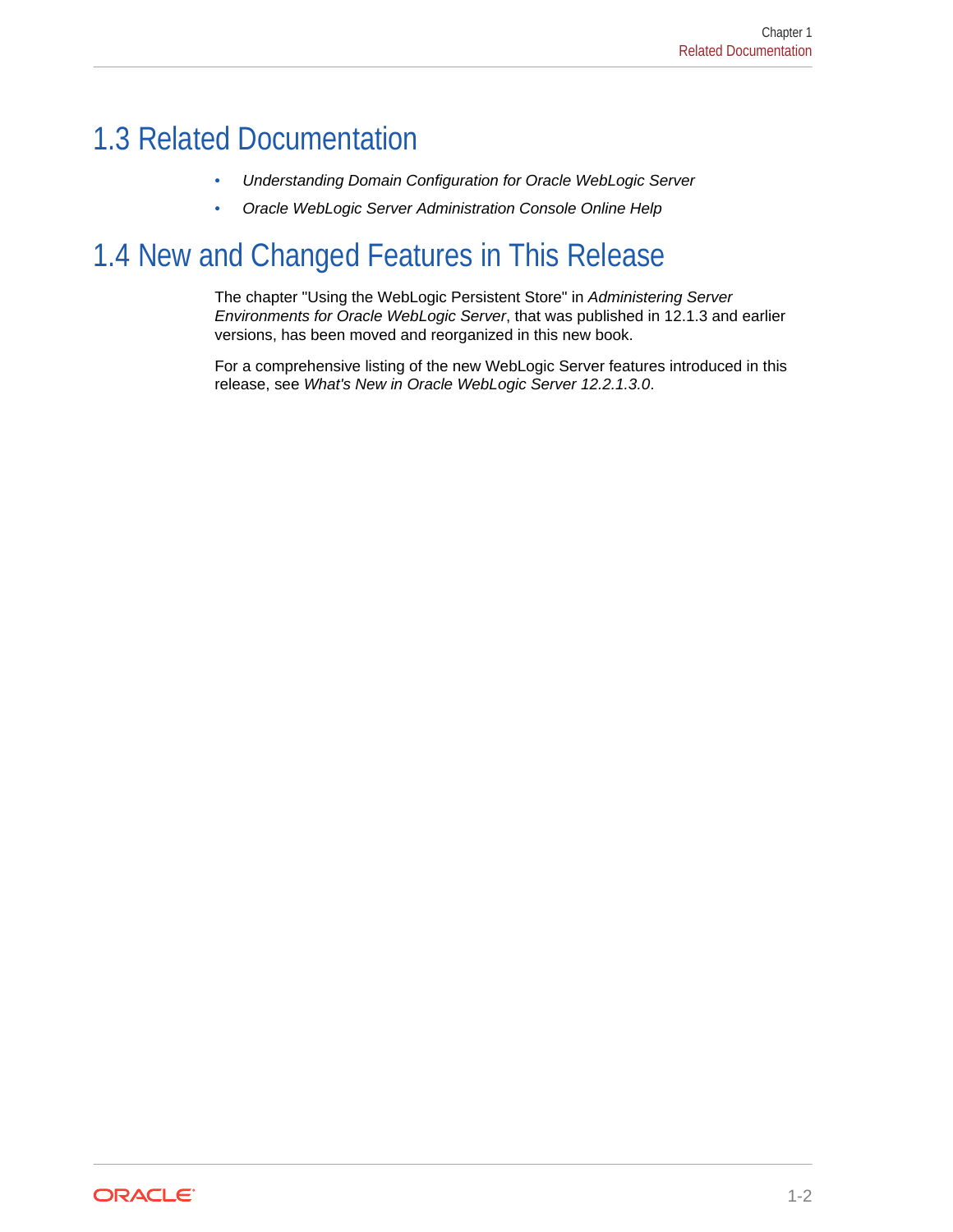# <span id="page-8-0"></span>2 The WebLogic Persistent Store

This chapter explains how to configure and monitor the WebLogic Server persistent store, which provides a built-in, high-performance storage solution for WebLogic Server subsystems and services that require persistence. It also describes how to configure high availability for JMS service artifacts that use persistent stores.

- What is a Persistent Store
- [Features of the Persistent Store](#page-9-0)
- [High-Performance Throughput and Transactional Support](#page-10-0)
- [Comparing File Stores and JDBC-accessible Stores](#page-10-0)
- [High Availability For Persistent Stores](#page-11-0)
- [Limitations and Considerations of the Persistent Store](#page-15-0)
- [Additional Requirement for High Availability File Stores](#page-16-0)
- **[File Locations](#page-16-0)**

# 2.1 What is a Persistent Store

The persistent store provides a built-in, high-performance storage solution for WebLogic Server subsystems and services that require persistence. For example, it can store persistent JMS messages or temporarily store messages sent using the Store-and-Forward feature. The persistent store supports persistence to a file-based store or to a JDBC-accessible store in a database.

Table 2-1 defines many of the WebLogic services and subsystems that can create connections to the persistent store. Each subsystem that uses the persistent store specifies a unique connection ID that identifies that subsystem.

| <b>Subsystem/Service What It Stores</b> |                                                                         | <b>More Information</b>                                                                                                          |  |
|-----------------------------------------|-------------------------------------------------------------------------|----------------------------------------------------------------------------------------------------------------------------------|--|
| Diagnostic Service                      | Log records, data events, and<br>harvested metrics.                     | Understanding WLDF Configuration in<br>Configuring and Using the Diagnostics<br>Framework for Oracle WebLogic<br>Server          |  |
| <b>JMS Messages</b>                     | Persistent messages and<br>durable subscribers.                         | Understanding the Messaging Models<br>in Developing JMS Applications for<br>Oracle WebLogic Server                               |  |
| <b>JMS Paging Store</b>                 | One per JMS server. Paged<br>persistent and non-persistent<br>messages. | Main Steps for Configuring Basic JMS<br>System Resources in Administering<br><b>JMS Resources for Oracle WebLogic</b><br>Server. |  |

#### **Table 2-1 Persistent Store Users**

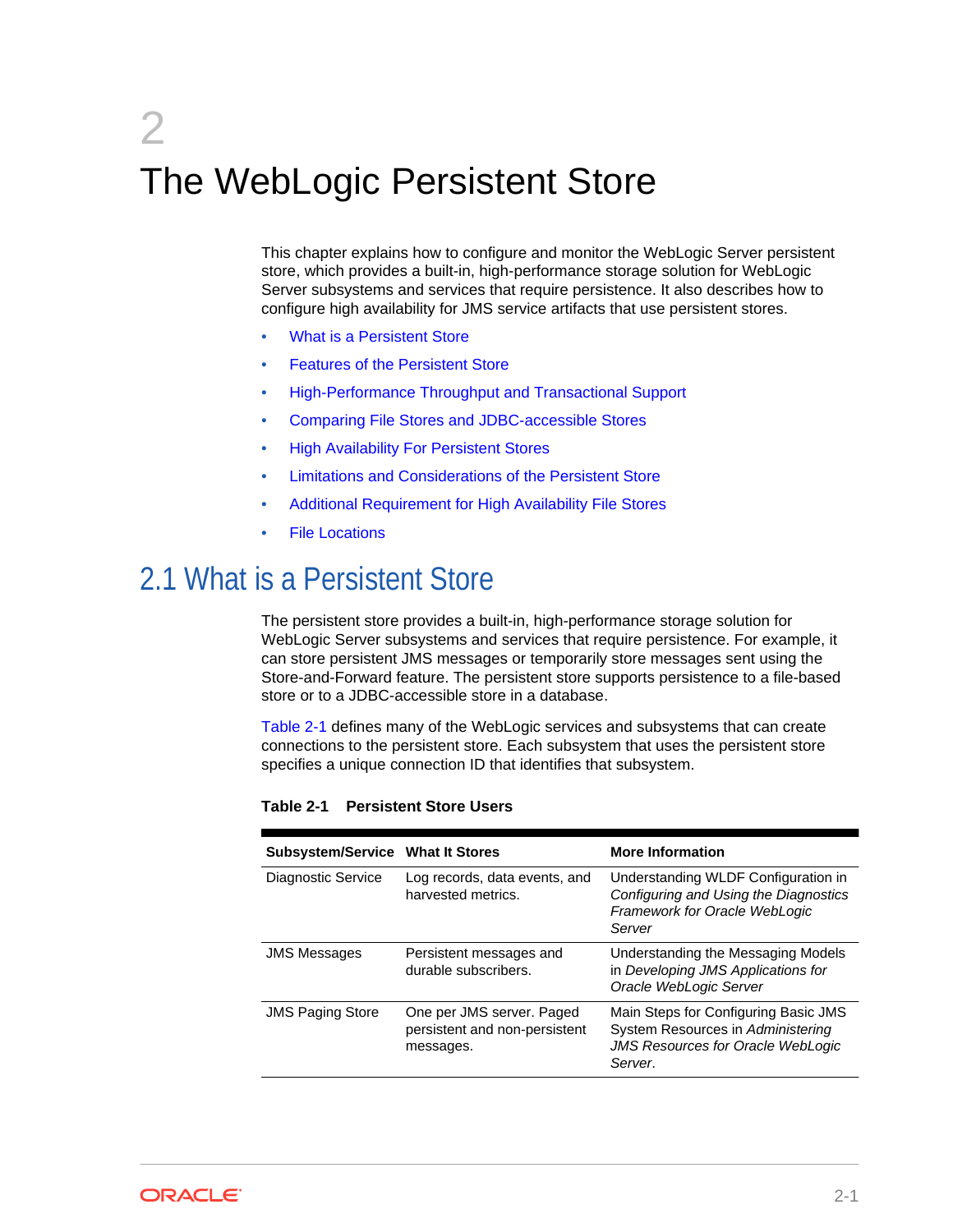| Subsystem/Service What It Stores             |                                                                                                                                                                                               | <b>More Information</b>                                                                                                               |
|----------------------------------------------|-----------------------------------------------------------------------------------------------------------------------------------------------------------------------------------------------|---------------------------------------------------------------------------------------------------------------------------------------|
| JTA Transaction Log<br>(TLOG)                | Information about committed<br>transactions coordinated by the<br>server that may not have been<br>completed. TLOGs can be<br>stored in the default persistent<br>store or a JDBC TLOG store. | <b>Managing Transactions in</b><br>Developing JTA Applications for<br>Oracle WebLogic Server.<br>Using a JDBC TLog Store<br>$\bullet$ |
| Path Service                                 | The mapping of a group of<br>messages to a messaging<br>resource.                                                                                                                             | Using the WebLogic Path Service in<br><b>Administering JMS Resources for</b><br>Oracle WebLogic Server                                |
| Store-and-Forward<br>(SAF) Service<br>Agents | Messages for a sending SAF<br>agent for retransmission to a<br>receiving SAF agent                                                                                                            | Understanding the Store-and-Forward<br>Service in Administering the Store-and-<br>Forward Service for Oracle WebLogic<br>Server.      |
| Web Services                                 | Request and response SOAP<br>messages from an invocation<br>of a reliable WebLogic Web<br>Service.                                                                                            | Using Web Services Reliable<br>Messaging in Developing JAX-WS<br>Web Services for Oracle WebLogic<br>Server.                          |
| <b>EJB Timer Services</b>                    | EJB Timer objects.                                                                                                                                                                            | Understanding Enterprise JavaBeans<br>in Developing Enterprise JavaBeans,<br>Version 2.1, for Oracle WebLogic<br>Server               |

<span id="page-9-0"></span>**Table 2-1 (Cont.) Persistent Store Users**

See [Monitoring Store Connections](#page-54-0).

# 2.2 Features of the Persistent Store

The key features of the persistent store include:

- Default file store for each server instance that requires no configuration.
- The Default and custom stores are shareable by multiple subsystems, as long as they are all targeted to the same server instance, cluster, or migratable target.
- When configured, a JDBC TLOG store which contains information about committed transactions coordinated by the server that may not have been completed. You can select to persist TLOG information either in the default store or the JDBC TLOG store, depending on your application needs. See [Using a](#page-28-0) [JDBC TLog Store](#page-28-0).
- High-performance throughput and transactional support.
- Modifiable parameters that let you create customized file stores and JDBC stores.
- Monitoring capabilities for persistent store statistics and open store connections.
- In a clustered environment, the JDBC TLOG store and customized stores can be migrated from an unhealthy server to a backup server, either on the whole-server level or on the service level.
- When targeted to a cluster, the high availability parameters of the persistent store control the distribution and high availability behavior of JMS services. It also eliminates the need to configure Migratable Targets. See Simplified JMS Cluster

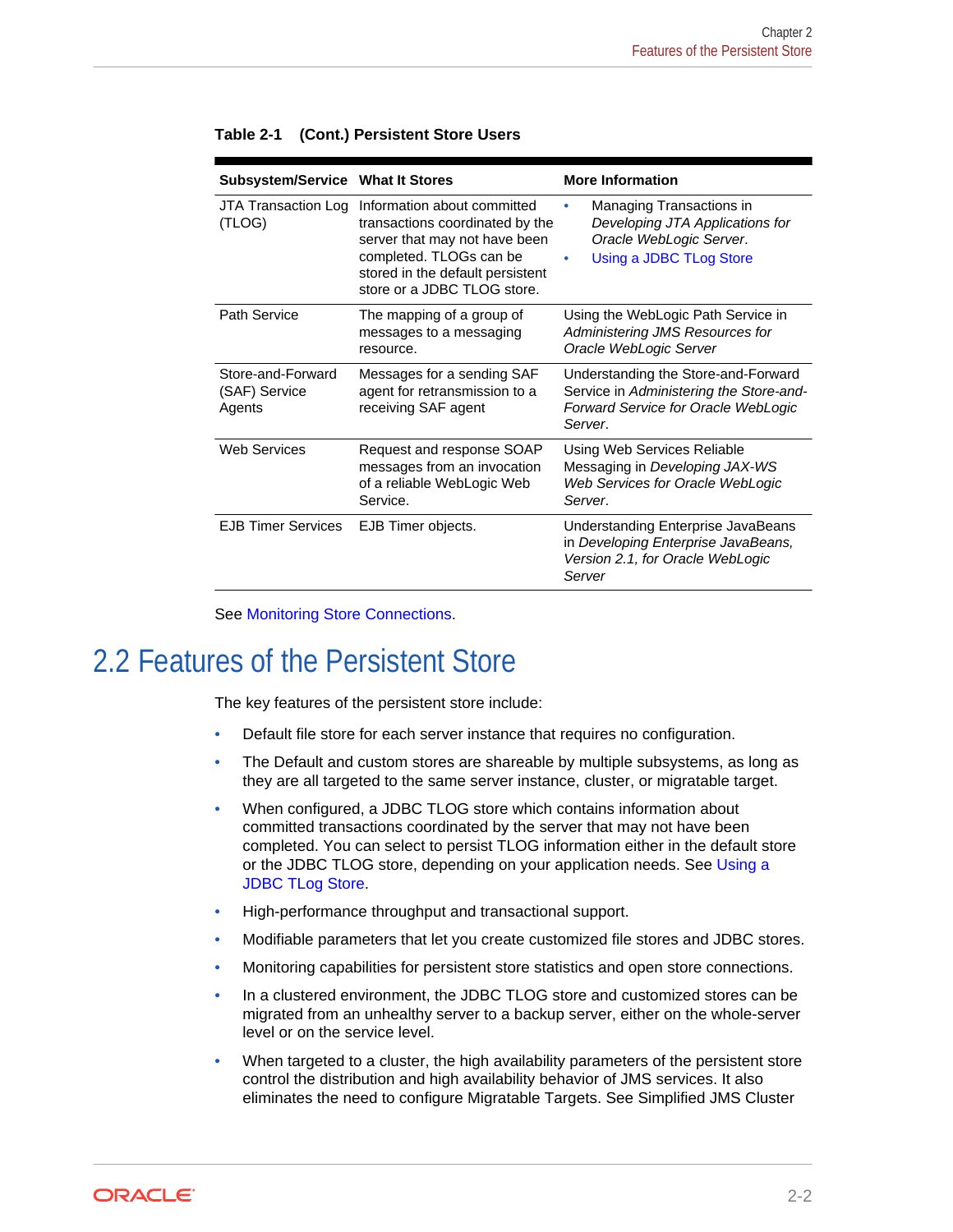and High Availability Configuration in *Administering JMS Resources for Oracle WebLogic Server*.

# <span id="page-10-0"></span>2.3 High-Performance Throughput and Transactional **Support**

Throughput is the main performance goal of the persistent store. Multiple subsystems can share the same default or custom store, as long as they are all targeted to the same server instance, cluster, or migratable target.

#### **Note:**

- The JDBC TLOG store is only used to persist information about committed transactions coordinated by the server that may not have been completed. It can not be shared by other subsystems.
- The JDBC TLOG store does not allow HA configuration settings.

This is a performance advantage because the persistent store is treated as a single resource by the transaction manager for a particular transaction, even if the transaction involves multiple services that use the same store. For example, if the TLOG, JMS and EJB timers share a file store, and a JMS message and an EJB timer are created in a single transaction, the transaction will be one-phase and incur a single resource write, rather than two-phase, which incurs four resource writes (two on each resource), plus a transaction entry write (on the transaction log).

Both a file store and a JDBC store can survive a process crash or hardware power failure without losing any committed updates. Uncommitted updates may be retained or lost, but in no case will a transaction be left partially complete after a crash.

# 2.4 Comparing File Stores and JDBC-accessible Stores

The following are some similarities and differences between file stores and JDBCaccessible stores:

- The default persistent store can only be a file store. Therefore, a JDBC store cannot be used as a default persistent store.
- Both have the same transaction semantics and guarantees. As with JDBC store writes, file store writes are guaranteed to be persisted to disk and are not simply left in an intermediate (that is, unsafe) cache.
- Both have the same application interface (no difference in application code).
- All things being equal, file stores generally offer better throughput than a JDBC store.

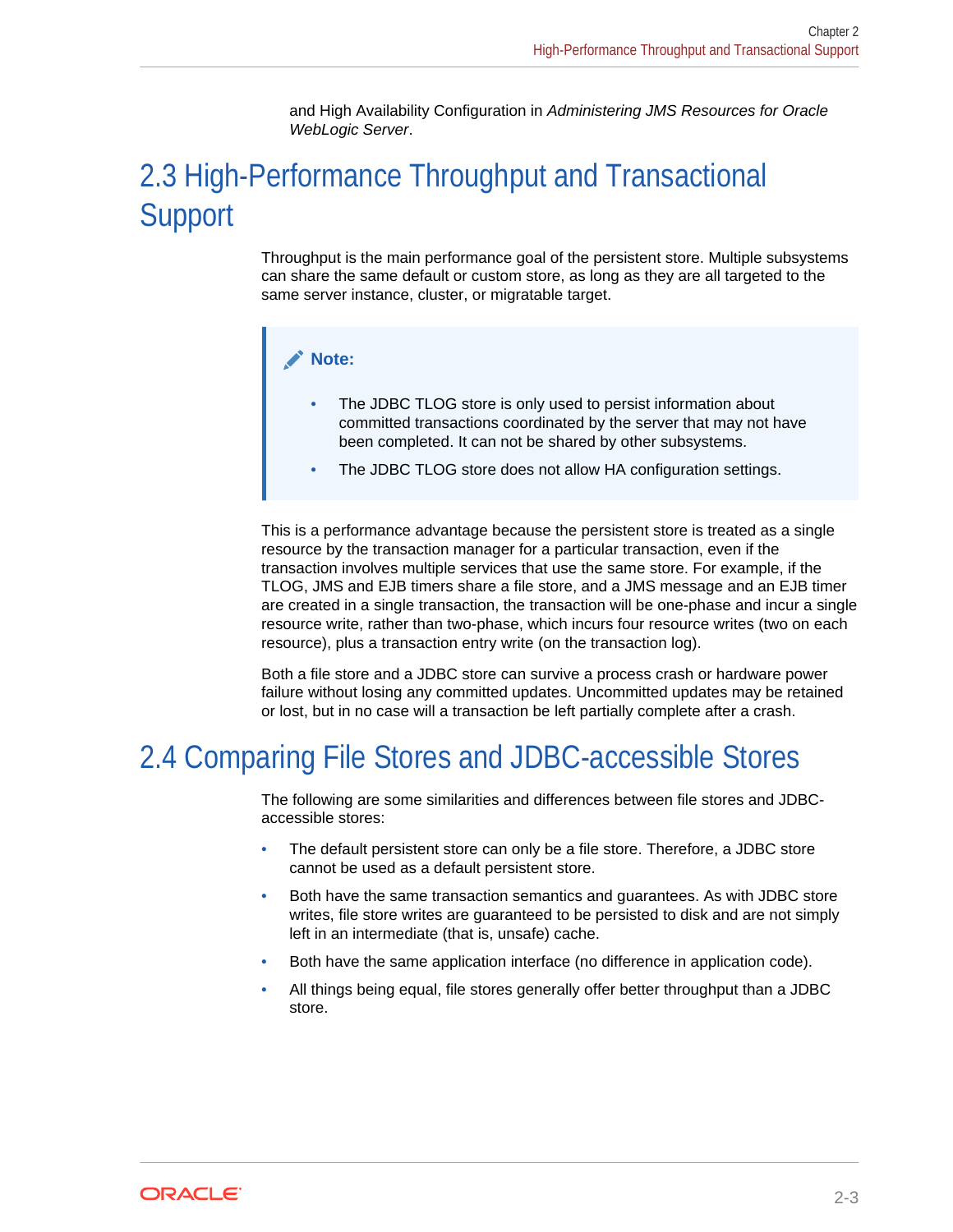#### <span id="page-11-0"></span>**Note:**

If a database is running on high-end hardware with very fast disks, and WebLogic Server is running on slower hardware or with slower disks, then you may get better performance from the JDBC store.

- File stores are generally easier to configure and administer, and do not require that WebLogic subsystems depend on any external component.
- File stores generate no network traffic; whereas, JDBC stores generate network traffic if the database is on a different machine from WebLogic Server.
- JDBC stores may make it easier to handle failure recovery since the JDBC interface can access the database from any machine on the same network. With the file store, the disk must be shared or migrated.
- **Dynamic Scalability**: When custom *logical* persistent stores are configured and targeted to a cluster, by default, the system automatically creates one *physical* instance on each of the cluster member, and the instance is named uniquely for monitoring purposes. This allows the store and related JMS artifacts to dynamically scale without the need for individually configuring them on each cluster member. This behavior can be changed such that the system only creates one *physical* instance and make it high available in the cluster. See Simplified JMS Cluster and High Availability Configuration in *Administering JMS Resources for Oracle WebLogic Server*.

# 2.5 High Availability For Persistent Stores

For high availability, WebLogic Server offers the following options:

- Whole Server Migration
- Automatic Service Migration
- **[Service Restart In Place](#page-12-0)**
- [High Availability Storage Solutions](#page-14-0)

## 2.5.1 Whole Server Migration

A persistent file-based store (default, or custom) can be migrated along with its parent server as part of the "whole server-level" migration feature, which provides both automatic and manual migration at the server level, rather than on the service level. See Whole Server Migration in *Administering Clusters for Oracle WebLogic Server*. However, file-based stores must be configured on a shared disk that is available to all servers in the cluster.

## 2.5.2 Automatic Service Migration

File-based stores and JDBC-accessible stores can also be migrated as part of a "service-level" migration for JMS-related services, such as JMS servers, SAF agents, and the path service, which rely on stores to maintain data. WebLogic Server supports automatic service migration in two ways:

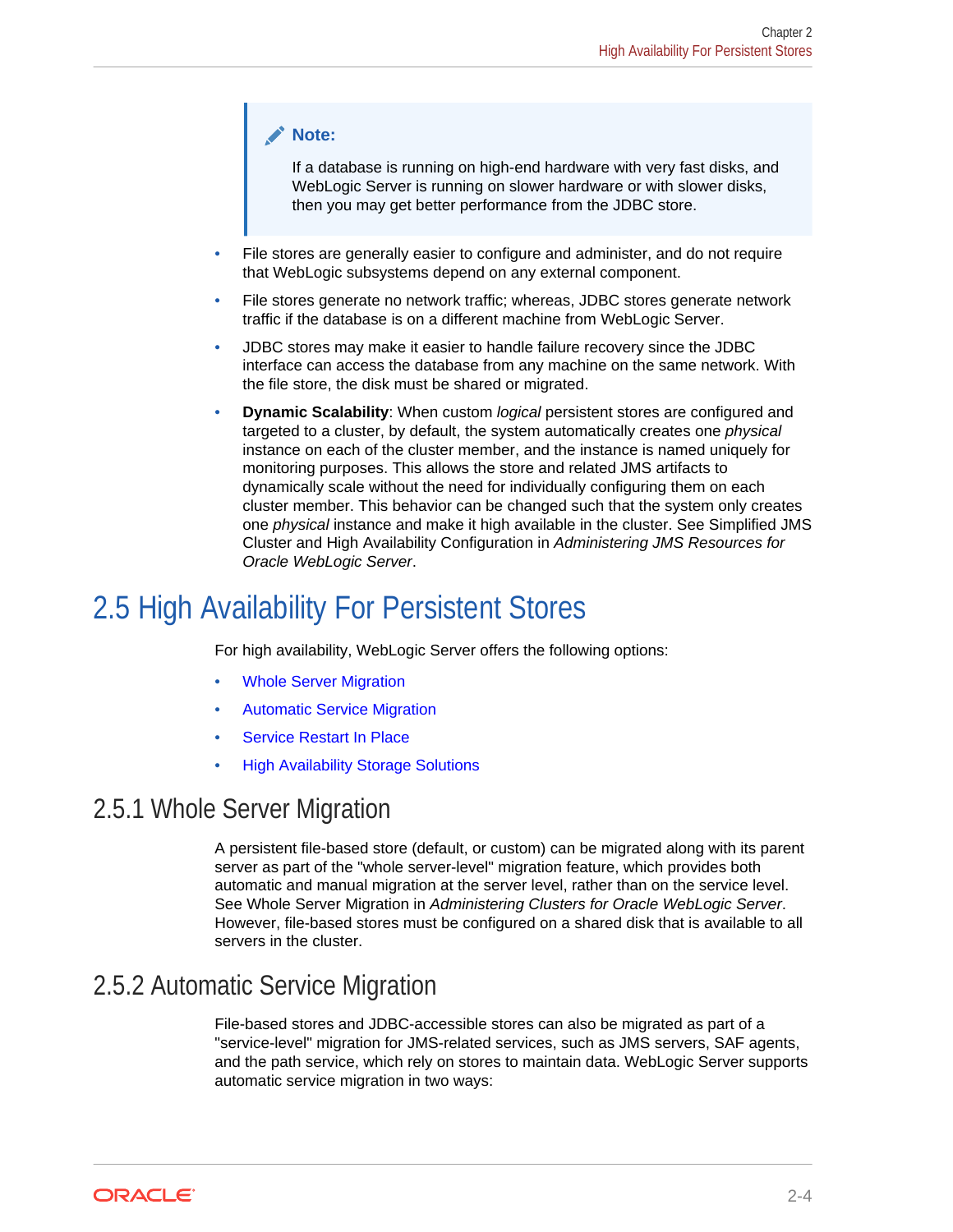- <span id="page-12-0"></span>• By using simplified JMS cluster configuration: This enables the automatic service migration for both store and all the JMS service artifacts that reference the store. The configuration settings will take effect whenever the store is targeted to a cluster. This model offers enhanced HA capabilities such as automatic failback, dynamic load balancing, and failover. See Simplified JMS Cluster and High Availability Configuration in *Administering JMS Resources for Oracle WebLogic Server*.
- By using Migratable Target configuration: In this model, a migratable target serves as a grouping mechanism for related JMS services, and the entire group is hosted on only one physical server in a cluster.

#### **Note:**

For automatic service migration, use simplified JMS cluster configuration instead of the legacy migratable target model.

In both these models, the related hosted services can be automatically migrated from the current unhealthy hosting server to a healthy active server with the help of the Health Monitoring subsystem. In a cluster targeted Store case, when any store instance migrates, all the associated JMS service instances that are referencing that Store instances are also migrated.

In this release, Service-level migration is controlled by targeting the Store to the same cluster as the associated JMS service artifacts, with appropriate high availability parameter settings on the Store. See Simplified JMS Cluster and High Availability Configuration in *Administering JMS Resources for Oracle WebLogic Server*. This type of migration is supported in all the cluster types (configured, dynamic, and mixed) and eliminates the need for Migratable Target configuration. This option also supports automatic failback as well as it controls the service migration of the JMS artifact.As in the previous releases, you can still enable Service-level migration by targeting related JMS services to a Migratable Target, which serves as a grouping of JMS-related services and which is hosted on only one physical server in a cluster. In Migratable Target based configuration, the JMS services hosted by a migratable target can also be manually migrated on demand as part of regularly scheduled server maintenance.

In both the cases, JMS services can be automatically migrated from the current unhealthy hosting server to a healthy active server with the help of the Health Monitoring subsystem. When the migration takes place, all pinned services associated with the Store and are hosted by that Server are also migrated.

See Service Migration in Administering Clusters for Oracle WebLogic Server.

In the cluster or migratable target based model, JMS-related services cannot use the default file store, so you must configure a custom file store or JDBC store and target it to the same migratable target as the JMS server, SAF agent, or path service associated with the store.

For best practices, see [Additional Requirement for High Availability File Stores](#page-16-0).

## 2.5.3 Service Restart In Place

Service Restart In Place provides options to automatically recover a failed custom store and its dependent services on their original running WebLogic Server. For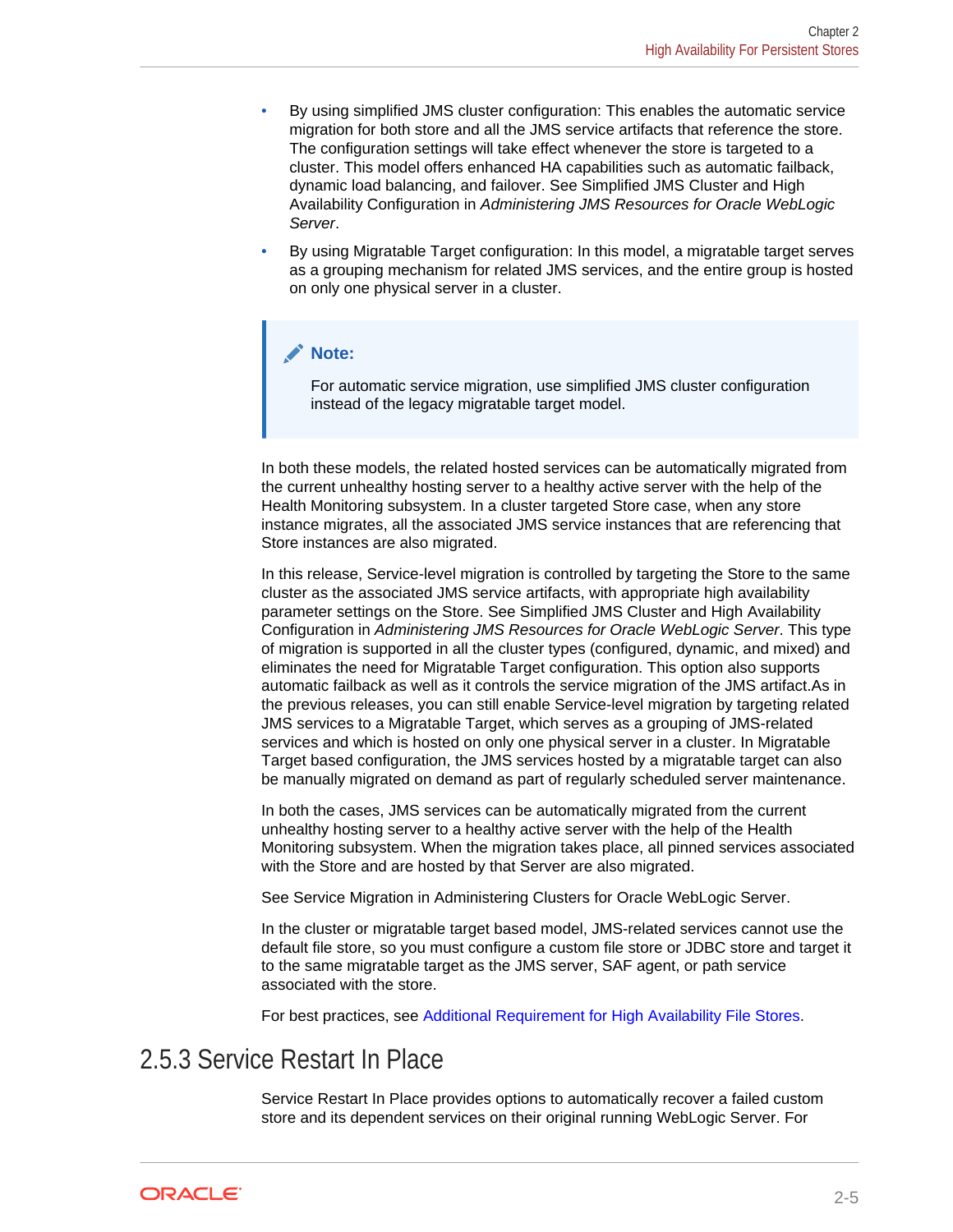<span id="page-13-0"></span>information about Service Restart In Place for other store types and messaging bridges, see the Service Restart In Place in Combination with Migration and [Additional](#page-14-0) [Notes](#page-14-0) sections below.

When Restart In Place is not configured and in effect, WebLogic Server marks failed custom stores and their dependent JMS services as unhealthy and shuts them down. For example, this can happen when a file store gets an error from a file system or when a JDBC store cannot access its database. Messages persisted prior to a store shutdown are unavailable for consumption until either the store is restarted or is migrated to another server within the same cluster.

The way to enable Service Restart In Place on a custom store varies based on the store target.

| <b>Custom Store Target</b>               | <b>Service Restart In Place Option</b>                                                                                                                                                                                                                                                                           |
|------------------------------------------|------------------------------------------------------------------------------------------------------------------------------------------------------------------------------------------------------------------------------------------------------------------------------------------------------------------|
| Standalone server or cluster             | Option 1: Explicitly configure the store<br>Restart In Place setting to true.                                                                                                                                                                                                                                    |
|                                          | Option 2: Set the store Migration Policy to<br>Always or On-Failure. This causes the<br>Restart In Place setting to default to true.                                                                                                                                                                             |
|                                          | With either option, you can fine-tune Restart In<br>Place behavior by changing Seconds<br>Between Restarts (default 30) and Number<br>Of Restart Attempts (default 6) in the<br>store configuration.                                                                                                             |
| Migratable target                        | Enable Restart In Place on the migratable<br>target.                                                                                                                                                                                                                                                             |
|                                          | You can fine-tune Restart In Place behavior by<br>changing Seconds Between Restarts<br>(default 30) and Number Of<br>RestartAttempts (default 6) in the<br>migratable target configuration. See In-Place<br>Restarting of Failed Migratable Services in<br>Administering Clusters for Oracle WebLogic<br>Server. |
| Managed Server instance within a cluster | It is not possible to enable Restart In Place on<br>stores that are directly targeted to a server<br>within a cluster. Oracle recommends targeting<br>stores and their dependent services to the<br>cluster or to a migratable target instead.                                                                   |

#### 2.5.3.1 Service Restart In Place in Combination with Migration

Service Restart In Place can be configured independently of whole server migration or service migration. When Restart In Place and migration are both configured, they work as follows:

#### **Restart In Place and Service Migration**

If Restart In Place is enabled, if the store's original host JVM is still running, and if a failed store is configured to migrate from one server to another within a WebLogic cluster, then the system tries to restart the store on its original host JVM before it tries a migration. See Service Migration in *Administering Clusters for Oracle WebLogic Server*.

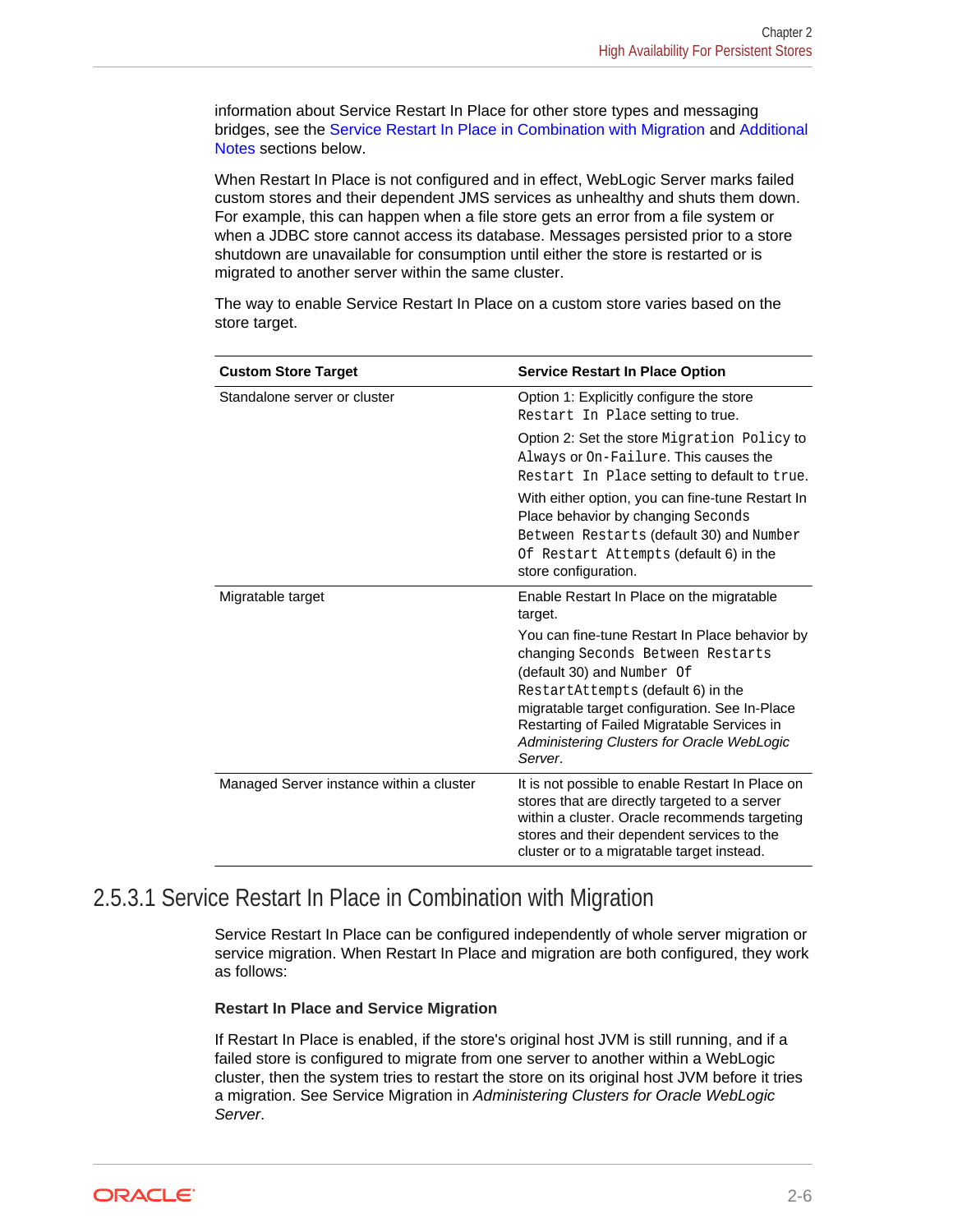#### <span id="page-14-0"></span>**Restart In Place and Whole Server Migration**

If a globally-scoped store is targeted to a standalone server, is targeted to a server within a cluster, or is targeted to a cluster and has a MigrationPolicy of Off, then the store places its host WebLogic Server instance in a failed health state after all of its restart attempts fail. The failed WebLogic Server health state allows the optional Whole Server Migration framework to detect the problem and attempt to either restart the WebLogic Server JVM or to migrate the JVM to another server. See Whole Server Migration in *Administering Clusters for Oracle WebLogic Server*.

If a store is scoped to a partition, is targeted to a cluster and has a MigrationPolicy of Always or On-Failure, or is targeted to a Migratable Target that enables restart-onfailure, then a failed store does not cause a WebLogic Server to enter a Failed health state even after all of its restart attempts fail as migration will kick in. Whole server migration and whole server restart do not apply in this case. To handle the situation manually, you can use the WebLogic Server Administration Console to restart the affected partition or the entire WebLogic Server JVM. To handle the situation automatically, you can develop custom WLST scripts that do the same.

#### 2.5.3.2 Additional Notes

- Service Restart In Place is not applicable to WebLogic default stores, Transaction Log Store, or messaging bridges.
	- Failed default stores cause a server to enter a Failed health state, and require a Whole Server Migration or Whole Server restart to recover. Oracle recommends that you configure services to persist critical information in custom stores instead of default stores.
	- For information about how to tune a Transaction Log Store restart, see Configure the Transaction Log Store in *Oracle WebLogic Server Administration Console Online Help*.
	- Messaging Bridges ignore Restart In Place settings. Instead, they automatically handle failures by periodically retrying when they fail to connect to their source or target destinations.
- Custom JDBC Stores have an additional internal retry mechanism that takes effect first before they shutdown and requires the store and its dependent services to restart. This functionality is helpful for silent recovery from brief database outages. See [Configuring JDBC Store Reconnect Retry.](#page-40-0)

## 2.5.4 High Availability Storage Solutions

If you have applications that need access to persistent stores that reside on remote machines after the migration of a JMS server or JTA transaction log, then you should implement one of the following highly-available storage solutions:

• File-based stores (default or custom)—Implement a hardware solution, such as a dual-ported SCSI disk or Storage Area Network (SAN) to make a file store available from shareable disks or remote machines.

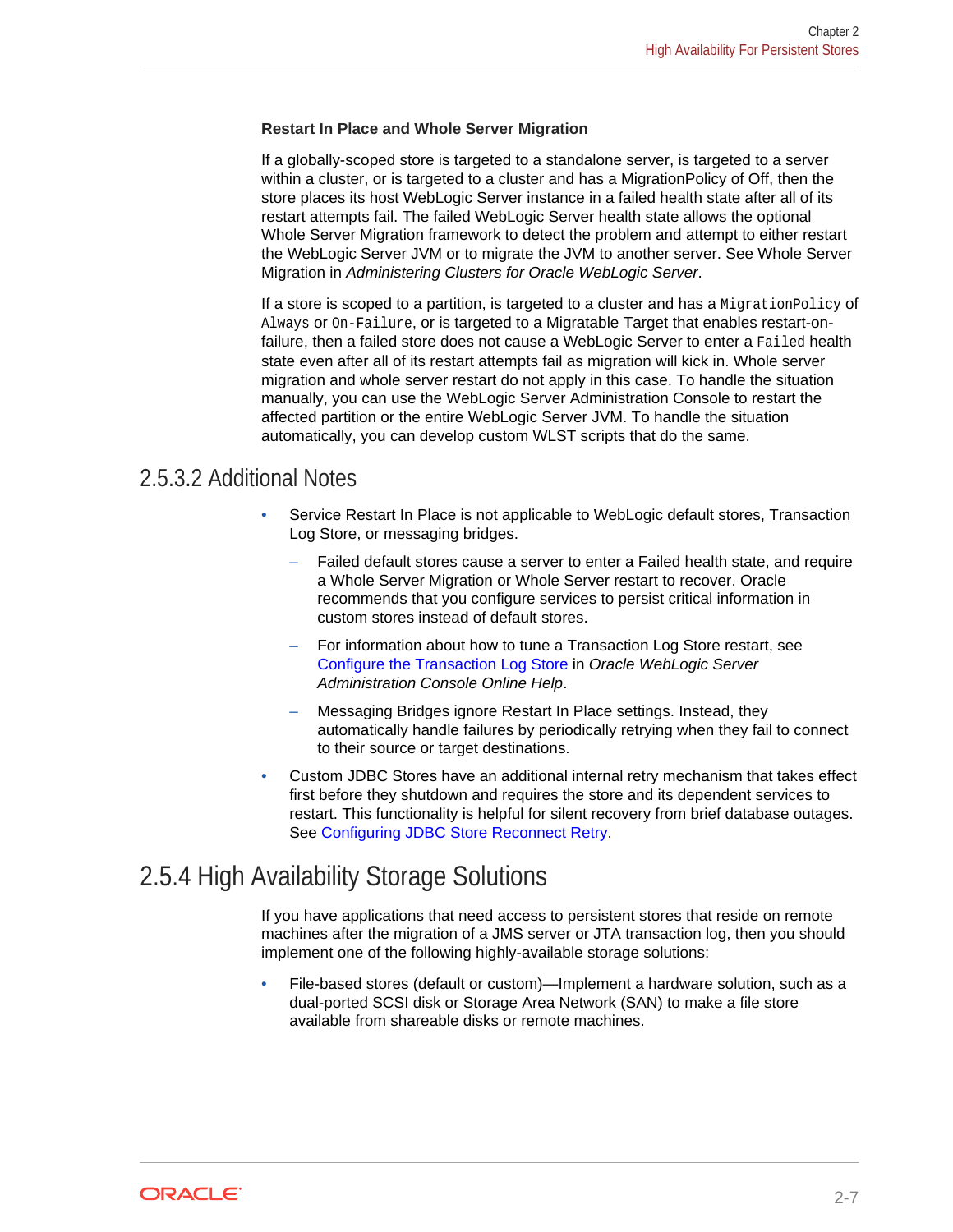#### <span id="page-15-0"></span>**Note:**

- Persistent file stores that may migrate to a different JVM or machine must be explicitly configured to reference a shared directory. See [Additional Requirement for High Availability File Stores](#page-16-0).
- If a file store is disconnected and re-connected again, its host server instance must be rebooted to successfully continue sending/ receiving persistent JMS messages. For example, if for some reason the file system containing a file store is unmounted and then remounted, attempts to send persistent JMS messages will generate JMS exceptions until the host server is rebooted.
- JDBC-accessible stores—Configure a JDBC store or JDBC TLOG store and use JDBC to access this store, which can be on yet another server. Applications can then take advantage of any high-availability or failover solutions offered by your database vendor. In addition, JDBC stores support GridLink data sources and multi data sources, which provide failover between nodes of a highly available database system, such as Oracle Real Application Clusters (Oracle RAC). For more information, see:
	- Configuring JDBC Multi Data Sources in *Administering JDBC Data Sources for Oracle WebLogic Server*
	- Using GridLink Data Sources in *Administering JDBC Data Sources for Oracle WebLogic Server*
- Any persistent store—Use high-availability clustering software which provides an integrated, out-of-the-box solution for WebLogic Server-based applications.

# 2.6 Limitations and Considerations of the Persistent Store

The following limitations apply to the persistent store:

- A persistent file store should not be opened simultaneously by two server instances; otherwise, there is no guarantee that the data in the file will not be corrupted. If possible, the persistent store will attempt to return an error in this case, but it will not be possible to detect this condition in every case. It is the responsibility of the administrator to ensure that the persistent store is being used in an environment in which multiple servers will not try to access the same store at the same time. (Two file stores are considered the "same store" if they have the same name and the same directory.)
- Two JDBC stores must not share the same database table, because this will result in data corruption. A JDBC store will normally prevent this from happening by detecting if a backing table has already been opened by another instance, but it is not possible to detect this condition in every case. It is the responsibility of the administrator to ensure that the persistent store is being used in an environment in which multiple servers will not try to access the same store at the same time. (Two JDBC stores can reference the same table if they have the same table name prefix and database schema.)
- A persistent store may not survive arbitrary corruption. If the disk file is overwritten with arbitrary data, then the results are undefined. The store may return inconsistent data in this case, or even fail to recover at all.

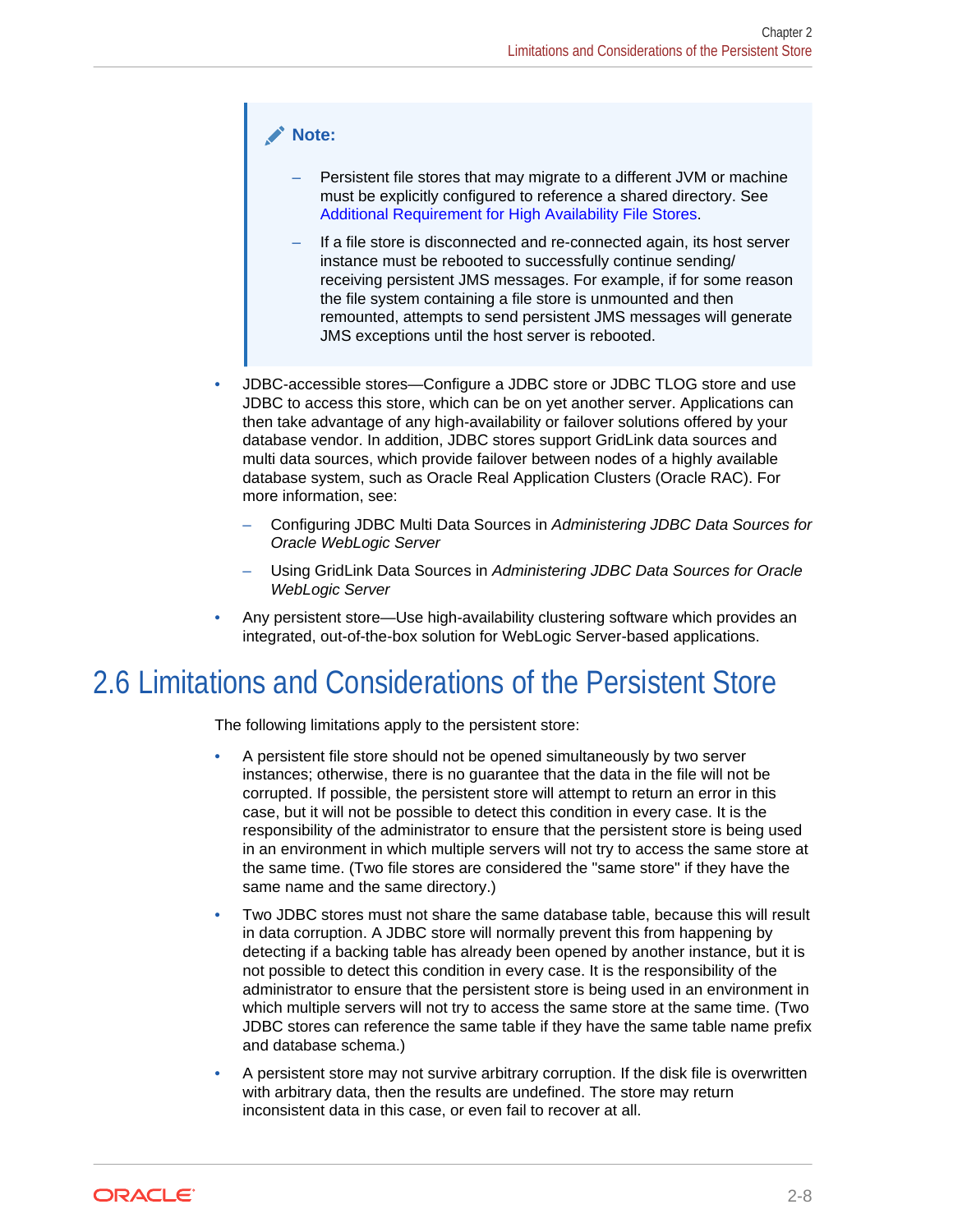- <span id="page-16-0"></span>• A file store may return exceptions when its disk is full. However, it will resume normal operation by no longer throwing an exception when disk space has been made available. Also, the data in the persistent store must remain intact as described in the previous points.
- When using MySQL as the backing database for a JDBC store, Oracle recommends using the InnoDB engine because it provides safe writes. If the MyISAM engine is used, data may be lost in some cases.

# 2.7 Additional Requirement for High Availability File Stores

Custom and default file stores that are configured for high availability via service migration or whole server migration must explicitly configure a directory on a central location on a shared disk. This ensures that the same directory and files are available to all servers and machines that may host a store, and is required to ensure that a store can recover its data after it migrates.

This applies to default and custom file store locations, it does not apply to cache or page file directories as the latter do not need to be highly available and can and should be located on a local drive for performance reasons.

#### See File Locations.

See Migratable Target and Simplified JMS Cluster and High Availability Configuration in *Administering JMS Resources for Oracle WebLogic Server*.

## 2.8 **File Locations**

Persistent stores create a number of files in the file system for different purposes. Among them are file store data files, file store cache files (for file stores with a DirectWriteWithCache synchronous write policy), and JMS server and SAF agent paging files.

Table 2-2 describes the location of various files used by the file store system at the domain level. For WebLogic Server MT locations, see File Locations in *Using Oracle WebLogic Server Multitenant*.

| <b>Store Type</b> | <b>Store Path Not</b><br><b>Configured</b>                                                                         | <b>Relative Store</b><br><b>Path</b>               | <b>Absolute Store</b><br><b>Path</b> | <b>File Name</b>                                    |
|-------------------|--------------------------------------------------------------------------------------------------------------------|----------------------------------------------------|--------------------------------------|-----------------------------------------------------|
| default           | $<$ domainRoot>/<br>servers/<br><servername>/<br/>data/store/<br/>default</servername>                             | <domainroot>/<br/><relpath></relpath></domainroot> | <abspath></abspath>                  | WLS <servern<br>ame&gt;NNNNNN.DA<br/>Τ</servern<br> |
| custom file       | <domainroot>/<br/>servers/<br/><servername>/<br/>data/store/<br/><storename></storename></servername></domainroot> | <domainroot>/<br/><relpath></relpath></domainroot> | $absPath$                            | <storename>NN<br/>NNNN.DAT</storename>              |

**Table 2-2 File Locations**

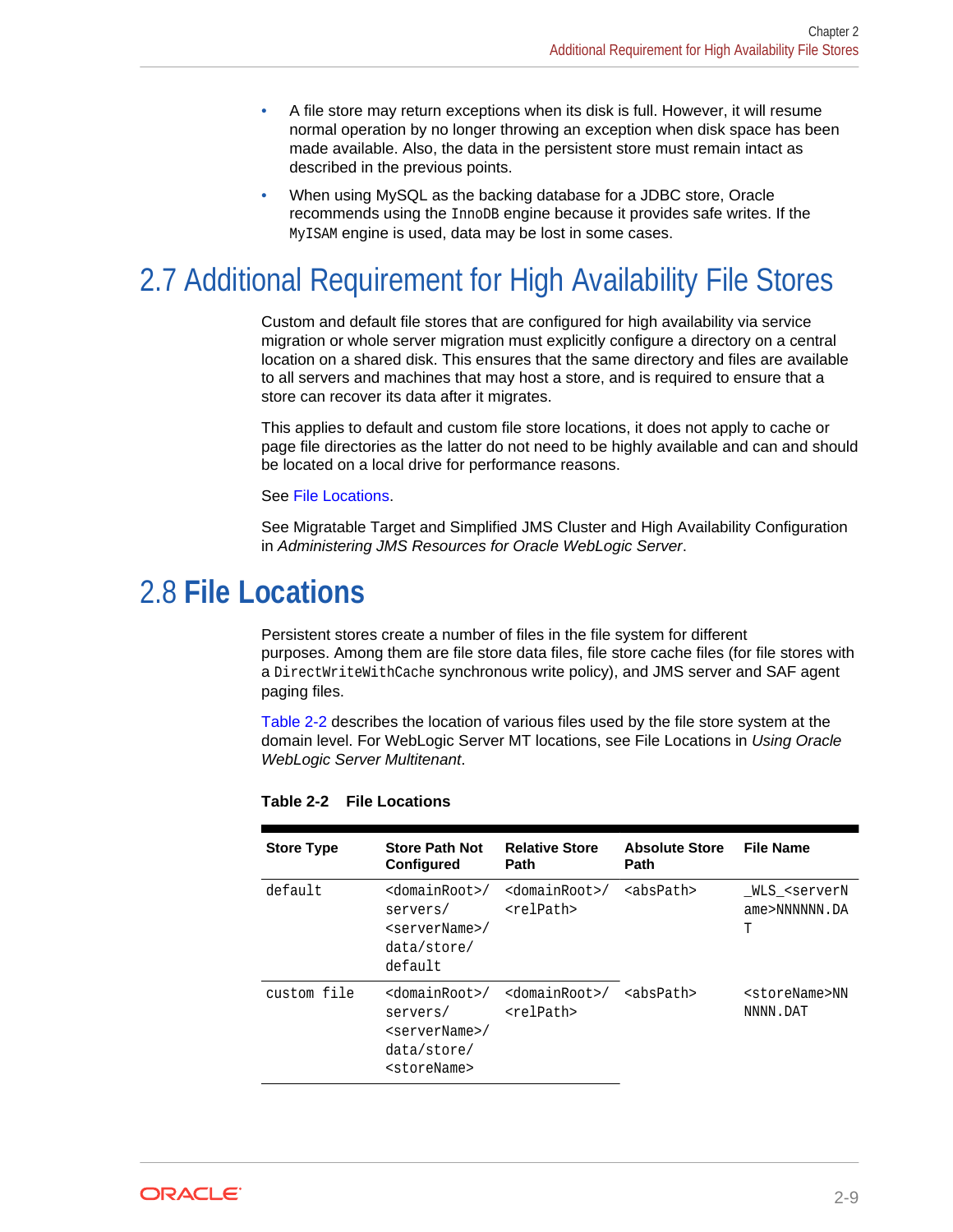| <b>Store Type</b> | <b>Store Path Not</b><br>Configured                                                                  | <b>Relative Store</b><br><b>Path</b>               | <b>Absolute Store</b><br><b>Path</b> | <b>File Name</b>                                                                                         |
|-------------------|------------------------------------------------------------------------------------------------------|----------------------------------------------------|--------------------------------------|----------------------------------------------------------------------------------------------------------|
| cache             | \$<br>{java.io.tmpd<br>$ir$ /<br>WLStoreCache<br>/\$<br>$\{domainName\}/$<br><storeuuid></storeuuid> | <domainroot>/<br/><relpath></relpath></domainroot> | <abspath></abspath>                  | <storename>NN<br/>NNNN.CACHE</storename>                                                                 |
| paging            | <domainroot>/<br/>servers/<br/><servername>/<br/>tmp</servername></domainroot>                       | <domainroot>/<br/><relpath></relpath></domainroot> | <abspath></abspath>                  | <jmsservernam<br>e&gt;NNNNNN.TMP<br/><safaqentname<br>&gt;NNNNNN.TMP</safaqentname<br></jmsservernam<br> |

|  |  | Table 2-2 (Cont.) File Locations |
|--|--|----------------------------------|
|--|--|----------------------------------|

Table 2-3 shows how each of the prior store types configure their directory location.

|  |  |  | Table 2-3 Store Type Directory Configuration |
|--|--|--|----------------------------------------------|
|--|--|--|----------------------------------------------|

| <b>Store Type</b> | <b>Directory Configuration</b>                                                                                                                                                                                                      |
|-------------------|-------------------------------------------------------------------------------------------------------------------------------------------------------------------------------------------------------------------------------------|
| default           | The directory configured on a WebLogic<br>Server default store. See Using the Default<br><b>Persistent Store.</b>                                                                                                                   |
| custom file       | The directory configured on a custom file.<br>store. See Using Custom File Stores.                                                                                                                                                  |
| cache             | The cache directory configured on a custom or<br>default file store that has<br>a DirectWriteWithCache synchronous write<br>policy. See Tuning the WebLogic Persistent<br>Store in Tuning Performance of Oracle<br>WebLogic Server. |
| paging            | The paging directory configured on a SAF<br>agent or JMS server. See Paging Out<br>Messages To Free Up Memory in Tuning<br>Performance of Oracle WebLogic Server.                                                                   |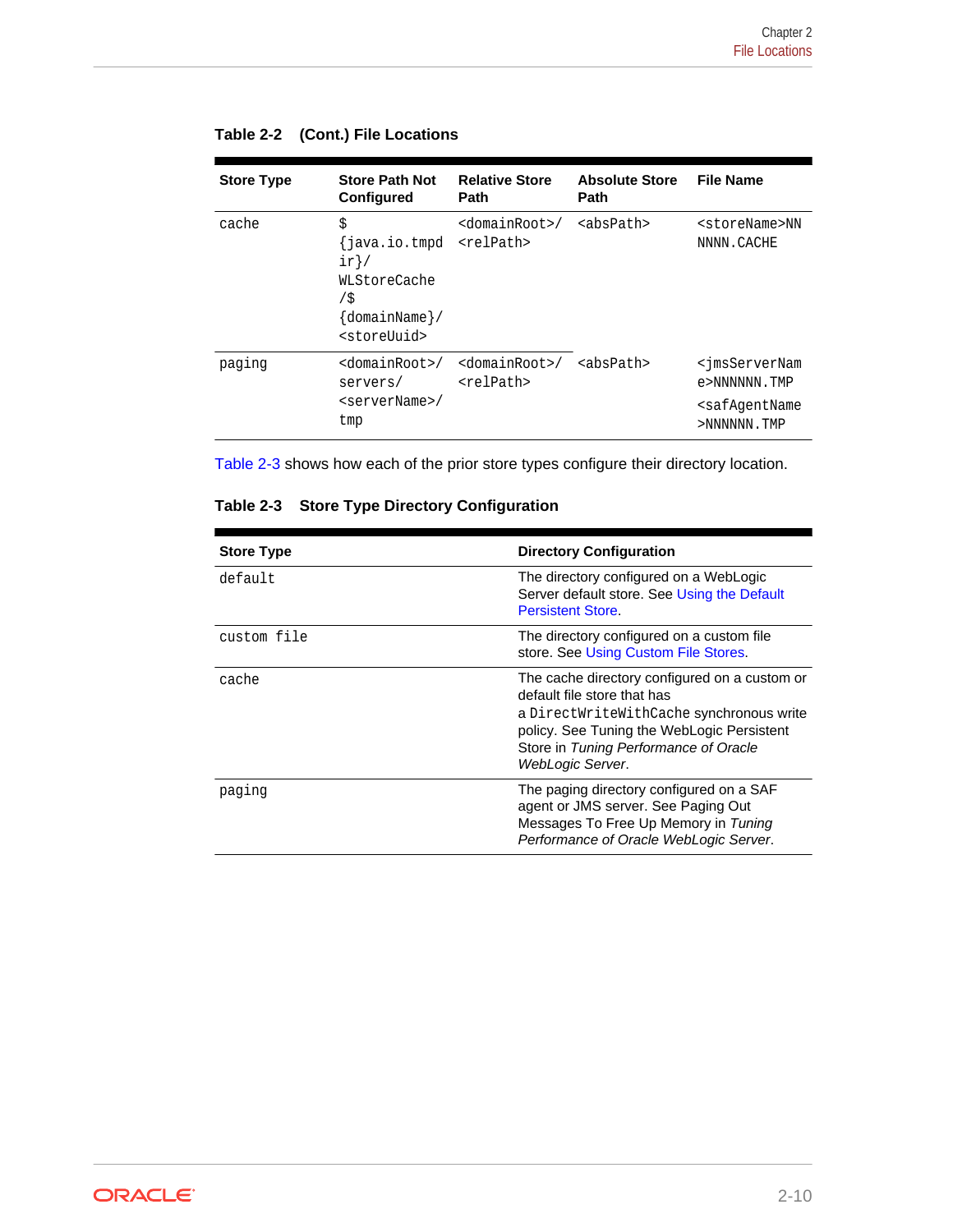# <span id="page-18-0"></span>3 Using the Default Persistent Store

This chapter explains how to configure and monitor the WebLogic Server persistent store, which provides a built-in, high-performance storage solution for WebLogic Server subsystems and services that require persistence.

- Using the Default Persistent Store
- **Default Store Location**
- **[Example of a Default File Store](#page-19-0)**

# 3.1 Using the Default Persistent Store

Each server instance, including the Administration Server, has a default persistent store that requires no configuration. The default store is a file-based store that maintains its data in a group of files in a server instance data\store\default directory. A directory for the default store is automatically created if one does not already exist. This default store is available to subsystems that do not require explicit selection of a particular store and function best by using the system's default storage mechanism. For example, a JMS Server with no persistent store configured will use the default store for its Managed Server and will support persistent messaging.

The default store can be configured by directly manipulating DefaultFileStoreMBean parameters. If this MBean is not defined in the domain configuration file, then the configuration subsystem ensures that the DefaultFileStoreMBean always exists with the default values.

Also, the WebLogic Server Administration Console enables you to change the default store parameters, such as its default directory location and Synchronous Write Policy, as described in Modify the Default Store Settings in the *Oracle WebLogic Server Administration Console Online Help*.

# 3.2 Default Store Location

The default store maintains its data in a data\store\default directory inside the servername subdirectory of a domain's root directory

For example, if no directory name is specified for the default file store, it defaults to:

ORACLE\_HOME\user\_projects\domains\domain-name\servers\server-name\data\store\default

where domainname is the root directory of your domain, typically  $c:\overline{c}:$ \user\_projects\domains\domainname, which is parallel to the directory in which WebLogic Server program files are stored, typically  $c:\\or{abc}\text{supp}12.1.$ 

You can, however, specify another location for the default store by directly manipulating the DefaultFileStoreMBean parameters or by using the WebLogic Server Administration Console, as described in Modify the Default Store Settings in the *Oracle WebLogic Server Administration Console Online Help*.

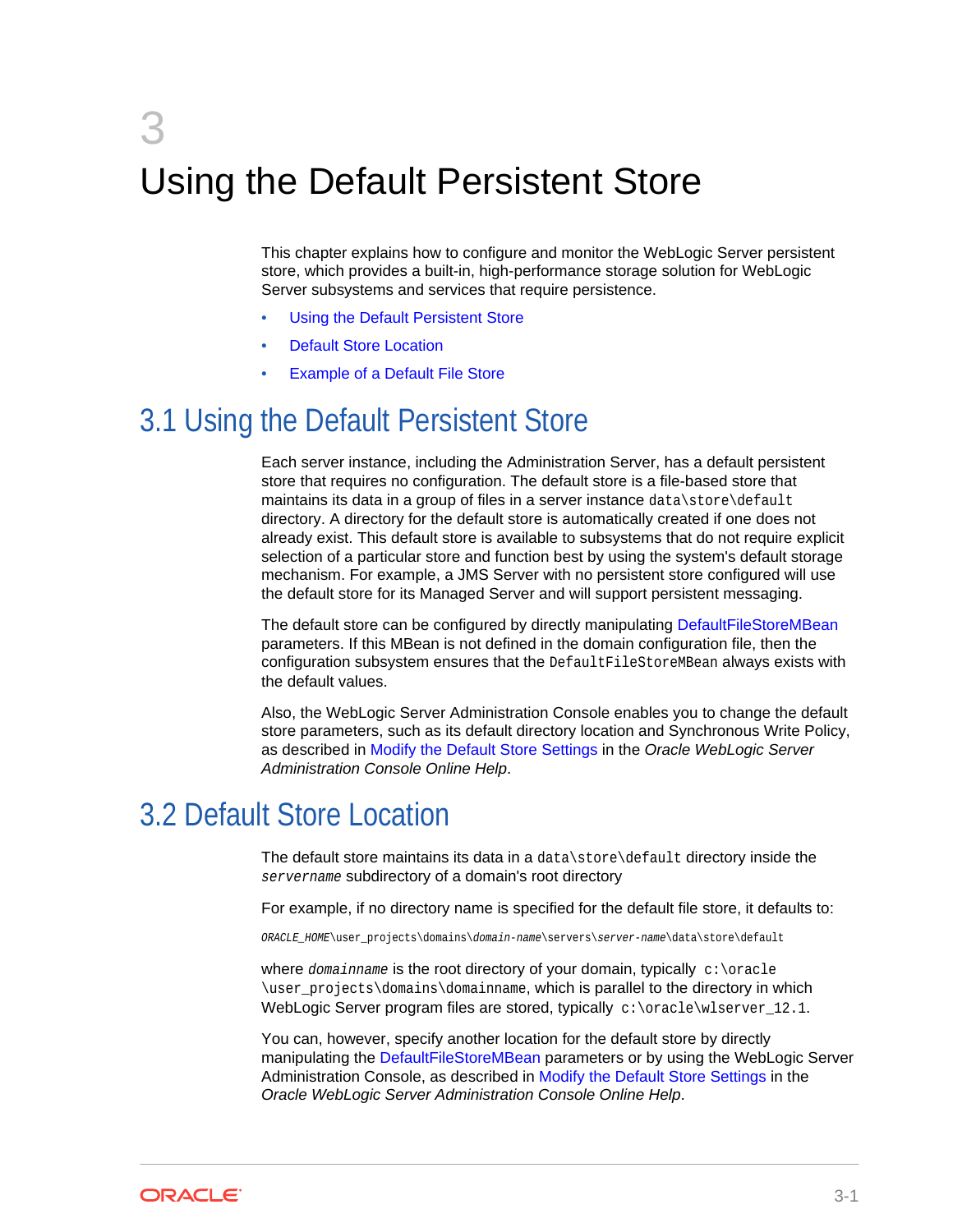# <span id="page-19-0"></span>3.3 Example of a Default File Store

Here's an example of how a default file store may look in a domain's configuration file, with the default directory location and Synchronous Write Policy settings overridden:

```
<server
   <name>myserver</name>
   <default-file-store>
   <directory>C:/store</directory>
   </default-file-store>
</server>
```
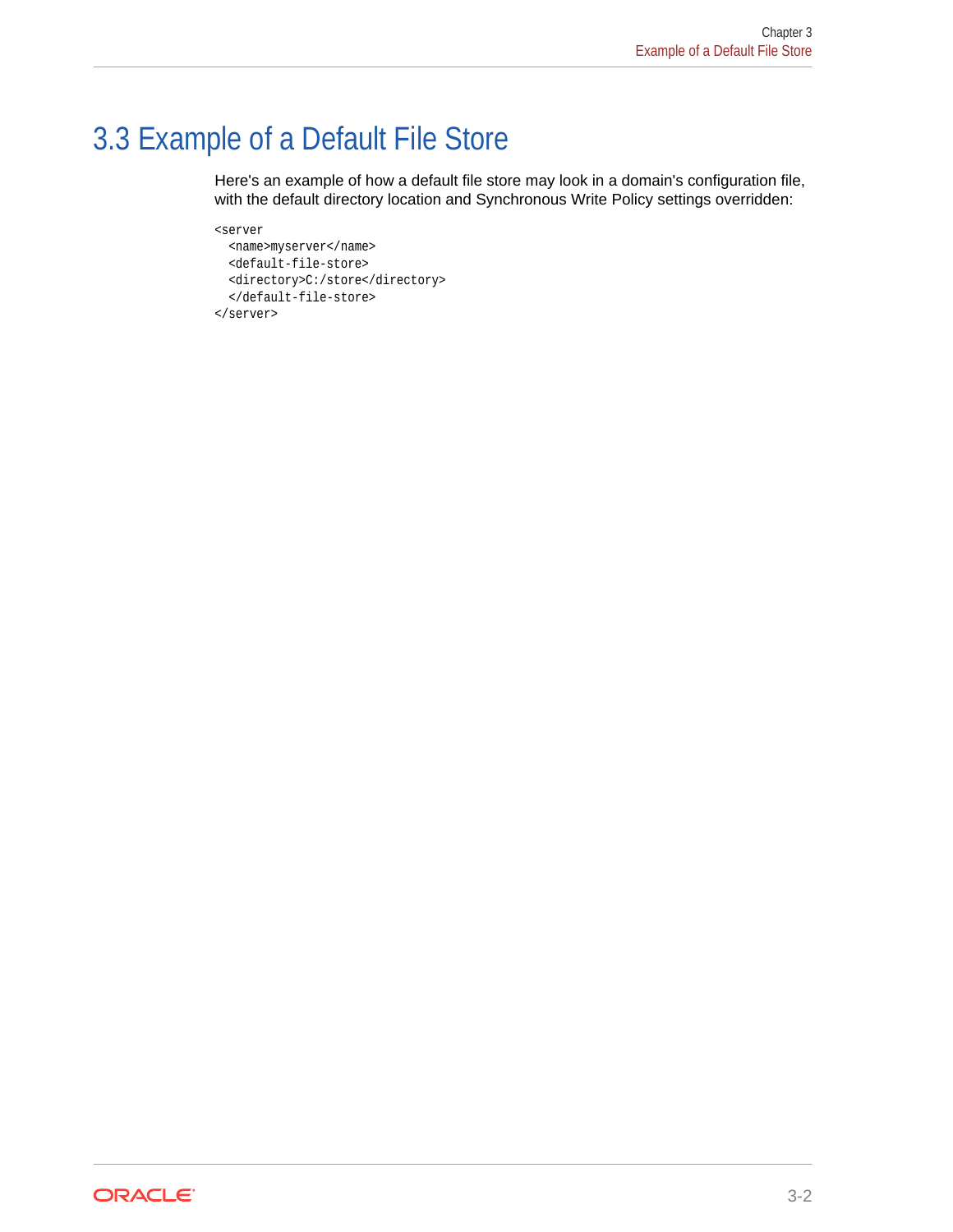# <span id="page-20-0"></span> $\sqrt{2}$ Using Custom Persistent Stores

This chapter explains how to configure and monitor the WebLogic Server persistent store, which provides a built-in, high-performance storage solution for WebLogic Server subsystems and services that require persistence.

- What are Custom File Stores and JDBC Stores
- When to Use a Custom Persistent Store
- [Methods of Creating a Custom Persistent Store](#page-21-0)
- [Modifying Custom Persistent Store Parameters](#page-21-0)

# 4.1 What are Custom File Stores and JDBC Stores

In addition to using the default file store, you can also configure a file store or JDBC store to suit your specific needs. A custom file store, like the default file store, maintains its data in a group of files in a directory. However, you may want to create a custom file store so that the file store's data is persisted to a particular storage device or when you want a JMS service that accesses a file store to be able to migrate with the store to another server member in a cluster. When configuring a file store directory, the directory must be accessible to the server instance on which the file store is located.

A JDBC store can be configured when a relational database is used for storage. A JDBC store enables you to store persistent messages in a standard JDBC-accessible database, which is accessed through a designated JDBC data source. The data is stored in the JDBC store's database table, which has a logical name of WLStore. It is up to the database administrator to configure the database for high availability and performance. JDBC stores also support migratable targets for automatic or manual JMS service migration.

See When to Use a Custom Persistent Store.

# 4.2 When to Use a Custom Persistent Store

WebLogic Server provides configuration options for creating a custom file store or JDBC-accessible store. For example, you may want to:

- Place a file store's files on a particular device.
- Use a JDBC store rather than a file store for a particular server instance. If you want to persist transaction logs, use a JDBC TLOG store. See [Using a JDBC TLog](#page-28-0) [Store.](#page-28-0)
- Allow all physical stores in a cluster to share the same logical name.
- Logically separate different services to use different files or tables. (This may simplify administration and maintenance at the expense of reduced performance.)
- Migratable JMS-related services cannot use the default persistent store, so you must configure a custom store and target it to the same migratable target as the

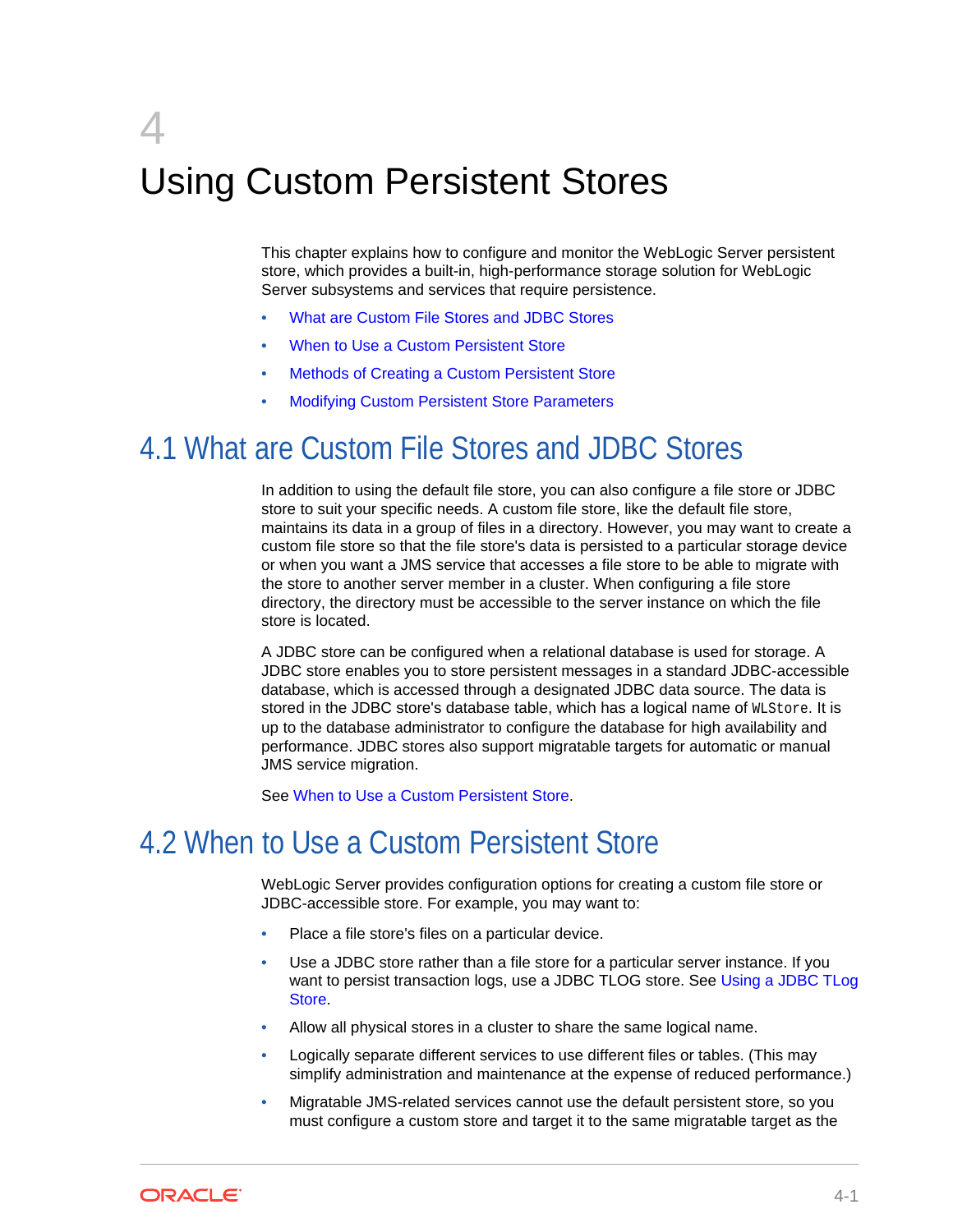migratable JMS service. See Service Migration in *Administering Clusters for Oracle WebLogic Server*.

# <span id="page-21-0"></span>4.3 Methods of Creating a Custom Persistent Store

A user-defined persistent store can be configured in the following ways:

- Use the WebLogic Server Administration Console. To configure a custom file store or JDBC store, see Configure Persistent Stores in the *Oracle WebLogic Server Administration Console Online Help*. To configure a JDBC TLOG store, see Configure the Transaction Log Store in the *Oracle WebLogic Server Administration Console Online Help*.
- Directly edit the configuration file  $(\text{config.xml})$  of the server instance that is hosting a persistent store.
- Use the WebLogic Java Management Extensions (JMX) to create persistent stores. JMX is the Java EE solution for monitoring and managing resources on a network. See *Developing Custom Management Utilities Using JMX for Oracle WebLogic Server*.
- Use the WebLogic Scripting Tool (WLST) to create persistent stores. WLST is a command-line scripting interface that you use to interact with and configure WebLogic Server instances and domains. See Understanding the WebLogic Scripting Tool.
- Use the WebLogic Configuration Wizard to change the options of the default persistent store. For detailed information on how to use the Configuration Wizard to configure a persistent store, see Creating a WebLogic Domain in *Creating WebLogic Domains Using the Configuration Wizard*.

# 4.4 Modifying Custom Persistent Store Parameters

Modifying certain custom store configuration options, such as a JDBC store's prefix or a file store's directory, do not necessarily require a server restart if you do the following:

- **1.** Set the targets of any dependent services to null (such as a JMS server that uses the custom store), and then setting the custom store target to null. (Setting a service's target to null implicitly shuts down the service.)
- **2.** Reverse the process by setting the custom store target back to its original value and then setting the dependent resource targets back to their original values.

In cases where the custom store and JMS servers share a migratable target, you can administratively restart the migratable target.

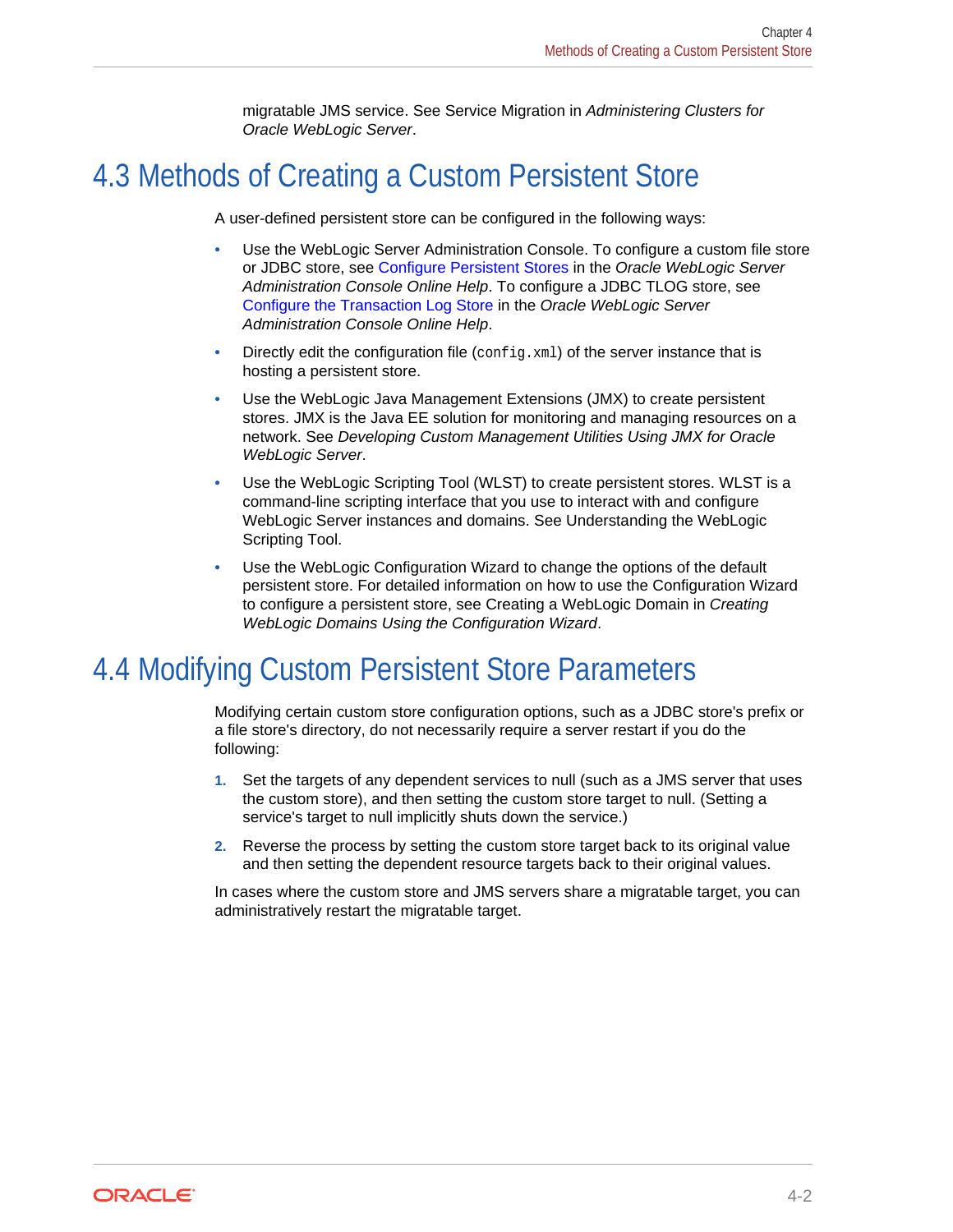# <span id="page-22-0"></span>5 Using Custom File Stores

This chapter explains how to configure the custom file stores for WebLogic Server. It includes the following sections:

- Creating a Custom (User-Defined) File Store
- Main Steps for Configuring a Custom File Store
- **[Example of a Custom File Store](#page-23-0)**
- [Guidelines for Configuring a Synchronous Write Policy](#page-25-0)

# 5.1 Creating a Custom (User-Defined) File Store

The following sections provide an example of a custom file store and configuration guidelines for choosing a synchronous write policy.

To create a custom file store, you can directly modify the default FileStoreMBean parameters. For instructions on using the WebLogic Server Administration Console to create a custom file store, see Create File Stores in the *Oracle WebLogic Server Administration Console Online Help*.

# 5.2 Main Steps for Configuring a Custom File Store

The main steps for creating a custom file store are as follows:

- **1.** Create a directory where the file store's data will be persisted.
- **2.** Make a note of the following information:
	- For stores that may migrate, such as cluster targeted stores with a Migration Policy != Off, stores that are targeted to a migratable target, or stores hosted on a WebLogic Server JVM that may be moved to a different machine, always configure a directory that is centrally accessible from any location that the store may migrate to (do not leave the directory name at the default). This is necessary for migrated stores to recover any data written before the migration - including, for example, queued JMS messages. See Whole Server Migration and Service Migration in *Administering Clusters for Oracle WebLogic Server*.
	- For information about default, absolute, and relative file locations, see [File](#page-16-0) [Locations.](#page-16-0)
- **3.** Associate the custom file store with the subsystem(s) or migratable target that will be accessing it, such as:
	- For JMS servers, select the custom file store on the General Configuration page.
	- For Store-and-Forward agents, select the custom file store on the General Configuration page.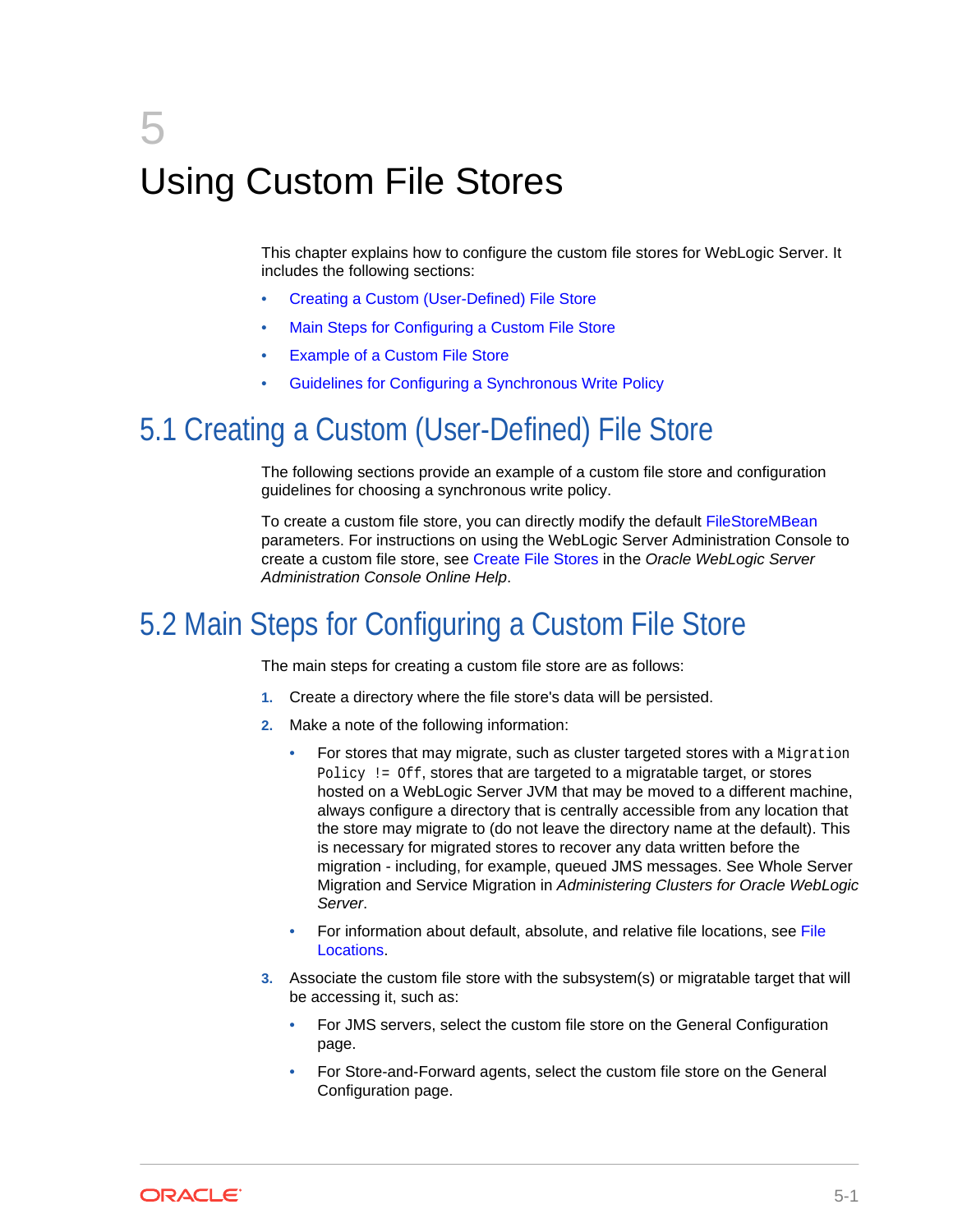• For a Path Service, select the custom file store on the General Configuration page.

# <span id="page-23-0"></span>5.3 Example of a Custom File Store

Here's an example of how a custom file store may look in a domain's configuration file with its files kept in a /disk1/jmslog directory.

```
<file-store>
   <name>SampleFileStore</name>
   <target>myserver</target>
   <directory>/disk1/jmslog</directory>
</file-store>
```
Table 5-1 briefly describes the file store configuration parameters that can be modified.

| Option  | <b>Required</b> | <b>What It Does</b>                                                                                                                                                                                                                                         |  |
|---------|-----------------|-------------------------------------------------------------------------------------------------------------------------------------------------------------------------------------------------------------------------------------------------------------|--|
| Name    | Yes             | The name of the file store, which must be unique across all<br>stores in the domain.                                                                                                                                                                        |  |
| Targets | Yes             | The server instance, cluster, or migratable target where a file<br>store is targeted. Multiple subsystems can share the same<br>file store, as long as they are all targeted to the same server<br>instance or migratable target.                           |  |
|         |                 | Note:                                                                                                                                                                                                                                                       |  |
|         |                 | When using a cluster to host a JMS Server, you must<br>target the file store to the same cluster used by the JMS<br>Server. See Simplified JMS Cluster and High Availability<br>Configuration in Administering JMS Resources for<br>Oracle WebLogic Server. |  |
|         |                 | When using migratable targets for JMS services, you<br>۰<br>must target the file store to the same migratable target<br>used by the JMS service. See Service Migration in<br>Administering Clusters for Oracle WebLogic Server.                             |  |

**Table 5-1 Custom File Store Configuration Options**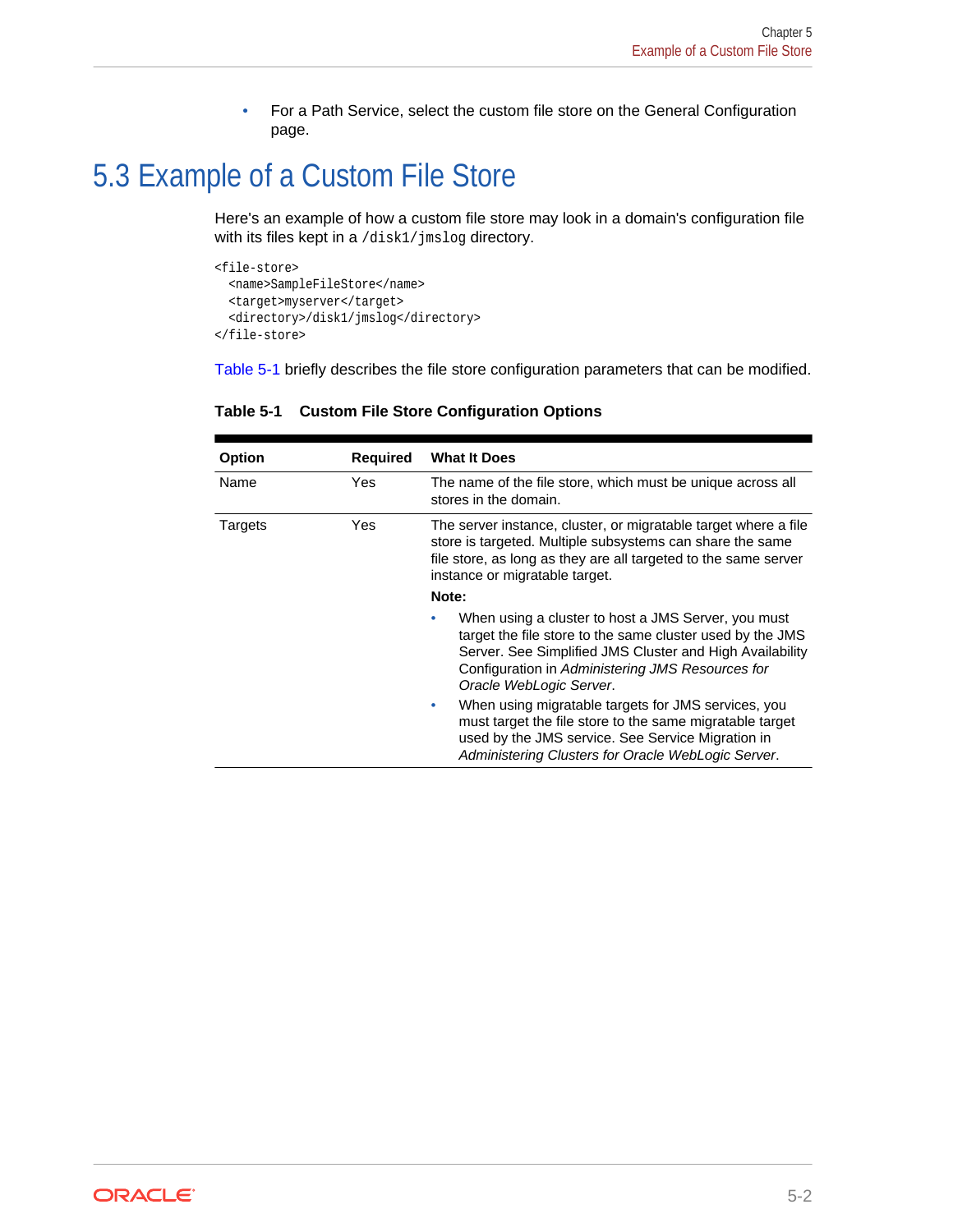| Option           | Required | <b>What It Does</b>                                                                                                                                                                                                                                                                                                                                                                                                                                                                                                                                                                                                                                                                                                                                                                                                                                                                                                                                                                                                                    |
|------------------|----------|----------------------------------------------------------------------------------------------------------------------------------------------------------------------------------------------------------------------------------------------------------------------------------------------------------------------------------------------------------------------------------------------------------------------------------------------------------------------------------------------------------------------------------------------------------------------------------------------------------------------------------------------------------------------------------------------------------------------------------------------------------------------------------------------------------------------------------------------------------------------------------------------------------------------------------------------------------------------------------------------------------------------------------------|
| Directory<br>Yes |          | The path name to the directory on the file system where the<br>file store is kept.                                                                                                                                                                                                                                                                                                                                                                                                                                                                                                                                                                                                                                                                                                                                                                                                                                                                                                                                                     |
|                  |          | Note:<br>For stores that may<br>migrate, such as cluster<br>targeted stores with a<br>Migration Policy != Off,<br>stores that are targeted to<br>a migratable target, or<br>stores hosted on a<br>WebLogic Server JVM that<br>may be moved to a<br>different machine, always<br>configure a directory that<br>is centrally accessible<br>from any location that the<br>store may migrate to (do<br>not leave the directory<br>name at the default). This<br>is necessary for migrated<br>stores to recover any data<br>written before the<br>migration - including, for<br>example, queued JMS<br>messages. See Whole<br>Server Migration and<br>Service Migration in<br>Administering Clusters for<br>Oracle WebLogic Server.<br>For information about<br>۰<br>default, absolute, and<br>relative file locations, see<br><b>File Locations.</b><br>Modifying an existing file<br>store's directory does not<br>necessarily require a<br>server restart, as<br>described in Modifying<br><b>Custom Persistent Store</b><br>Parameters. |
| CacheDirectory   | No       | This setting only applies for the Direct-Write-With-<br>Cache file store synchronous write policy. See Guidelines for<br>Configuring a Synchronous Write Policy.                                                                                                                                                                                                                                                                                                                                                                                                                                                                                                                                                                                                                                                                                                                                                                                                                                                                       |

|  | Table 5-1 (Cont.) Custom File Store Configuration Options |  |
|--|-----------------------------------------------------------|--|
|--|-----------------------------------------------------------|--|

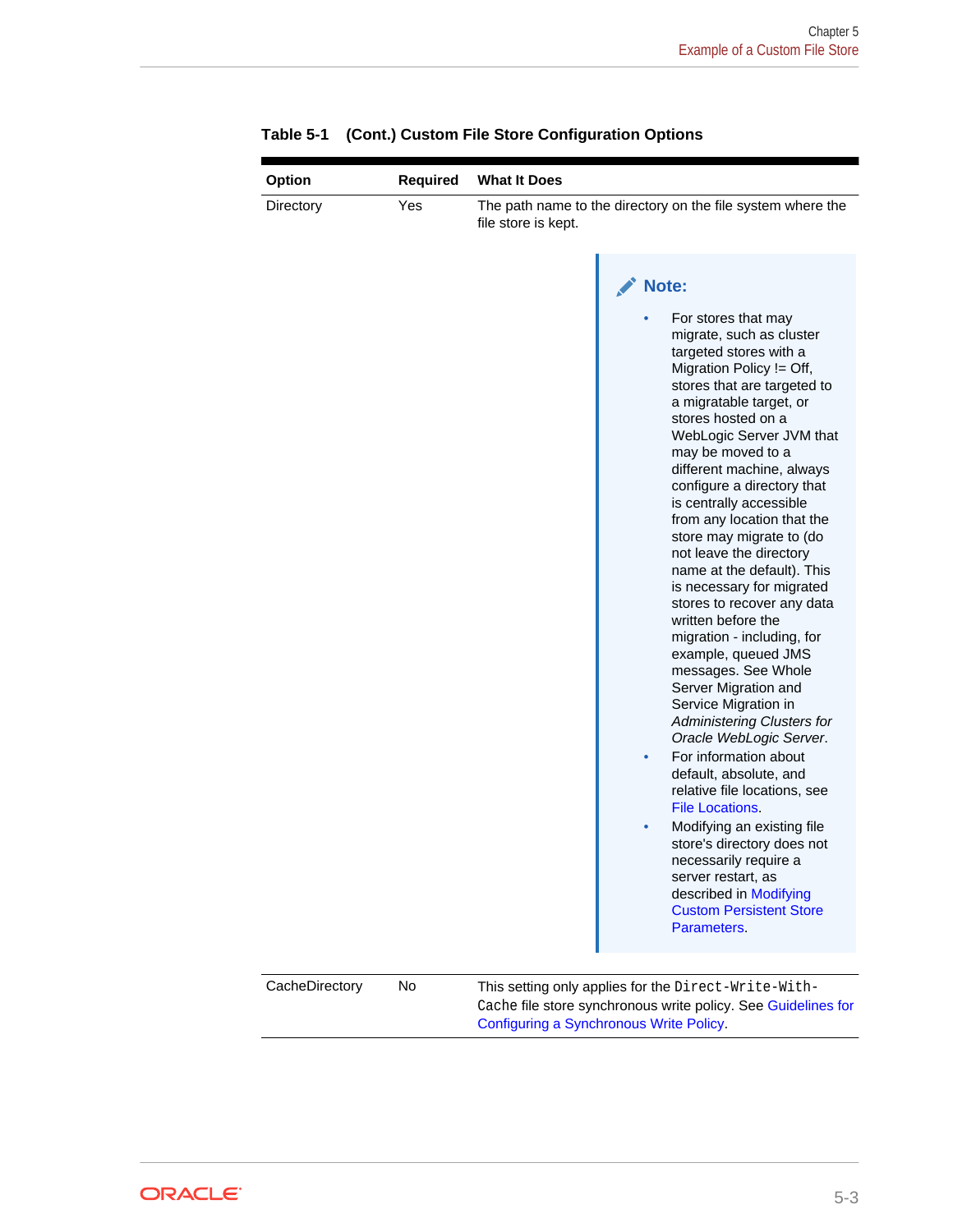| Option                      | <b>Required</b> | <b>What It Does</b>                                                                                                                                                                                                                                                                                                                 |
|-----------------------------|-----------------|-------------------------------------------------------------------------------------------------------------------------------------------------------------------------------------------------------------------------------------------------------------------------------------------------------------------------------------|
| Logical Name                | No.             | Optionally used with subsystems, like EJBs, when deploying<br>a module to an entire cluster, but also require a different<br>physical store on each server instance in the cluster. In such<br>a configuration, each physical store would have its own<br>name, but all the persistent stores would share the same<br>logical name. |
| Synchronous Write<br>Policy | No.             | Defines the IO behavior of a file store including immediate<br>durability of individual write operations. Values are: Direct-<br>Write (default), Direct-Write-With-Cache, Cache-Flush, and<br>Disabled.<br>See Guidelines for Configuring a Synchronous Write Policy.                                                              |

<span id="page-25-0"></span>

|  |  | Table 5-1 (Cont.) Custom File Store Configuration Options |  |
|--|--|-----------------------------------------------------------|--|
|--|--|-----------------------------------------------------------|--|

For instructions on configuring a custom file store using the WebLogic Server Administration Console, see Create File Stores in the *Oracle WebLogic Server Administration Console Online Help*.

# 5.4 Guidelines for Configuring a Synchronous Write Policy

There are several Synchronous Write Policies available for file stores. The Synchronous Write Policy determines the behavior of the write operation of the file store. You should select a policy that best suits your environment and meets your needs for runtime performance and data integrity after a possible crash. See Tuning the WebLogic Persistent Store in *Tuning Performance of Oracle WebLogic Server* for more details about tuning and performance specifics of Synchronous Write Policy and other file store options.

#### **Note:**

To view a running custom or default file store's synchronous write policy and driver, check the WL-280008 and WL-280009 messages in the server log.

### 5.4.1 Direct-Write-With-Cache Policy

For most scenarios, Oracle recommends using the Direct-Write-With-Cache policy. When this policy is selected, WebLogic Server writes synchronously to a primary set of files in the location defined by the Directory attribute of the file store configuration using a native I/O wlfileio driver. WebLogic Server also asynchronously writes to a corresponding cache file in the location defined by the CacheDirectory attribute of the file store configuration, which is done implicitly by using OS memory caching the cache file blocks as output buffers for the primary data file. The cache files are used for performance optimizations at runtime and boot time and for recovery. This combination of direct writing with a native file driver and the use of corresponding cache files typically provides the best overall performance with the most safe disk writes.

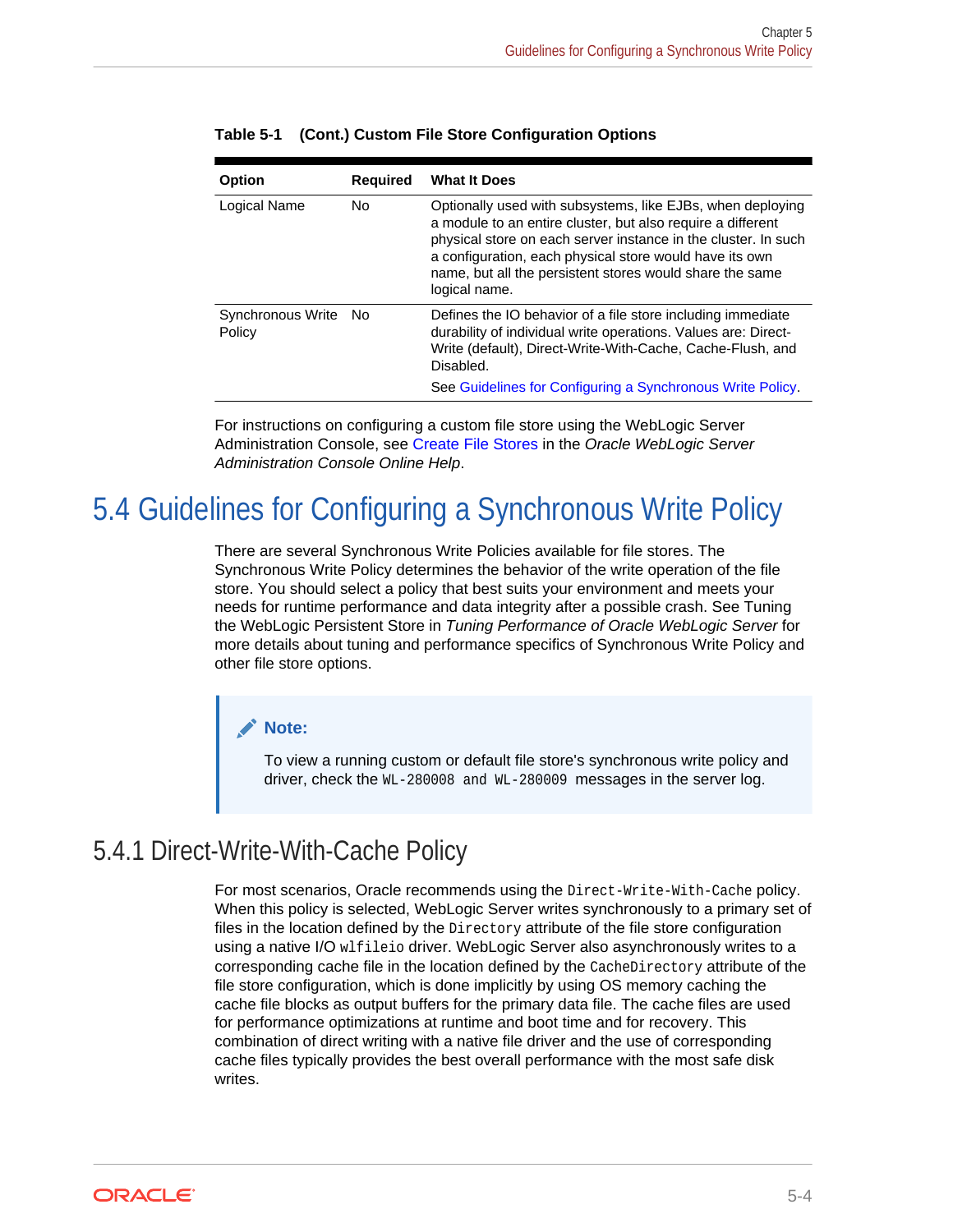<span id="page-26-0"></span>This option uses approximately twice as much disk space as other policies and stores files in two locations. You may need to consider disk space allocations in these locations and you may need to secure both of these locations.

When configuring file locations with the Direct-Write-With-Cache policy, the location of the CacheDirectory attribute should be a local directory, even when configuring for high availability (Whole Server Migration or Automatic Service Migration). The cache files are used for performance optimizations only. The true persistent storage for messages is defined by the Directory attribute of the file store configuration. Only that directory needs to be available to the migrated WebLogic Server instance or JMS service after migration. The same applies to disaster recovery scenarios: only the files defined in the Directory location need to replicated to the backup site.

#### **Note:**

If the file store native wlfileio driver cannot be loaded, the store automatically runs in an alternate specialized Direct-Write policy mode. To view a running custom or default file store's configured and actual synchronous write policy and driver, examine the server log for WL-280008 and WL-280009 messages.

Certain older versions of Microsoft Windows may incorrectly report storage device synchronous write completion if the Windows default Write Cache Enabled setting is used. This violates the transactional semantics of transactional products (not specific to Oracle), including file stores configured with a Direct-Write (default) or Direct-Write-With-Cache policy, as a system crash or power failure can lead to a loss or a duplication of records/ messages. One of the visible symptoms is that this problem may manifest itself in high persistent message/transaction throughput exceeding the physical capabilities of your storage device. You can address the problem by applying a Microsoft supplied patch, disabling the Windows Write Cache Enabled setting, or by using a power-protected storage device. See [http://](http://support.microsoft.com/kb/281672) [support.microsoft.com/kb/281672](http://support.microsoft.com/kb/281672) and [http://](http://support.microsoft.com/kb/332023) [support.microsoft.com/kb/332023](http://support.microsoft.com/kb/332023).

## 5.4.2 Direct-Write Policy

When the Direct-Write policy is selected, WebLogic Server writes synchronously to a primary set of files in the location defined by the Directory attribute of the file store configuration using a native I/O wlfileio driver. This policy typically performs slower than the Direct-Write-With-Cache policy, but it uses less disk space and may have fewer environmental considerations to manage. The Direct-Write policy is typically faster than the Cache-Flush policy.

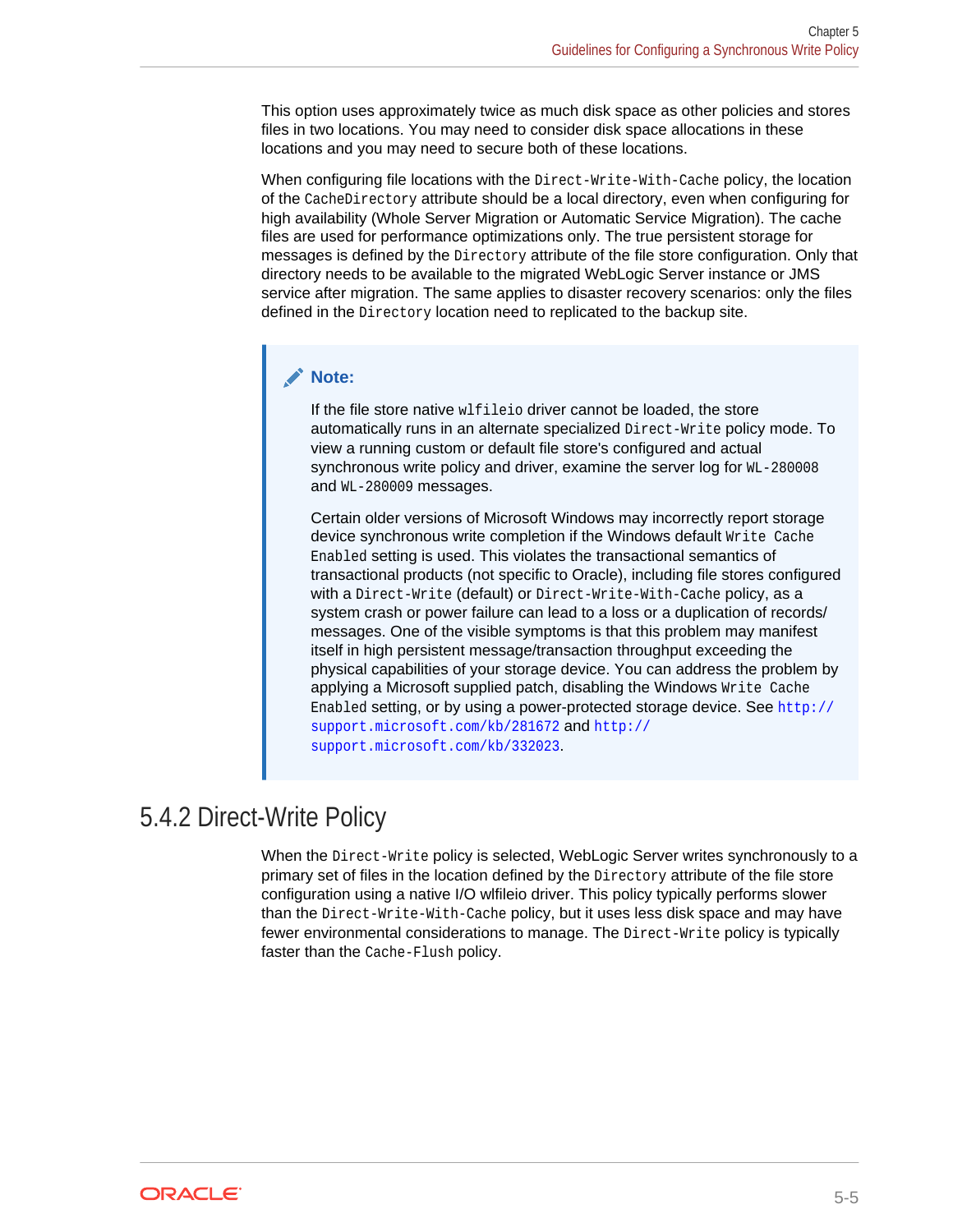#### <span id="page-27-0"></span>**Note:**

Certain older versions of Microsoft Windows may incorrectly report storage device synchronous write completion if the Windows default Write Cache Enabled setting is used. This violates the transactional semantics of transactional products (not specific to Oracle), including file stores configured with a Direct-Write (default) or Direct-Write-With-Cache policy, as a system crash or power failure can lead to a loss or a duplication of records/ messages. One of the visible symptoms is that this problem may manifest itself in high persistent message/transaction throughput exceeding the physical capabilities of your storage device. You can address the problem by applying a Microsoft supplied patch, disabling the Windows Write Cache Enabled setting, or by using a power-protected storage device. See [http://](http://support.microsoft.com/kb/281672) [support.microsoft.com/kb/281672](http://support.microsoft.com/kb/281672) and [http://](http://support.microsoft.com/kb/332023) [support.microsoft.com/kb/332023](http://support.microsoft.com/kb/332023).

## 5.4.3 Cache-Flush Policy

When the Cache-Flush policy is selected, WebLogic Server enables the default file write behavior of the operating system and storage device, which typically includes caching and scheduling file writes, but forces a flush of the cache to disk before completing a transaction. Transactions cannot complete until all of their writes have been flushed down to disk. This policy is reliable and scales well as the number of simultaneous users increases. It is transactionally safe, but tends to provide lower runtime performance than the direct-write policies in typical use cases, except in those cases with large numbers of simultaneous producers or consumers.

## 5.4.4 Disabled Policy

When the Disabled policy is selected, WebLogic Server relies on the default file write behavior of the operating system and storage device. In most cases, file writes are cached in memory and are scheduled for writing instead of being directly written to disk. The Disabled policy generally improves file store performance, often quite dramatically, but at the expense of possibly losing sent messages or generating duplicate received messages (even if messages are transactional) in the event of an operating system crash or a hardware failure. This is because transactions are complete as soon as their writes are cached in memory, instead of waiting for the writes to successfully reach the disk. Simply shutting down an operating system or killing a WebLogic Server process does not generate these failures, as an OS flushes all outstanding writes under these circumstances during a normal shutdown. Instead, these failures can be emulated by abruptly shutting the power off to a busy server.

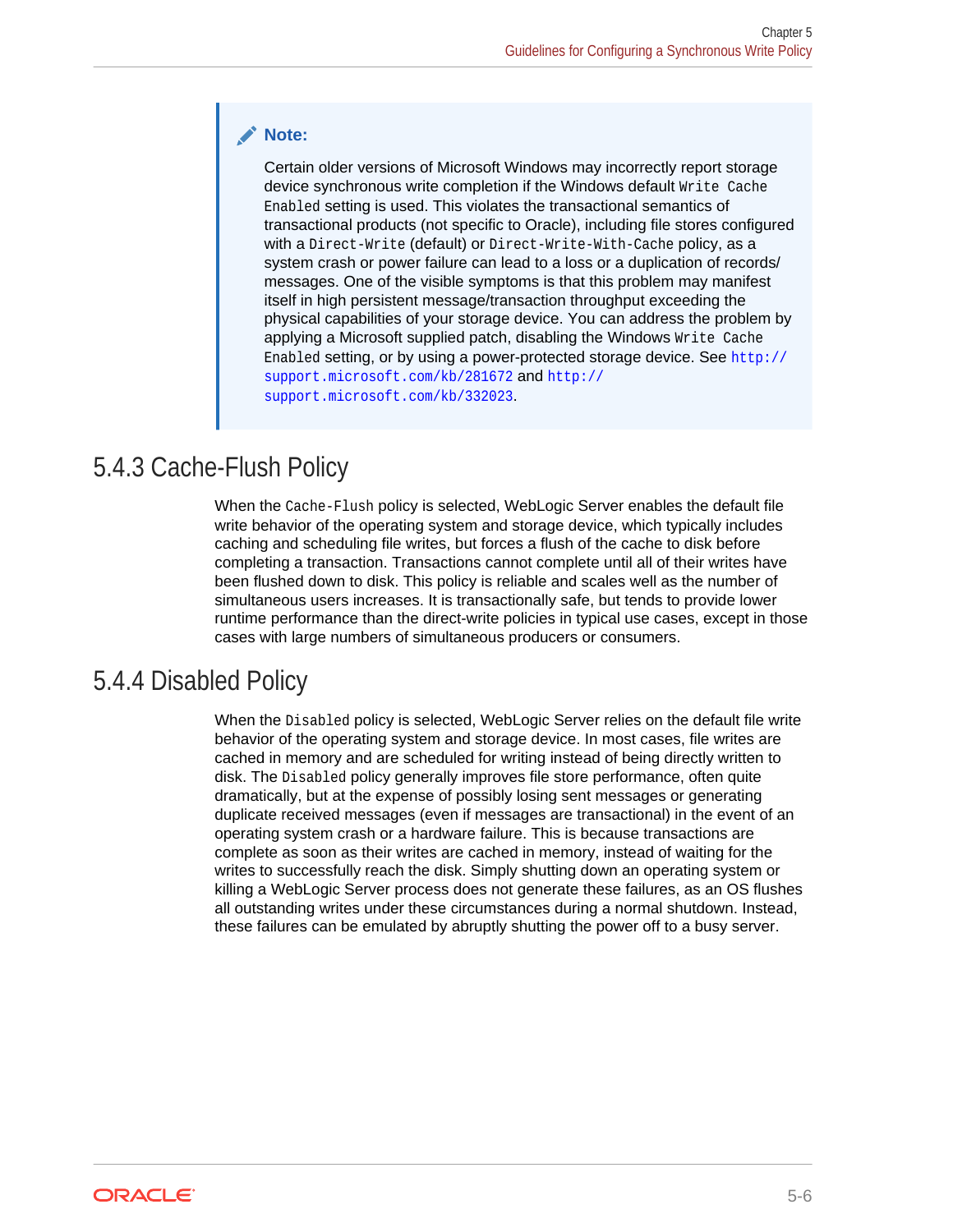# <span id="page-28-0"></span>6 Using a JDBC Store

This chapter explains how to configure and monitor the WebLogic Server persistent store, which provides a built-in, high-performance storage solution for WebLogic Server subsystems and services that require persistence.

- Creating JDBC-accessible Stores
- Using a JDBC TLog Store
- [Using a JDBC Store](#page-33-0)

# 6.1 Creating JDBC-accessible Stores

The following sections provide information on how to configure and use JDBCaccessible stores:

- JDBC TLog Stores: to persist transaction logs (TLOGs) in a database. See Using a JDBC TLog Store.
- JDBC Stores: to persist WebLogic Server instance services and subsystem information, excluding TLOGs, in a database. See [Using a JDBC Store](#page-33-0).

# 6.2 Using a JDBC TLog Store

You can configure a JDBC TLOG store to persist transaction logs to a database, which provides the following benefits:

- Leverages replication and HA characteristics of the underlying database.
- Simplifies disaster recovery by allowing the easy synchronization of the state of the database and TLOGs.
- Improved Transaction Recovery service migration as the transaction logs to do not need to be migrated (copied) to a new location.

## 6.2.1 Main Steps for Configuring a JDBC TLOG Store

The main steps for creating a JDBC TLOG store are as follows:

- **1.** Create a JDBC data source, GridLink data source, or multi data source to interface with the JDBC store. See [Choosing a Data Source](#page-29-0).
- **2.** Create a JDBC TLOG store and associate it with the JDBC data source, GridLink data source, or multi data source created in Step 1. See Configure the Transaction Log Store in the *Oracle WebLogic Server Administration Console Online Help*.
- **3.** Optional. It is highly recommended that you configure the Prefix option to a unique value for each configured JDBC TLOG store.
- **4.** For high availability, make your data source available to backup servers. See [Server Migration when using a JDBC TLOG Store.](#page-32-0)

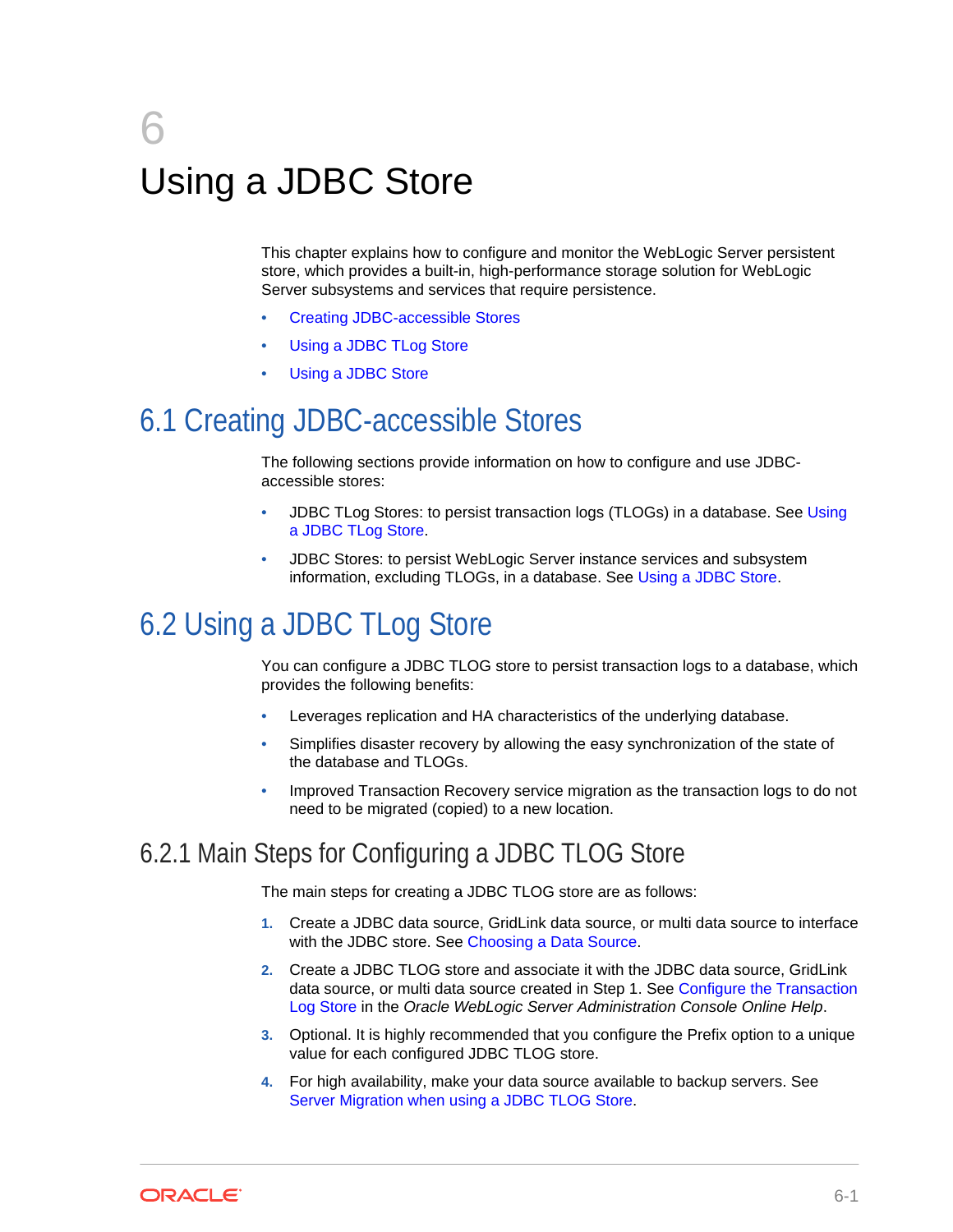#### <span id="page-29-0"></span>6.2.1.1 Choosing a Data Source

You can choose one of the following data source types, depending on your WebLogic Server license and application needs:

- Generic Data Sources—See Creating a JDBC Data Source in *Administering JDBC Data Sources for Oracle WebLogic Server*.
- GridLink Data Sources—See Using GridLink Data Sources in *Administering JDBC Data Sources for Oracle WebLogic Server*.
- Multi data sources—Backed by a fully replicated, zero-latency database, such as Oracle RAC. See Configuring JDBC Multi Data Sources and Using Multi Data Sources with Oracle RAC in *Administering JDBC Data Sources for Oracle WebLogic Server*.

## 6.2.2 Example of a JDBC TLOG Store

Here's an example of how a JDBC TLOG store may look in the configuration file, using the JDBC data source MyDataSource, and with a logical name specified:

```
<server>
   <transaction-log-jdbc-store>
     <data-source>MyDataSource</data-source>
     <prefix-name>TLOG_MS1</prefix-name>
     <create-table-ddl-file>myDDL/myCreateTable.sql</create-table-ddl-file>
     <max-retry-seconds-before-tlog-fail>120</max-retry-seconds-before-tlog-fail>
   </transaction-log-jdbc-store>
```
</server>

Table 6-1 describes the JDBC TLOG store configuration parameters that can be modified.

| Option             | <b>Required</b> | <b>What it Does</b>                                                                                                                                                                                                                                                                                                                                                                                                                                                                                                                                                              |
|--------------------|-----------------|----------------------------------------------------------------------------------------------------------------------------------------------------------------------------------------------------------------------------------------------------------------------------------------------------------------------------------------------------------------------------------------------------------------------------------------------------------------------------------------------------------------------------------------------------------------------------------|
| <b>Prefix Name</b> | No.             | The prefix for the JDBC store's table is generally<br>entered in the following format:<br>[[[catalog.]schema.]prefix]                                                                                                                                                                                                                                                                                                                                                                                                                                                            |
|                    |                 | When using multiple JDBC stores, it is required<br>to set this option to a unique value for each<br>configured JDBC store. When no prefix is<br>specified, the JDBC store table name is simply<br>WLStore and the database implicitly determines<br>the schema according the current user of the<br>JDBC connection. Also, two JDBC stores cannot<br>share the same database table. See Using<br>Prefixes with a JDBC Store.<br>Modifying an existing JDBC store's prefix does<br>not necessarily require a server restart, as<br>described in Modifying Custom Persistent Store |
|                    |                 | Parameters.                                                                                                                                                                                                                                                                                                                                                                                                                                                                                                                                                                      |

#### **Table 6-1 JDBC TLOG Store Configuration Options**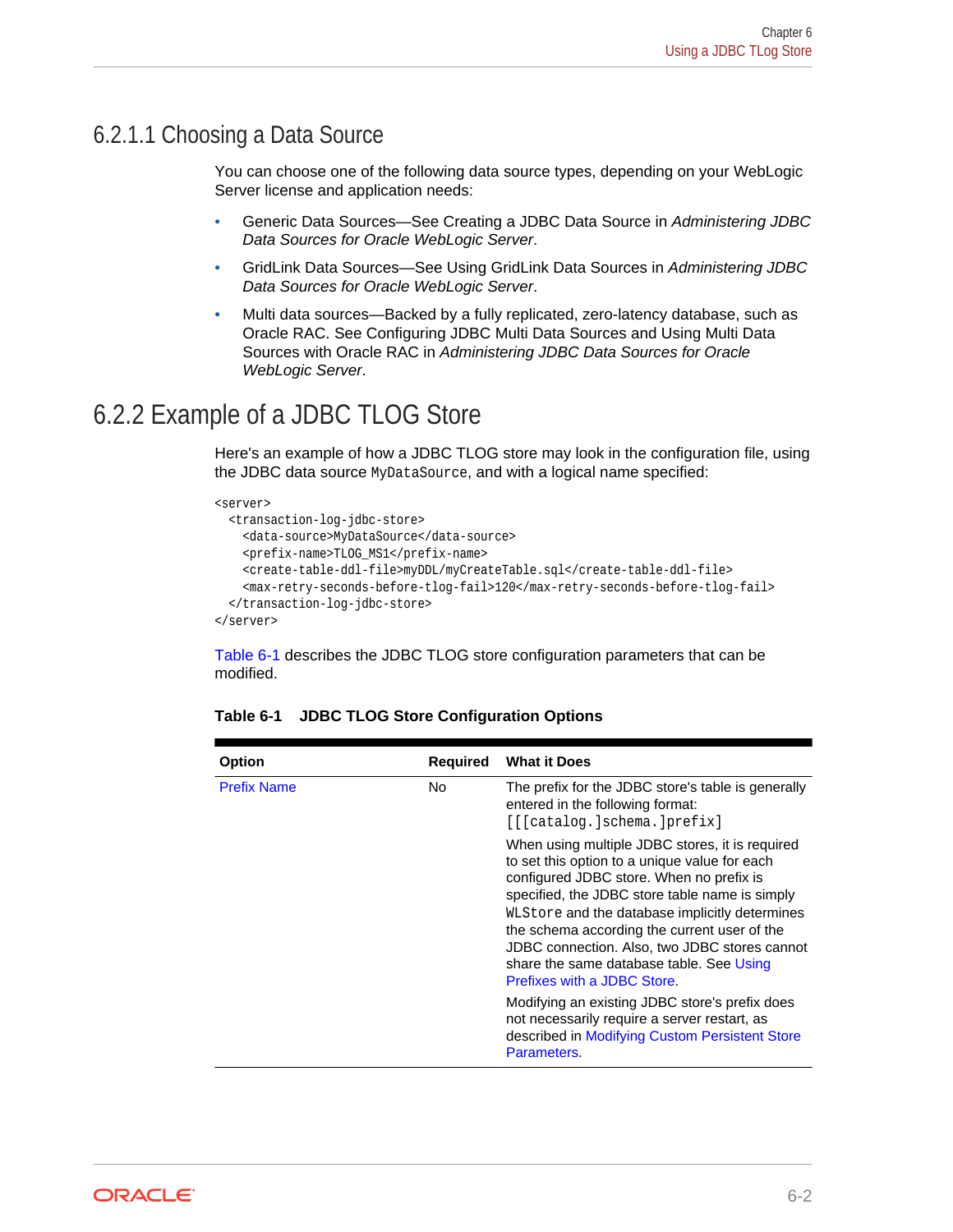| Option                                         | Required           | <b>What it Does</b>                                                                                                                                                                                                                                                                                                                                                                                                                                                                                            |
|------------------------------------------------|--------------------|----------------------------------------------------------------------------------------------------------------------------------------------------------------------------------------------------------------------------------------------------------------------------------------------------------------------------------------------------------------------------------------------------------------------------------------------------------------------------------------------------------------|
| <b>Create Table from DDL File</b>              | No                 | Optionally used with supported DDL (data<br>definition language) files to create the JDBC<br>store's database table (WLStore). This option is<br>ignored when the JDBC store's database table<br>already exists. See Creating a JDBC Store<br>Table Using Default and Custom DDL Files.                                                                                                                                                                                                                        |
| <b>Deletes Per Batch Maximum</b>               | Default is<br>20.  | The maximum number of table rows that are<br>deleted per database call.                                                                                                                                                                                                                                                                                                                                                                                                                                        |
| Inserts Per Batch Maximum                      | Default is<br>20.  | The maximum number of table rows that are<br>inserted per database call.                                                                                                                                                                                                                                                                                                                                                                                                                                       |
| <b>Deletes Per Statement</b><br><b>Maximum</b> | Default is<br>20   | The maximum number of table rows that are<br>deleted per database call.                                                                                                                                                                                                                                                                                                                                                                                                                                        |
| MaxRetrySecondsBeforeTLogF<br>ail              | Default is<br>300. | The maximum amount of time, in seconds,<br>WebLogic Server tries to recover from a JDBC<br>TLog store failure. If store remains unusable<br>after this period, WebLogic Server set the health<br>state to HEALTH_FAILED. A value of 0 indicates<br>WebLogic Server does not conduct a retry and<br>and immediately sets the health state as<br>HEALTH FAILED.                                                                                                                                                  |
| MaxRetrySecondsBeforeTXRoll<br>back            | Default is<br>60.  | The maximum amount of time, in seconds,<br>WebLogic Server waits before trying to recover<br>from a JDBC TLog store failure while processing<br>a transaction. If store remains unusable after this<br>amount of time, WebLogic Server rolls back the<br>affected transaction. A value of 0 indicates<br>WebLogic Server does not conduct a retry and<br>rolls back the transaction immediately. The<br>practical maximum value is a value less than the<br>current value of<br>MaxRetrySecondsBeforeTLogFail. |
| <b>RetryIntervalSeconds</b>                    | Default is<br>5.   | The amount of time, in seconds, WebLogic<br>Server waits before attempting to verify the<br>health of the TLOG store after a store failure has<br>occurred.                                                                                                                                                                                                                                                                                                                                                    |
| N/A                                            | 1000               | The amount of time, in milliseconds, a JDBC<br>Store reconnect retry or a TLOG-in-DB Store<br>attempts to re-establish a connection to a<br>database, before the Store shuts down, and all<br>the operations waiting on the Store are<br>unblocked. The minimum value that can be<br>configured through the<br>ReconnectRetryPeriodMillis is 200, and<br>the maximum value is 300000. For more<br>information about JDBC Store reconnect retry,<br>see Configuring JDBC Store Reconnect Retry.                 |

#### **Table 6-1 (Cont.) JDBC TLOG Store Configuration Options**

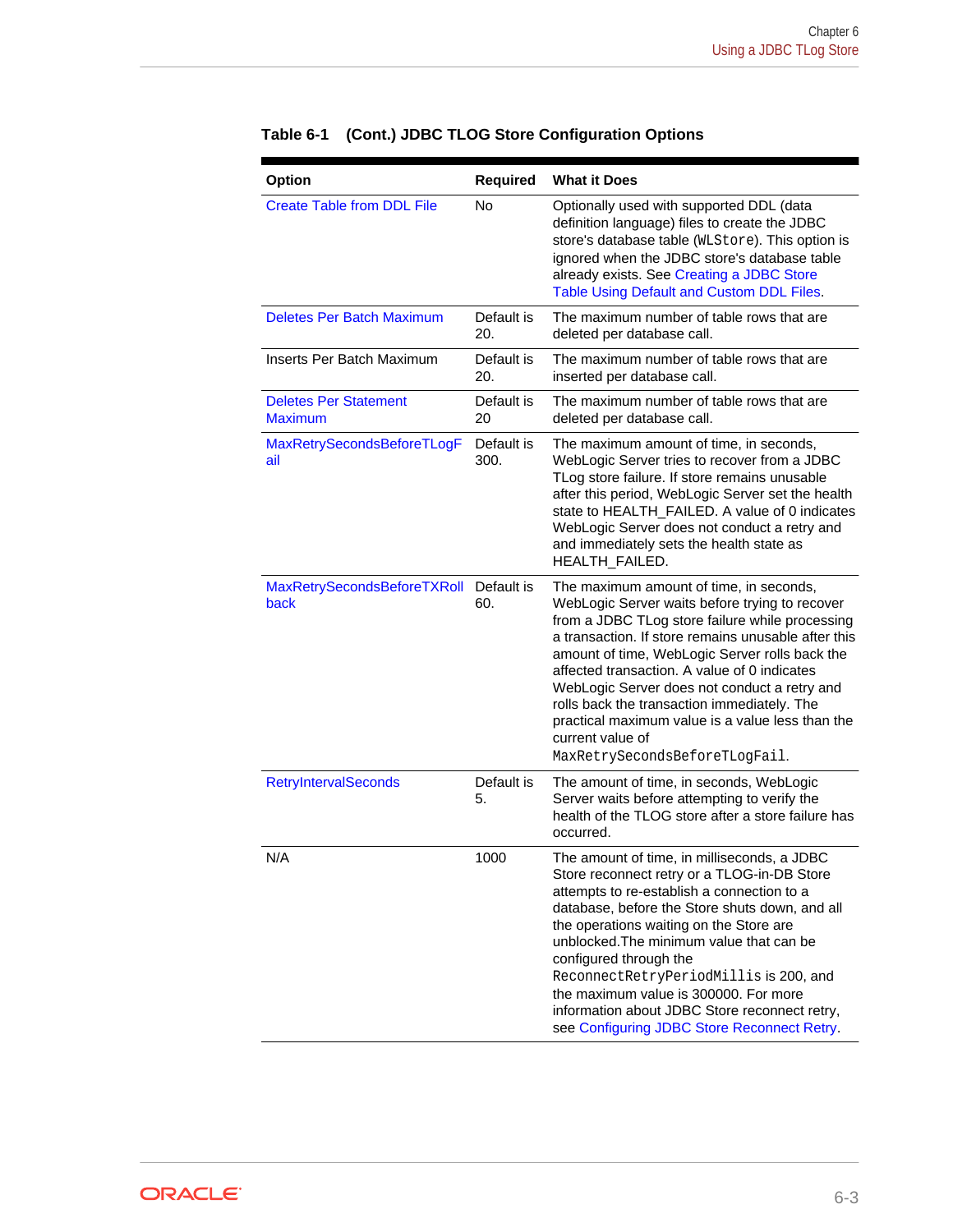| Option                              | <b>Required</b> | <b>What it Does</b>                                                                                                                                                                                                                                                                                |
|-------------------------------------|-----------------|----------------------------------------------------------------------------------------------------------------------------------------------------------------------------------------------------------------------------------------------------------------------------------------------------|
| <b>ReconnectRetryIntervalMillis</b> | 200             | The amount of time in milliseconds, between<br>reconnect attempts, during the connection retry<br>period. The minimum value that can be<br>configured through the<br>ReconnectRetryIntervalMillis is 100, and<br>the maximum value is 10000. See Configuring<br><b>JDBC Store Reconnect Retry.</b> |

<span id="page-31-0"></span>

|  | Table 6-1 (Cont.) JDBC TLOG Store Configuration Options |  |
|--|---------------------------------------------------------|--|
|  |                                                         |  |

For instructions on configuring a JDBC TLOG store using the WebLogic Server Administration Console, see Configure the Transaction Log Store in the *Oracle WebLogic Server Administration Console Online Help*.

### 6.2.3 Configuration Guidelines

The following section provides guidelines for configuring JDBC TLOG stores.

- Only globally-scoped (not application-scoped) data sources can be targeted to a JDBC TLOG store.
- Only one JDBC TLOG store can be configured per WebLogic Server. Conversely, multiple WebLogic Servers can not share a JDBC TLOG store.
- You must configure a JDBC TLOG store. The default is to persist TLOG information to the server's default persistent store.
- You cannot use a data source that is configured to use an XA JDBC driver or is configured to support global transactions. Use a non-XA data source.
- For general rules on JDBC-accessible stores, see [Guidelines for Configuring a](#page-44-0) [JDBC Store.](#page-44-0)

## 6.2.4 Additional Considerations

The following section provides additional information on JDBC TLOG store behavior and limitations:

- The database used to store the TLOG information must be available at server startup. If the database is not available, the WebLogic Server instance will fail to boot.
- Only the JTA sub-system can use the JDBC TLOG store to persist information about committed transactions coordinated by the server that may not have been completed. No other systems can access the JDBC TLOG store.
- Using a JDBC TLOG store does not change LLR behavior. A JDBC TLOG store can be used with or without LLR. When used in tandem with LLR transactions, the transaction committing information is stored in a LLR table but the checkpoint records and heuristic logs are stored in the JDBC TLOG store.
- If the TLOG store is changed from one store type to another or from one location to another, the change takes effect only after reboot and all pending transactions in the old store are not be copied to the new store. You must ensure there are no pending transactions before changing the TLOG store type or location.

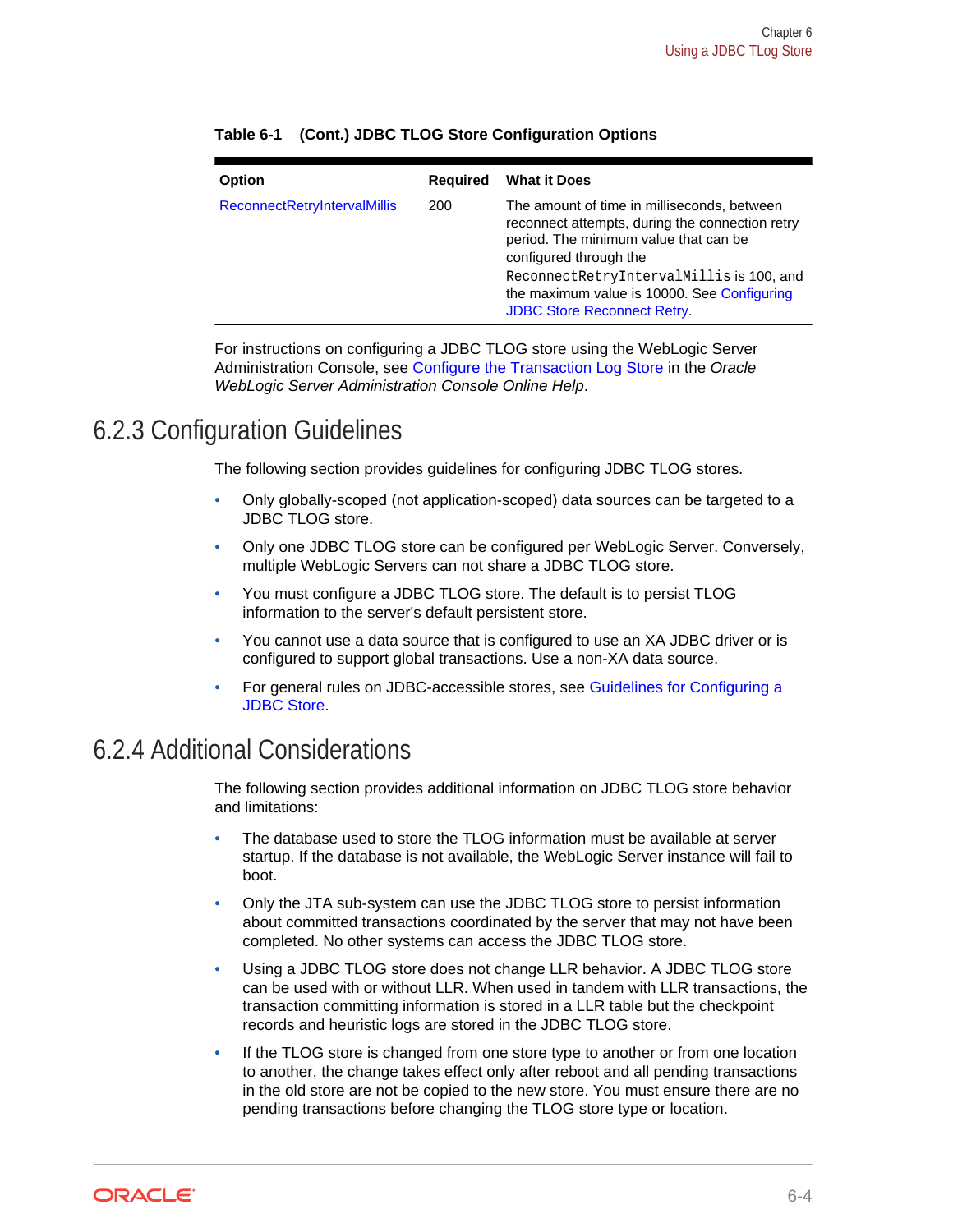- <span id="page-32-0"></span>• If the JDBC TLOG store becomes unavailable, the JTA health state transitions to FAILED and any global transactions will fail. In turn, the server life-cycle changes to FAILED. The JTA Transaction Recovery System then attempts to recover from transient runtime errors if possible and resolves any in-doubt transactions. See Server Migration when using a JDBC TLOG Store.
- If the database used to store TLOG is corrupted and can not be restored, than all pending transaction information is lost.
- If database tables or rows used by the JDBC TLOG store are locked for some reason in the database, the database administrator must resolve these locks manually. Otherwise, the JTA subsystem is blocked and will be suspended until the lock(s) are released, or encounters an exception due to lock. The JTA subsystem will remain unable to operate correctly until the lock(s) are released or the value of MaxRetrySecondsBeforeTLOGFail is exceeded.

#### **Note:**

Different databases have different features for locked local transactions. Some databases may have trouble resolving database locks in a timely manner. You may need to contact your database administrator for more information on basic row locking issues that may occur in your application environment.

## 6.2.5 Server Migration when using a JDBC TLOG Store

WebLogic Server supports both manual and automatic migration of the Transaction Recovery Service when using a JDBC TLOG store. The data source used by the JDBC TLOG store must be targeted on both the primary server instance and a backup server instance. Oracle recommends targeting the data source to all the server instances of a cluster. See Transaction Recovery After a Server Fails in *Developing JTA Applications for Oracle WebLogic Server*.

## 6.2.6 Monitoring a JDBC TLOG Store

You can monitor statistics for Transaction Log Store statistics and for each open store connection. For general information on how to monitor persistent stores, see [Monitoring the WebLogic Persistent Store.](#page-54-0)

#### 6.2.6.1 How to Monitor the JDBC TLOG Store Health State

When you configure WebLogic Server to use a JDBC TLOG store, the store is registered with the Health system as a non-critical subsystem using a name with the following pattern:

PersistentStore.TLOG\_servername

where servername is the name of the WebLogic Server instance hosting the primary TLOG store.

You can monitor the JDBC TLOG store health state in the WebLogic Server Administration Console, see Monitor server health in *Oracle WebLogic Server Administration Console Online Help*.

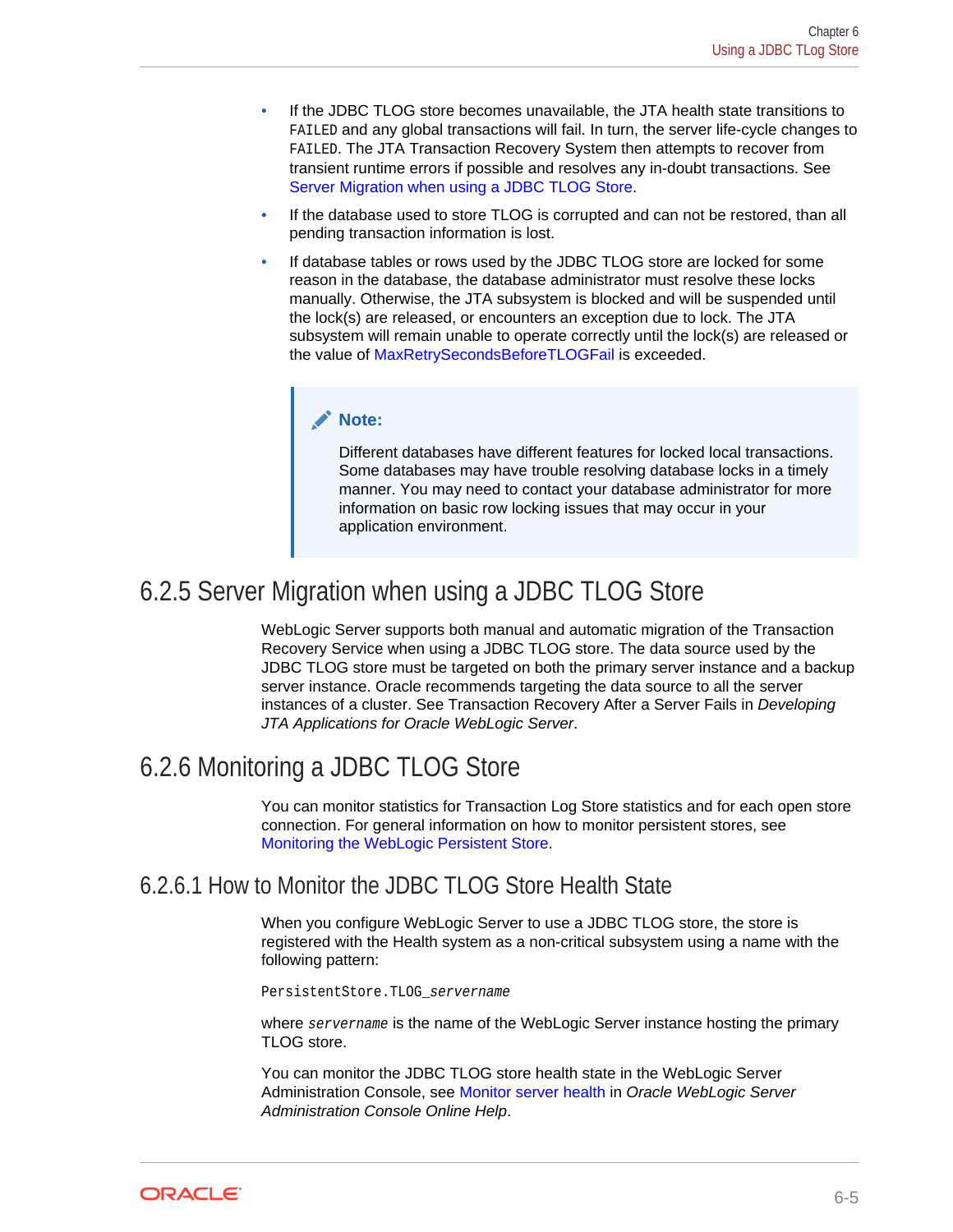### <span id="page-33-0"></span>6.2.6.2 How to Monitor Transaction Log Store Statistics

You can monitor Transaction Log Store statistics in the WebLogic Server Administration Console, see View transaction log statistics for a server in *Oracle WebLogic Server Administration Console Online Help*.

#### 6.2.6.3 How to Monitor Transaction Log Store Connections

You can monitor Transaction Log Store connection statistics in the WebLogic Server Administration Console, see View statistics for TLOG store connections in *Oracle WebLogic Server Administration Console Online Help*.

## 6.2.7 Security Considerations

Properly secure your application environment, including the JDBC TLOG store table. Failure to do so may allow a process to:

- Delete information, maliciously or unintentionally. Such a deletion can cause transaction information to be lost and cause affected global transactions to be completed heuristically.
- Modify information, maliciously or unintentionally. Such modification can cause unexpected behavior.
- Read confidential transaction information, such as when transaction starts and what resources are involved.
- Access the database instance or database machine.
- Access the network between JTA and the database, potentially intercepting, viewing, or modifying data.

See [Secure File Store Data.](#page-53-0)

# 6.3 Using a JDBC Store

The following sections provide an example of a JDBC store, and information about creating a database table for a JDBC store, either using an existing DDL, a custom DDL, and using Oracle blob record columns in a DDL file.

To create a JDBC store, you can directly modify the default JDBCStoreMBean parameters. For instructions on using the WebLogic Server Administration Console to create a JDBC store, see Create JDBC Stores in the *Oracle WebLogic Server Administration Console Online Help*.

For configuration guidelines on using prefixes with JDBC stores and recommended JDBC data source settings, see [Guidelines for Configuring a JDBC Store](#page-44-0).

## 6.3.1 Main Steps for Configuring a JDBC Store

The main steps for creating a JDBC store are as follows:

- **1.** Create a JDBC data source or multi data source to interface with the JDBC store.
- **2.** Create a JDBC store and associate it with the JDBC data source or multi data source.

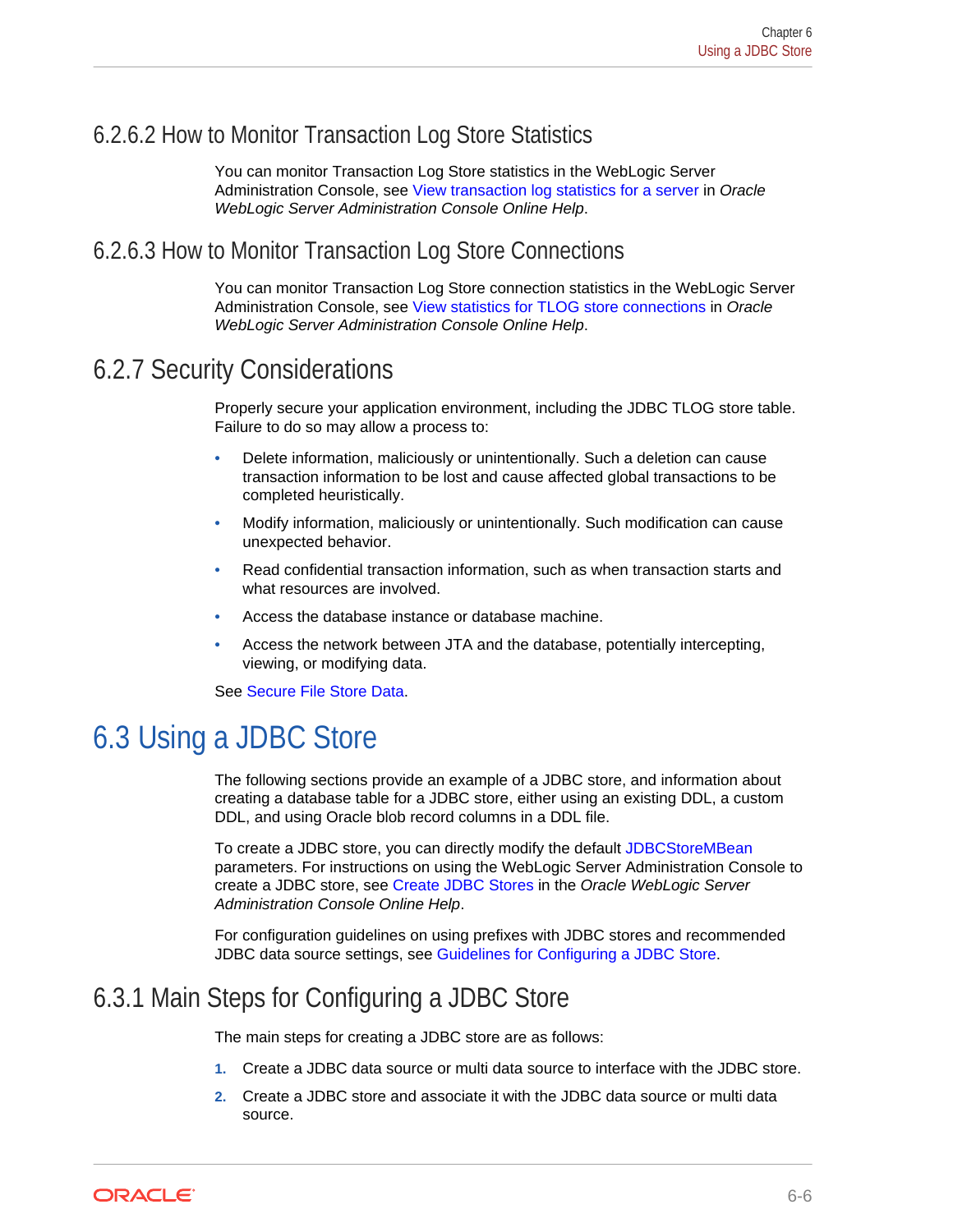- <span id="page-34-0"></span>**3.** It is highly recommended that you configure the Prefix option to a unique value for each configured JDBC store table.
- **4.** Associate the JDBC store with the subsystem(s) that will be using it, such as:
	- For JMS servers, select the JDBC store on the General Configuration page.
	- For Store-and-Forward agents, select the JDBC store on the General Configuration page.
	- For a Path Service, select the custom file store on the General Configuration page.

## 6.3.2 Example of a JDBC Store

Here's an example of how a JDBC store may look in the configuration file, using the JDBC data source MyDataSource, and with a logical name specified:

```
<jdbc-store>
   <name>SampleJDBCStore</name>
  <target>yourserver</target>
  <data-source>MyDataSource</data-source>
   <logical-name>Baz</logical-name>
</jdbc-store>
```
Table 6-2 describes the JDBC store configuration parameters that can be modified.

| Option  | <b>Required</b> | <b>What It Does</b>                                                                                                                                                                                                                                                                                                                                                                                                                                                      |
|---------|-----------------|--------------------------------------------------------------------------------------------------------------------------------------------------------------------------------------------------------------------------------------------------------------------------------------------------------------------------------------------------------------------------------------------------------------------------------------------------------------------------|
| Name    | Yes.            | The name of the JDBC store, which must be unique<br>across all stores in the domain.                                                                                                                                                                                                                                                                                                                                                                                     |
| Targets | Yes             | The server instance, cluster, or migratable target where<br>a JDBC store is targeted. Multiple subsystems can<br>share the same JDBC store, as long as they are all<br>targeted to the same server instance or migratable<br>target.<br>Note:                                                                                                                                                                                                                            |
|         |                 | When using a cluster to host a JMS Server, you<br>must target the JDBC store to the same cluster<br>used by the JMS Server. See Configuring Dynamic<br>Clustered JMS in Administering JMS Resources for<br>Oracle WebLogic Server.<br>When using migratable targets for JMS services,<br>۰<br>you must target the JDBC store to the same<br>migratable target used by the JMS service. See<br>Service Migration in Administering Clusters for<br>Oracle WebLogic Server. |

**Table 6-2 JDBC Store Configuration Options**

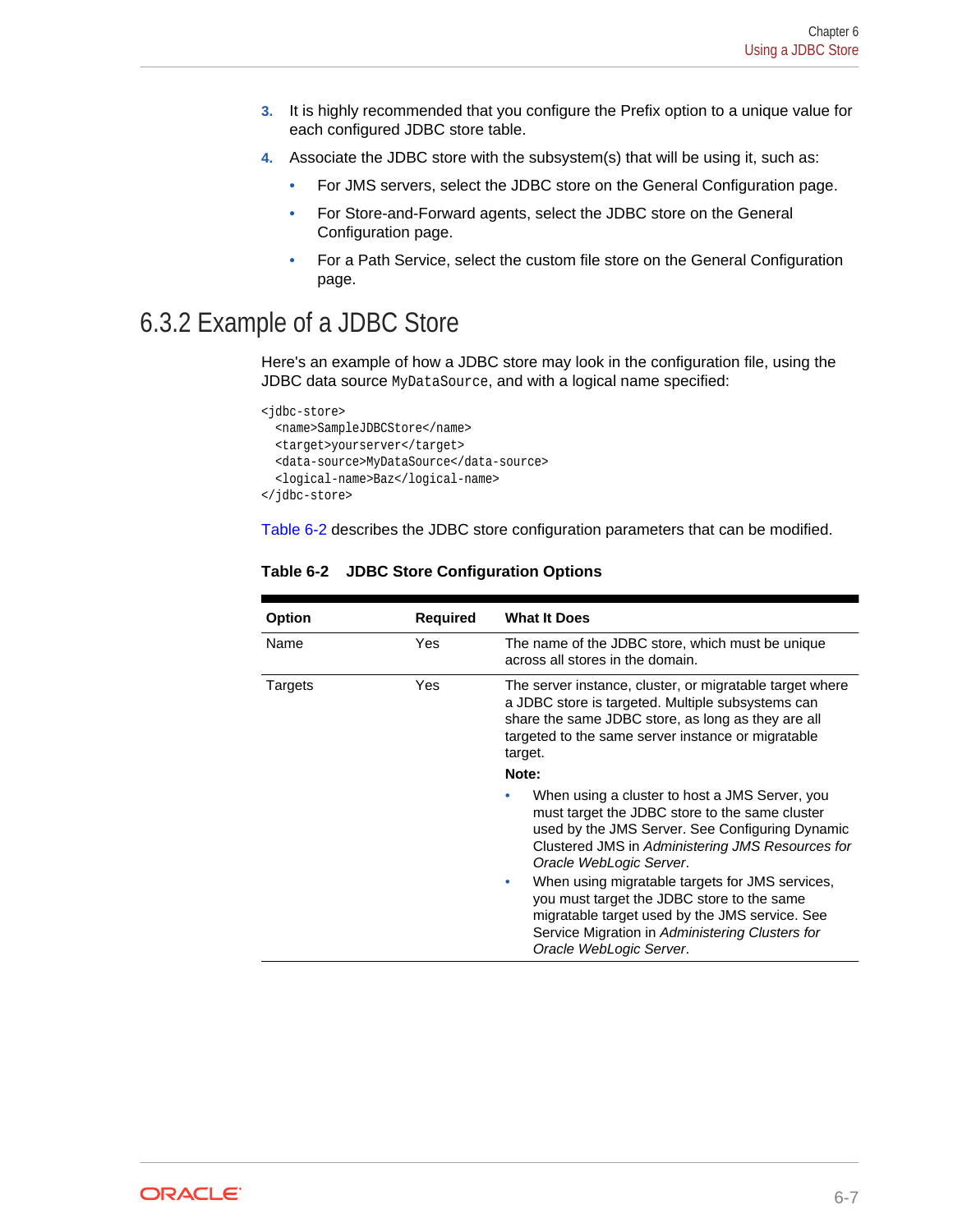| Option                               | <b>Required</b> | <b>What It Does</b>                                                                                                                                                                                                                                                                                                                                                                                                       |
|--------------------------------------|-----------------|---------------------------------------------------------------------------------------------------------------------------------------------------------------------------------------------------------------------------------------------------------------------------------------------------------------------------------------------------------------------------------------------------------------------------|
| Data Source                          | Yes             | The JDBC data source or multi data source used by this<br>JDBC store to access the store's database table<br>(WLStore). This data source or multi data source must<br>be targeted to the same target as the JDBC store.<br>Note: The JDBC store must use a JDBC data source                                                                                                                                               |
|                                      |                 | that uses a non-XA JDBC driver and has Supports<br>Global Transactions disabled. This limitation does not<br>remove the XA capabilities of layered subsystems that<br>use JDBC stores. For example, WebLogic JMS is fully<br>XA-capable regardless of whether it uses a file store or<br>any JDBC store.                                                                                                                  |
| <b>Prefix Name</b>                   | <b>No</b>       | The prefix for the JDBC store's table is generally<br>entered in the following format:<br>[[[catalog.]schema.]prefix]                                                                                                                                                                                                                                                                                                     |
|                                      |                 | When using multiple JDBC stores, it is required to set<br>this option to a unique value for each configured JDBC<br>store. When no prefix is specified, the JDBC store table<br>name is simply WLStore and the database implicitly<br>determines the schema according the current user of<br>the JDBC connection. Also, two JDBC stores cannot<br>share the same database table. See Using Prefixes with<br>a JDBC Store. |
|                                      |                 | Modifying an existing JDBC store's prefix does not<br>necessarily require a server restart, as described in<br><b>Modifying Custom Persistent Store Parameters.</b>                                                                                                                                                                                                                                                       |
| Logical Name                         | No              | Optionally used with WebLogic Server subsystems, like<br>EJBs, when deploying a module to an entire cluster, but<br>also require a different physical store on each server<br>instance in the cluster. In such a configuration, each<br>physical store would have its own name, but all the<br>persistent stores would share the same logical name.                                                                       |
| Create Table from<br><b>DDL File</b> | <b>No</b>       | Optionally used with supported DDL (data definition<br>language) files to create the JDBC store's database<br>table (WLStore). This option is ignored when the JDBC<br>store's database table already exists. See Creating a<br>JDBC Store Table Using Default and Custom DDL Files.                                                                                                                                      |

#### <span id="page-35-0"></span>**Table 6-2 (Cont.) JDBC Store Configuration Options**

For instructions on configuring a JDBC store using the WebLogic Server Administration Console, see Create JDBC Stores in the *Oracle WebLogic Server Administration Console Online Help*.

## 6.3.3 Supported JDBC Drivers

When using a JDBC store, the backing database can be any database that is accessible through a JDBC driver. WebLogic Server detects some drivers for supported databases.

For each of these databases, there are corresponding DDL (data definition language) files within the ORACLE\_HOME\wlserver\modules

\com.bea.core.store.jdbc\_1.0.0.0.jar file, in the weblogic/store/io/jdbc/ddl

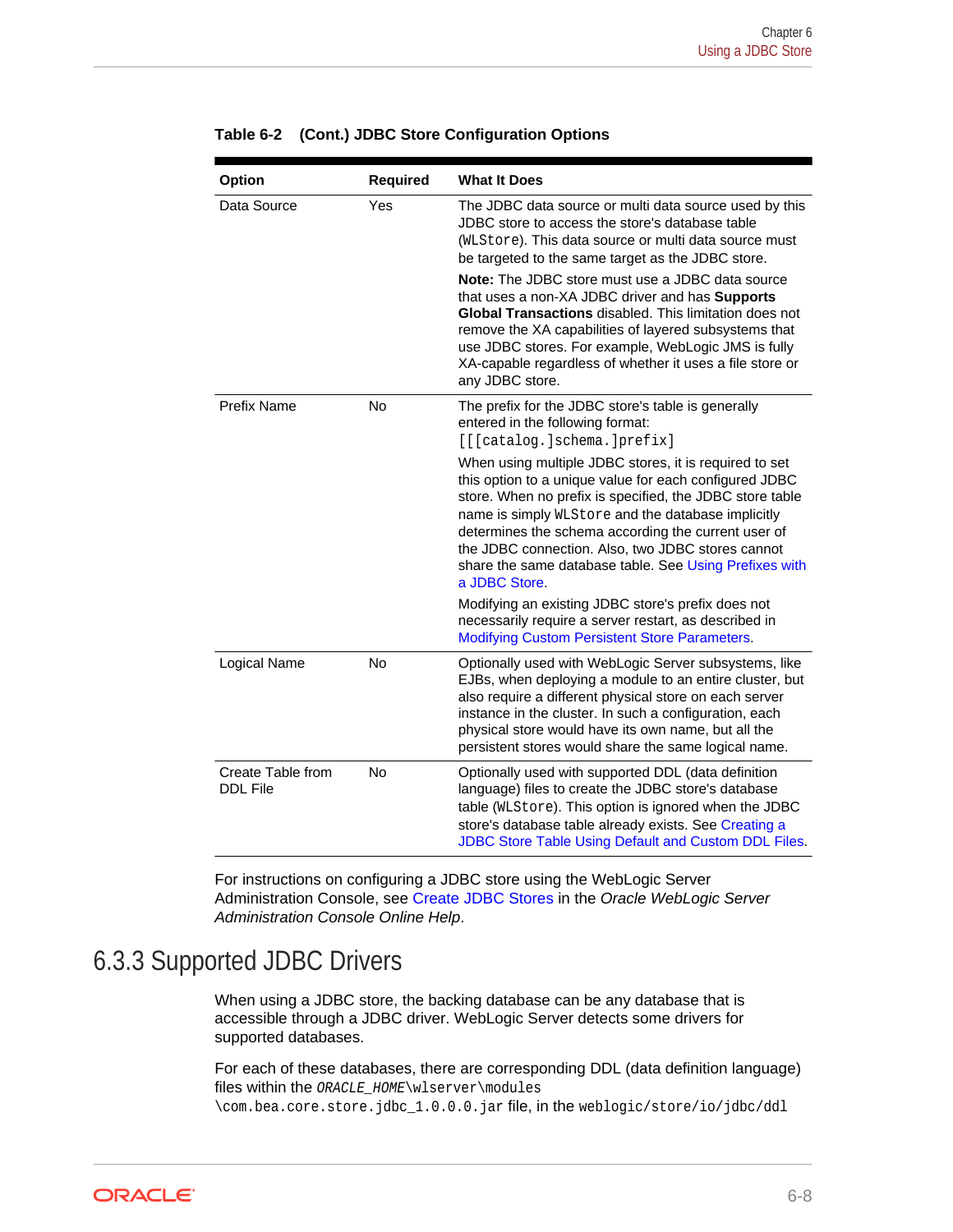directory, where *ORACLE\_HOME* is the top-level installation directory of your WebLogic Server installation.

| <b>Database</b>              | <b>DDL Files</b>                                            |
|------------------------------|-------------------------------------------------------------|
| <b>IBM DB2</b>               | db2.ddl<br>db2v6.ddl                                        |
| <b>Informix</b>              | informix.ddl                                                |
| Microsoft SQL (MSSQL) Server | mssql.ddl                                                   |
| MySQL                        | mysql.ddl                                                   |
| Oracle                       | oracle.ddl<br>oracle_blob.ddl<br>oracle_blob_securefile.ddl |
| Sybase                       | sysbase.ddl                                                 |

#### <span id="page-36-0"></span>**Table 6-3 Supported JDBC Drivers and Corresponding DDL Files**

The DDL files are actually text files containing the SQL commands (terminated by semicolons) that create the JDBC store's database table (WLStore). Therefore, if you are using a database that is not included in this list, you can copy and edit any one of the existing DDL files to suit your specific database, as described in [Creating a JDBC](#page-37-0) [Store Table Using a Custom DDL File](#page-37-0).

# 6.3.4 Creating a JDBC Store Table Using Default and Custom DDL Files

The JDBC Store Configuration page provides an optional Create Table from DDL File option, through which you can access a pre-configured DDL file that is used to create the JDBC store's backing table (WLStore). This option is ignored when the JDBC store's backing table already exists. It is mainly used to specify a custom DDL file created for an unsupported database, or when upgrading JMS JDBC store tables from a prior release to a current JDBC Store table.

If a DDL file name is *not* specified in the Create Table from DDL File field, and the JDBC store detects that its backing table does not already exist, the JDBC store automatically creates the table by executing a pre-configured DDL file that is specific to the database vendor (see [Supported JDBC Drivers\)](#page-35-0).

If a DDL file name is specified in the Create Table from DDL File field, and the JDBC store detects that its backing table does not already exist, the JDBC store searches for the specified DDL file in the file path first, and then, if not found, searches for the DDL file in the CLASSPATH. Once found, the SQL within the DDL file is executed to create the JDBC store's backing table. If the configured file is not found and the table doesn't already exist, the JDBC store will fail to boot.

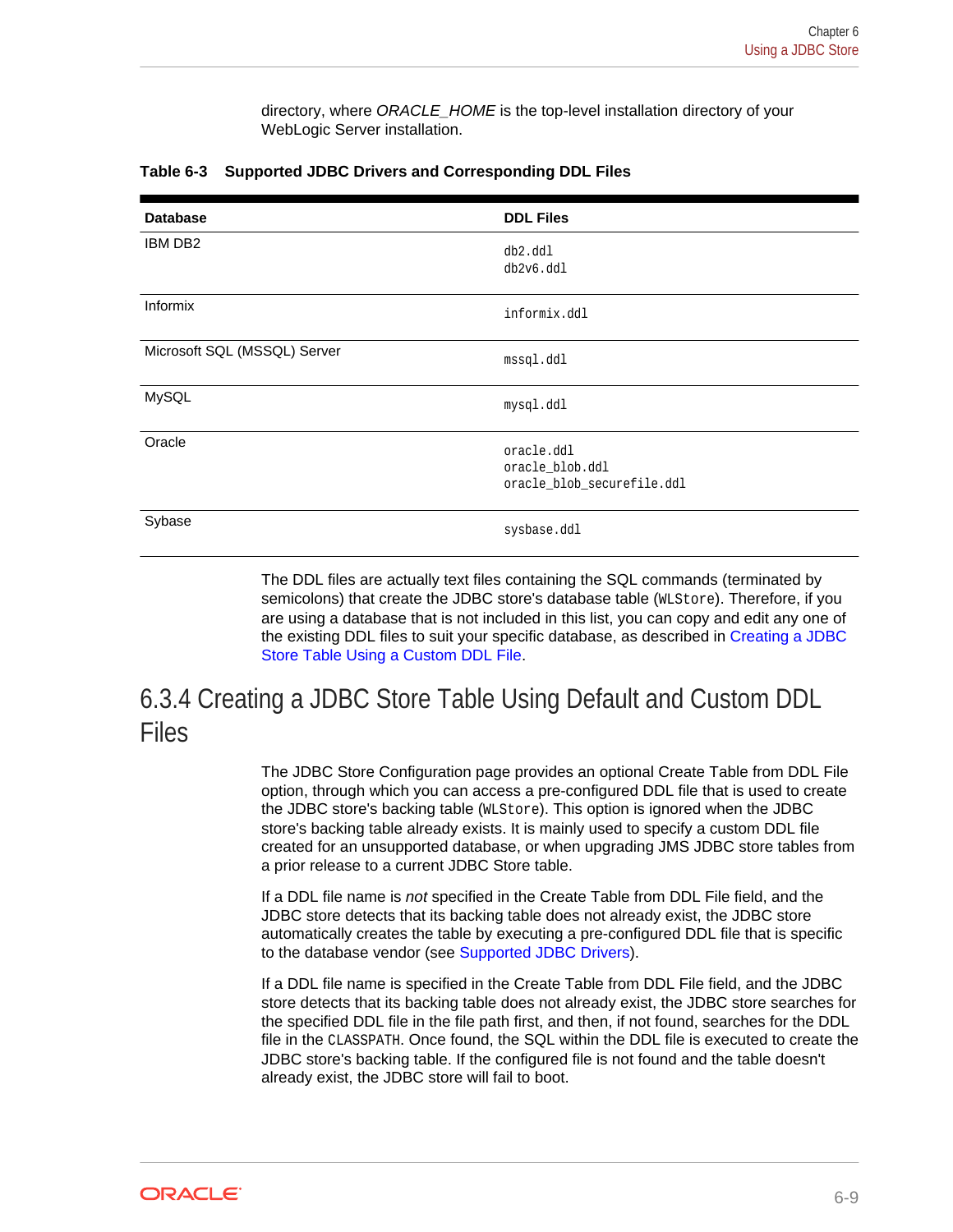### <span id="page-37-0"></span>6.3.4.1 Creating a JDBC Store Table Using a Custom DDL File

To use a different database from those listed in [Supported JDBC Drivers,](#page-35-0) you can copy and edit any one of the existing DDL template files to suit your specific database.

**1.** Use the JAR utility supplied with the JDK to extract the DDL files to the / weblogic/store/io/jdbc/ddl directory using the following command:

```
jar xf com.bea.core.store.jdbc_1.0.0.0.jar /weblogic/store/io/jdbc/ddl
```
#### **Note:**

If you omit the weblogic/store/io/jdbc/ddl parameter, the entire jar file is extracted.

- **2.** Edit the DDL file for your database. An SQL command can span several lines and is terminated with a semicolon (;). Lines beginning with pound signs (#) are comments.
- **3.** Save your changes and rename the new DDL appropriately (for example, mydatabase.ddl)
- **4.** Create a JDBC store, as explained in Create JDBC Stores in the *Oracle WebLogic Server Administration Console Online Help*.
- **5.** Use the Create Table from DDL File option on the General Configuration page to specify your custom DDL file (for example, /mydatabase.ddl).

#### **Note:**

On Windows systems, for full path names always include the drive letter.

## 6.3.4.2 Enabling Oracle BLOB Record Columns

For Oracle databases, you can use the oracle\_blob.ddl or oracle blob securefile.ddl file to create a JDBC store table with a BLOB record column type rather than the default LONG RAW record column type. The oracle\_blob.ddl is used to create Oracle basic file BLOBs and the oracle\_blob\_securefile.ddl file is used to create Oracle secure file BLOBs. Both files types are pre-configured and supplied in the WebLogic CLASSPATH, as described in [Supported JDBC Drivers](#page-35-0).

Oracle Database 11g Release 2 includes a zero copy I/O performance enhancement for Secure Files and a logical cache for BLOBs. Use of these enhancements can improve throughput with a JDBC store when message sizes are large and when network connections to the database are slow. The Oracle LONG RAW datatype is typically better performing than BLOBS when using a fast connection to the database.

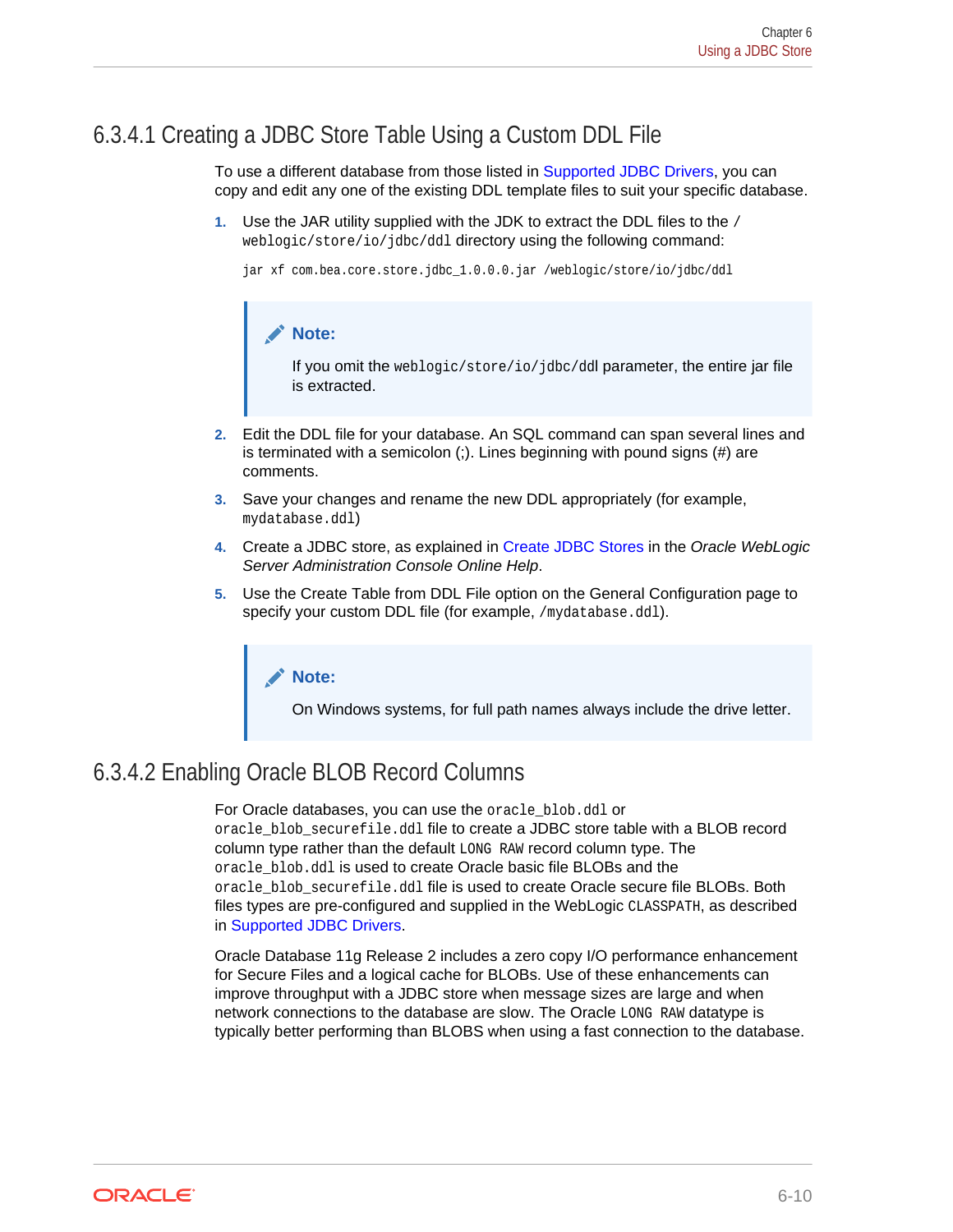#### <span id="page-38-0"></span>**Note:**

If you need to preserve data already in a Oracle LONG RAW column, but still want to switch the column to BLOB, *do not* use this method. Instead, consult the Oracle documentation for the SQL ALTER TABLE command.

To use the Oracle BLOB DDL with a JDBC store:

- **1.** Shut down the server instance that uses the JDBC store.
- **2.** Delete the current JDBC table, as explained in Managing JDBC Store Tables.
- **3.** Reboot the server instance.
- **4.** Create a new JDBC store, as explained in Create JDBC Stores in the *Oracle WebLogic Server Administration Console Online Help*.
- **5.** In the Create Table from DDL File field on the General Configuration page, enter the location of:
	- the oracle\_blob.ddl file as: /weblogic/store/io/jdbc/ddl/ oracle\_blob.ddl
	- the oracle\_blob\_securefile.ddl file as: /weblogic/store/io/jdbc/ddl/ oracle\_blob\_securefile.ddl
- **6.** Click **Finish** to create the JDBC store's backing table.

When using Oracle BLOBS, you may be able to improve performance by tuning the ThreeStepThreshold value.

When the JDBC store schema contains an Oracle BLOB column (basic file or secure file), the JDBC store populates the BLOB data using one of the following implementations based on the size of the BLOB data:

- The JDBC store inserts a row with BLOB data directly into the store table in a single step. Because only a single step is involved, JDBC batch insert is also adopted and performs best when the data size is small. This implementation is used when the BLOB data to be inserted is less than or equal to the value of the ThreeStepThreshold.
- The JDBC store inserts a row with BLOB data into the store table in three steps using the Oracle LOB API. This implementation provides better performance when the data size is large. This implementation is used when the BLOB data to be inserted is greater than the value of the ThreeStepThreshold.

The default value of ThreeStepThreshold is 200K.

## 6.3.5 Managing JDBC Store Tables

The JDBC utils. Schema utility allows you to regenerate a new JDBC store database table (WLStore) by deleting the existing version. Running this utility is usually not necessary, since WebLogic Server automatically creates this table for you. However, if your existing JDBC store database table somehow becomes corrupted, you can delete it using the utils.Schema utility.

The utils.Schema utility is a Java program that takes command-line arguments to specify the following:

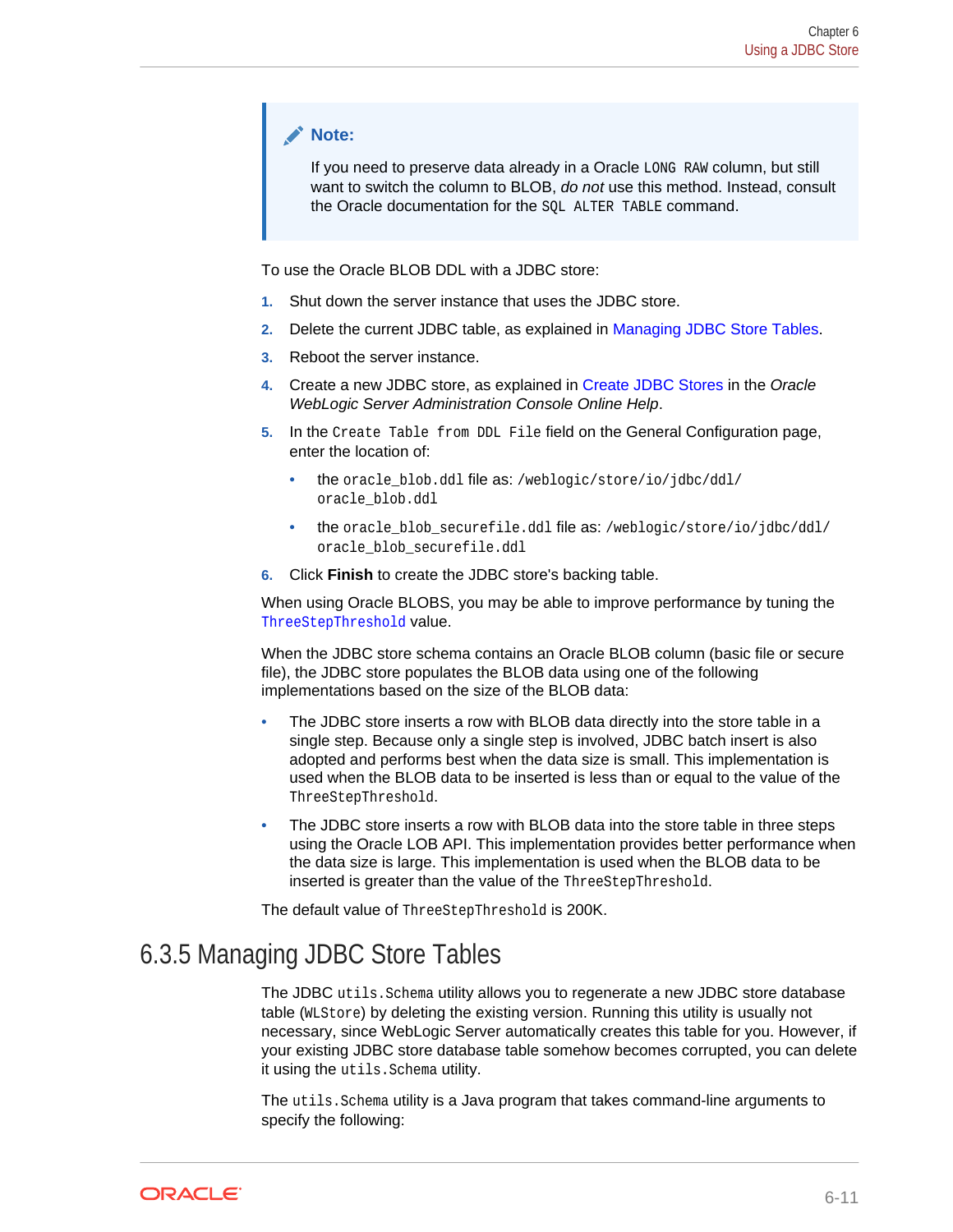- JDBC driver
- Database connection information
- Name of a file containing the SQL Data Definition Language (DDL) commands that create the database table

#### <span id="page-39-0"></span>6.3.5.1 Using the utils.Schema Utility to Delete a JDBC Store Table

Enter the utils.Schema command, as follows:

```
$ java utils.Schema url JDBC_driver [options] DDL_file
```


To execute utils.Schema, your CLASSPATH must contain the weblogic.jar file.

Table 6-4 lists the utils. Schema command-line arguments.

| Database connection URL. This value must be a colon-separated URL as defined by                                                                                                                                                                                                                                  |
|------------------------------------------------------------------------------------------------------------------------------------------------------------------------------------------------------------------------------------------------------------------------------------------------------------------|
| the JDBC specification.                                                                                                                                                                                                                                                                                          |
| Full package name of the JDBC Driver class.                                                                                                                                                                                                                                                                      |
| Optional command options.                                                                                                                                                                                                                                                                                        |
| If required by the database, you can specify:                                                                                                                                                                                                                                                                    |
| The user name and password as follows:<br>۰                                                                                                                                                                                                                                                                      |
| -u <username> -p <password></password></username>                                                                                                                                                                                                                                                                |
| The Domain Name Server (DNS) name of the JDBC database server as follows:<br>۰                                                                                                                                                                                                                                   |
| -s <dbserver></dbserver>                                                                                                                                                                                                                                                                                         |
| You can also specify the -verbose option, which causes utils. Schema to echo<br>SQL commands as they are executed.                                                                                                                                                                                               |
| The full pathname of the DDL text file containing the SQL commands that you want to<br>execute. For more information, see Supported JDBC Drivers.                                                                                                                                                                |
| For example, the following command deletes a JDBC table named MYWLStore in an<br>Oracle server named DEMO, with the user name user1 and password foobar:<br>\$ echo "drop MYWLStore;" > drop.ddl<br>\$ java utils. Schema<br>jdbc:weblogic:oracle:DEMO \<br>weblogic.jdbc.oci.Driver -u user1 -p foobar -verbose |
|                                                                                                                                                                                                                                                                                                                  |

#### **Table 6-4 Command-line arguments for utils.Schema**



drop.ddl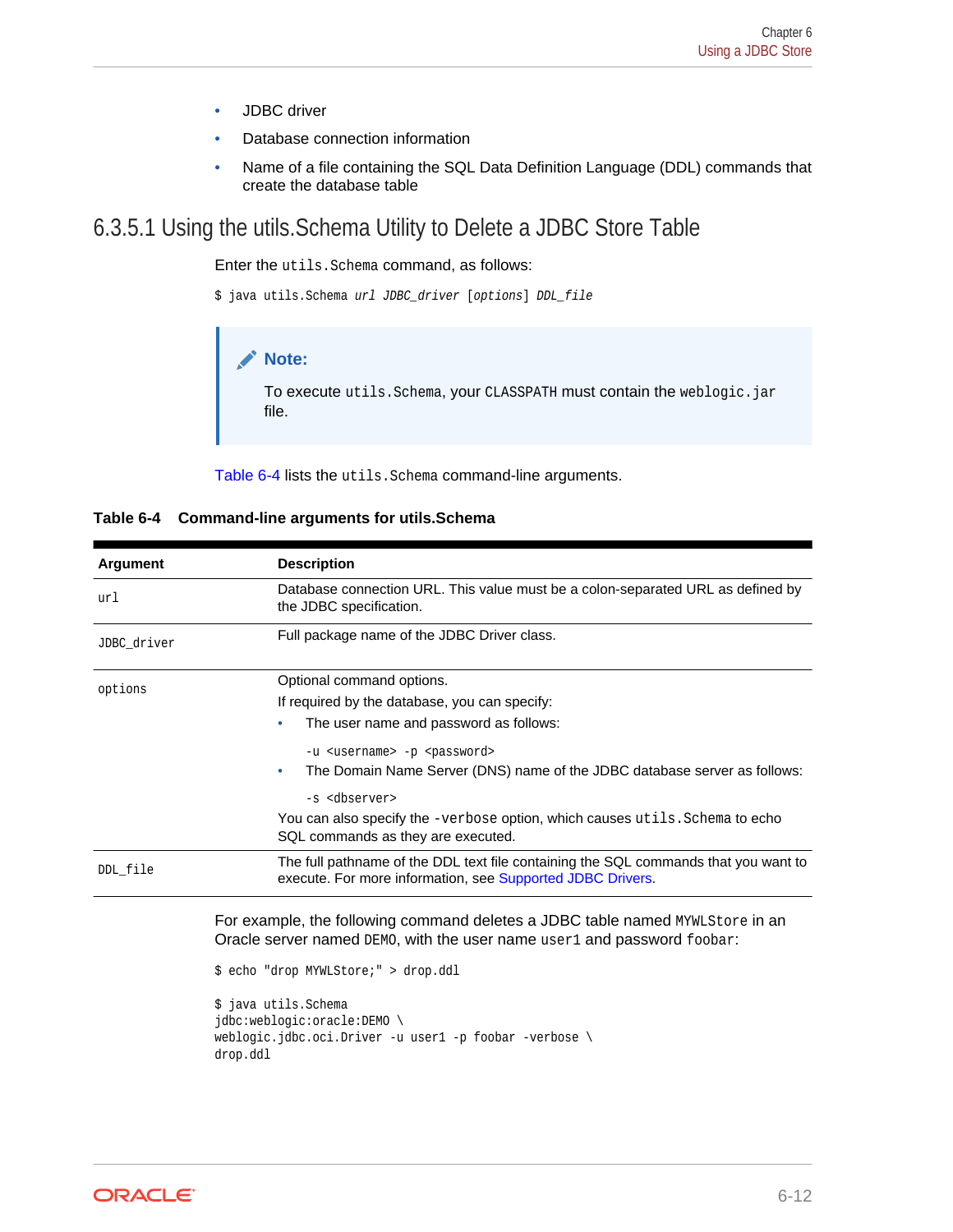## <span id="page-40-0"></span>6.3.6 Configuring JDBC Store Reconnect Retry

The JDBC Store reconnect retry period indicates the time period when a WebLogic JDBC Store or a TLOG in-DB Store retries to connect to a database, before the Store shuts down and requires a restart. You can configure the Store retry period through Command line system properties, MBeans and WLST.

#### 6.3.6.1 Using WLST and JMX MBeans

The JDBC Store reconnect retry period controls the length of the time period required by a JDBC Store reconnect retry or a TLOG-in-DB Store to retry database requests before a Store shuts down, and requires a restart. The JDBC Store reconnect retry interval controls the length of the time in milliseconds between reconnect attempts during the connection retry period. You can configure the JDBC Store reconnect retry period and interval by using the ReconnectRetryPeriodMillis and ReconnectRetryIntervalMillis attributes available in the JDBCStoreMBean and TransactionLogJDBCStoreMBean. For more information about the Retry attributes, see MBean Reference for Oracle WebLogic Server.

#### 6.3.6.1.1 Using Command Line System Properties

You can configure the retry period and interval for custom JDBC Store reconnect retry and TLOG-in-DB Stores by setting system properties on the WebLogic Server command line. The -DwebLogic.store.jdbc.RecnnectRetryPeriodMillis=<millis> and -Dweblogic.store.jdbc.ReconnectRetryIntervalMillis=<millis> option specifies the JDBC Store reconnect retry in period and interval available in the WebLogic Server domain.

The -Dweblogic.store.jdbc.ReconnectRetryPeriodMillis=<millis> system property overrides legacy properties-

Dweblogic.store.jdbc.IORetryDelayMillis=<millis> or - Dweblogic.jms.store.JMSJDBCIORetryDelay=<seconds>, if they are set on the same command line. If the retry period property is not set, then the legacy properties will take effect.

**Deprecation Note**: All JDBC Store reconnect retry command line properties are deprecated as of 12.2.1.0 and may be removed in a future release. In 12.2.1.0 and later. Oracle recommends setting these values through MBean attributes instead.

## 6.3.7 Important Tuning Considerations for Reconnect Retry

It is important to consider the following when configuring a JDBC Store reconnect retry period:

- The total elapsed time before a Store fails may sometimes be more than double the configured retry period.
- It is advisable to configure more tolerant retry periods of up to 15 seconds or more instead of the maximum, since a retry period that is set to too long may lock up WebLogic Server applications and client applications during this period.
- JDBC Store reconnect retry tuning should be configured to align with transaction tuning.

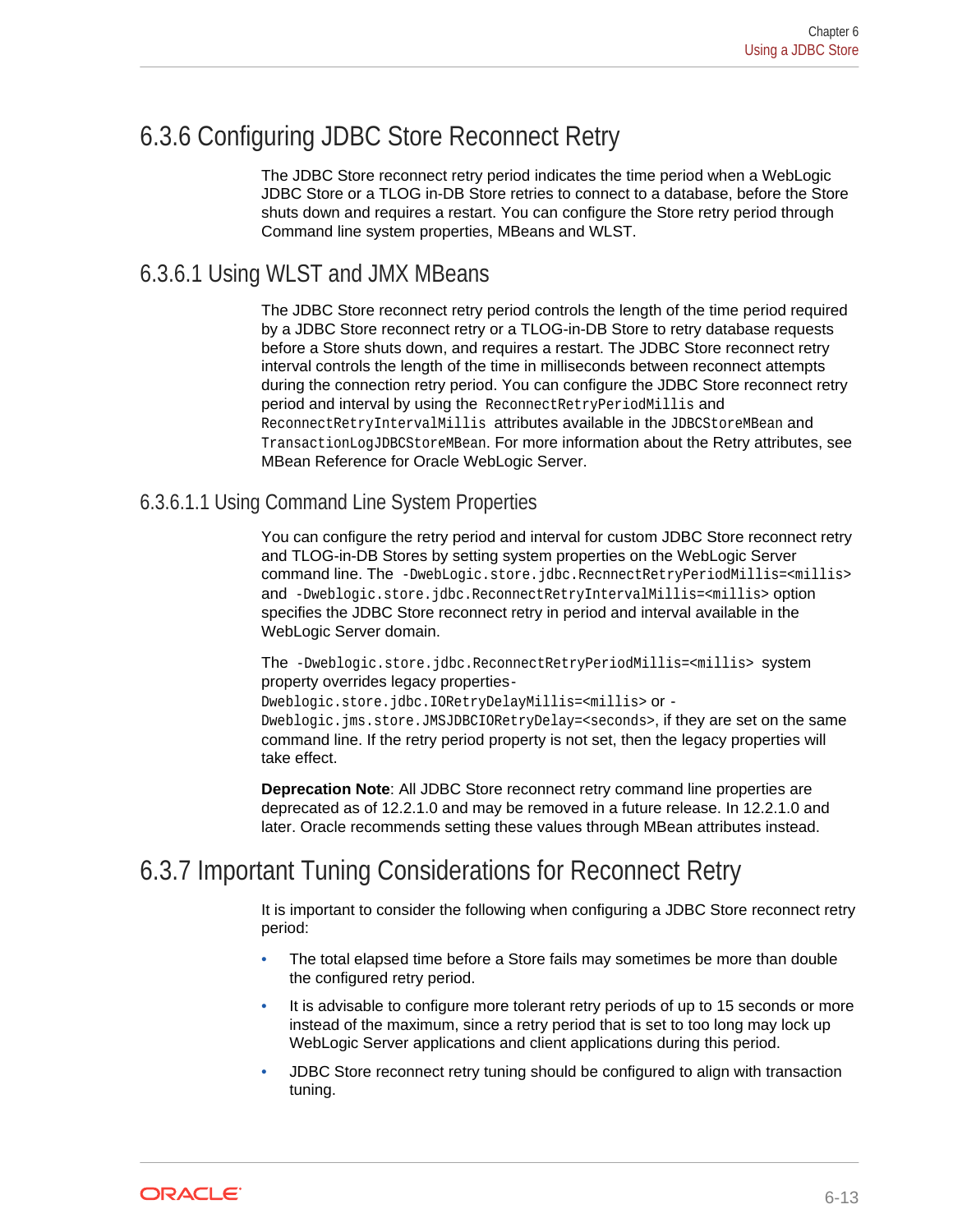- <span id="page-41-0"></span>– Consider tuning JTA transaction time outs to be higher than the retry period so that the application transactions that involve a JDBC Store do not time out waiting for a JDBC Store to successfully recover from a database failure. The default transaction time out for a domain is 30 seconds and is tunable via the TimeoutSeconds attribute on the JTAMBean. In addition, transaction time outs are tunable on a per application basis.
- WebLogic's transaction system will temporarily stop allowing a JDBC Store to participate in transactions if the JDBC Store is unresponsive for more than the JTAMBean MaxXACallMillis attribute (default is 1200000 millis/two minutes). Once JTA decides a Store is unresponsive, it will not attempt to allow the Store to participate in transactions until after MaxResourceUnavailableMillis has passed (default is 1800000 millis/30minutes). It is therefore advisable to ensure that MaxXACallMillis is at least twice the JDBC Store reconnect retry period.
- If the retry period is configured on a TLOG-in-DB Store, it should be set to less than half of the TransactionLogJDBCStoreMBean MaxRetrySecondsBeforeTLOGFail setting. otherwise, the TLOG-in Store may delay failure longer than the TLOGFail setting.
- A JDBC Store reconnect retry period is configured in milliseconds while some transaction settings are configured in seconds.

## 6.3.8 Configuring a JDBC Store Connection Caching Policy

By default, a WebLogic JDBC Store obtains two JDBC connections from its Data Source, and caches these connections throughout a Store's lifetime. You can optionally tune the JDBC Store's Connection Caching Policy to reduce the number of cached JDBC connections.

- Using WLST and JMX MBeans
- [Using a Command Line Parameter](#page-42-0)

## 6.3.8.1 Using WLST and JMX MBeans

The JDBC Store Connection Caching Policy setting controls how many JDBC connections it caches. The Connection Caching policy can be configured by using the ConnectionCachingPolicy attribute available in the JDBCStoreMBean and TransactionLogJDBCStoreMBean. The valid values for ConnectionCachingPolicy attribute are - DEFAULT, MINIMAL and NONE. For more information about the valid values, see MBean Reference for Oracle WebLogic Server and [Table 6-5.](#page-42-0)

#### **Note:**

The NONE policy requires additional tuning to avoid deadlocking a server. For more information about tuning the NONE JDBC Store Connection Caching Policy, see [Important Tuning Considerations for the NONE Connection](#page-43-0) [Caching Policy.](#page-43-0)

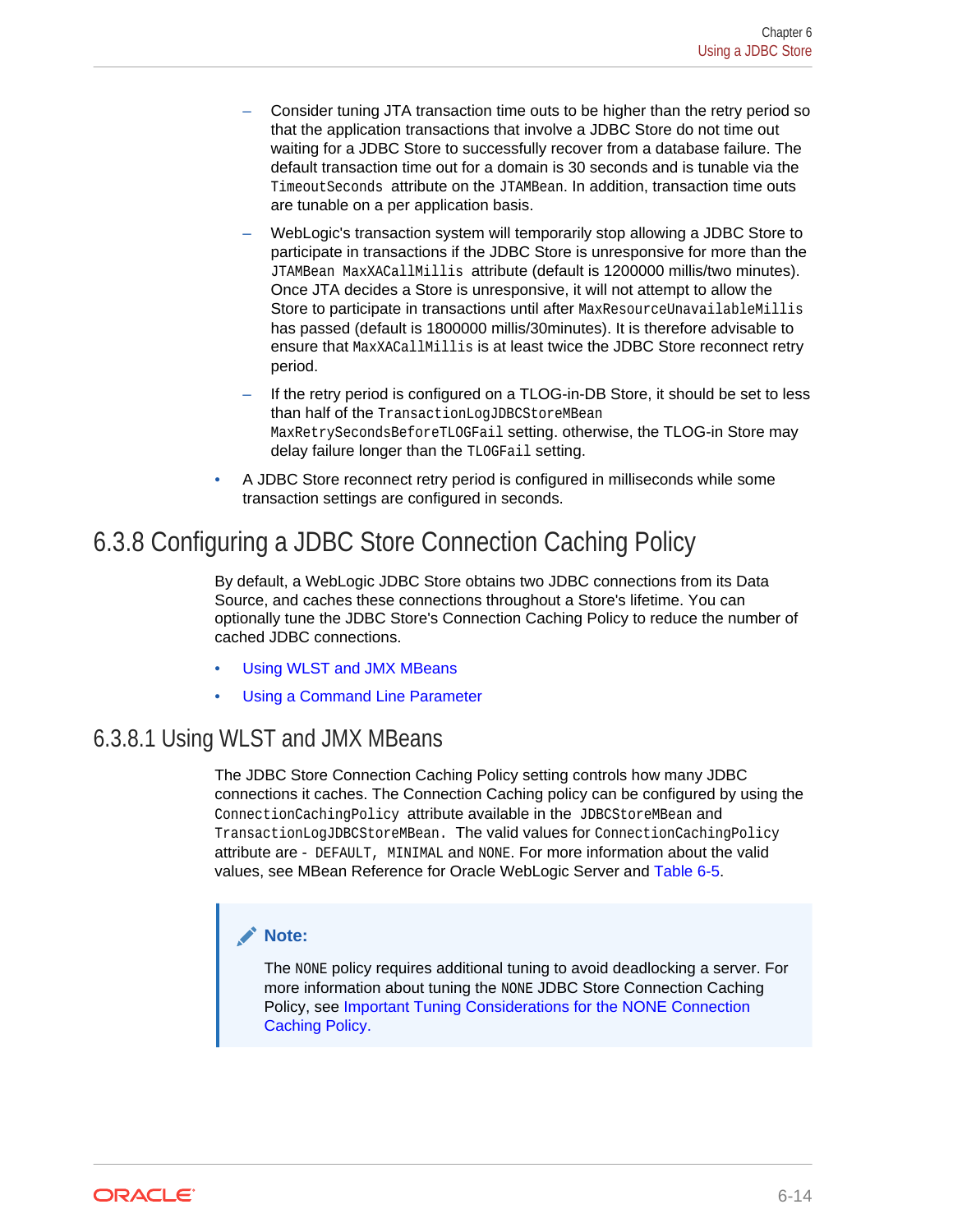#### <span id="page-42-0"></span>6.3.8.1.1 Using a Command Line Parameter

You can configure the JDBC Store Connection Caching Policy by setting a system property on the WebLogic Server command line. The - Dweblogic.store.jdbc.ConnectionCachingPolicy option specifies the WebLogic JDBC Store Connections available in the WebLogic Server domain. For more information about the valid values that can be set for this Policy, see Table 6-5.

#### **Note:**

- The weblogic.store.jdbc.ConnectionCachingPolicy system property has been deprecated as of 12.2.1.1.0, and may not remain available in future releases. Oracle recommends configuring a Connection Policy through WLST or MBeans instead. For more information about tuning the NONE JDBC Store Connection Caching Policy, see [Important Tuning](#page-43-0) [Considerations for the NONE Connection Caching Policy](#page-43-0)
- The NONE policy requires additional tuning to avoid deadlocking a server. For more information about tuning the NONE JDBC Store Connection Caching Policy, see [Important Tuning Considerations for the NONE](#page-43-0) [Connection Caching Policy.](#page-43-0)

#### 6.3.8.2 JDBC Store Connection Caching Behavior

A JDBC Store's Connection Caching behavior is determined by the combination of its Connection Caching Policy setting and Worker Count setting.

| Connecti<br>on<br>Caching<br><b>Policy</b> | <b>Cached</b><br>Connecti<br>ons<br>when<br>Worker<br>$count=1$ | <b>Cached</b><br><b>Connecti</b><br>ons<br>when<br><b>WorkerC</b><br>$_{\text{ount}>1}$ | <b>Description</b>                                                                                                                                                                                                                  |
|--------------------------------------------|-----------------------------------------------------------------|-----------------------------------------------------------------------------------------|-------------------------------------------------------------------------------------------------------------------------------------------------------------------------------------------------------------------------------------|
| DEFAULT <sub>2</sub>                       |                                                                 | $2+$<br>Worker<br>Count                                                                 | By default, each JDBC Store instance caches two database<br>connections for the life of store.<br>If the JDBC Store worker-count is configured to be more<br>than two, the store opens an additional connection for each<br>worker. |
| MINIMAI                                    | $\overline{1}$                                                  | 1+Worker<br>Count                                                                       | Each JDBC store instance caches a single database<br>connection for the life of the store. If the JDBC worker-<br>count is configured to be two or higher, the store opens one<br>connection for each worker.                       |
|                                            |                                                                 |                                                                                         | The performance of this setting may be less than DEFAULT<br>for low concurrency messaging scenarios.                                                                                                                                |

|  |  | Table 6-5 JDBC Store Connection Caching Policy behavior |  |
|--|--|---------------------------------------------------------|--|
|--|--|---------------------------------------------------------|--|

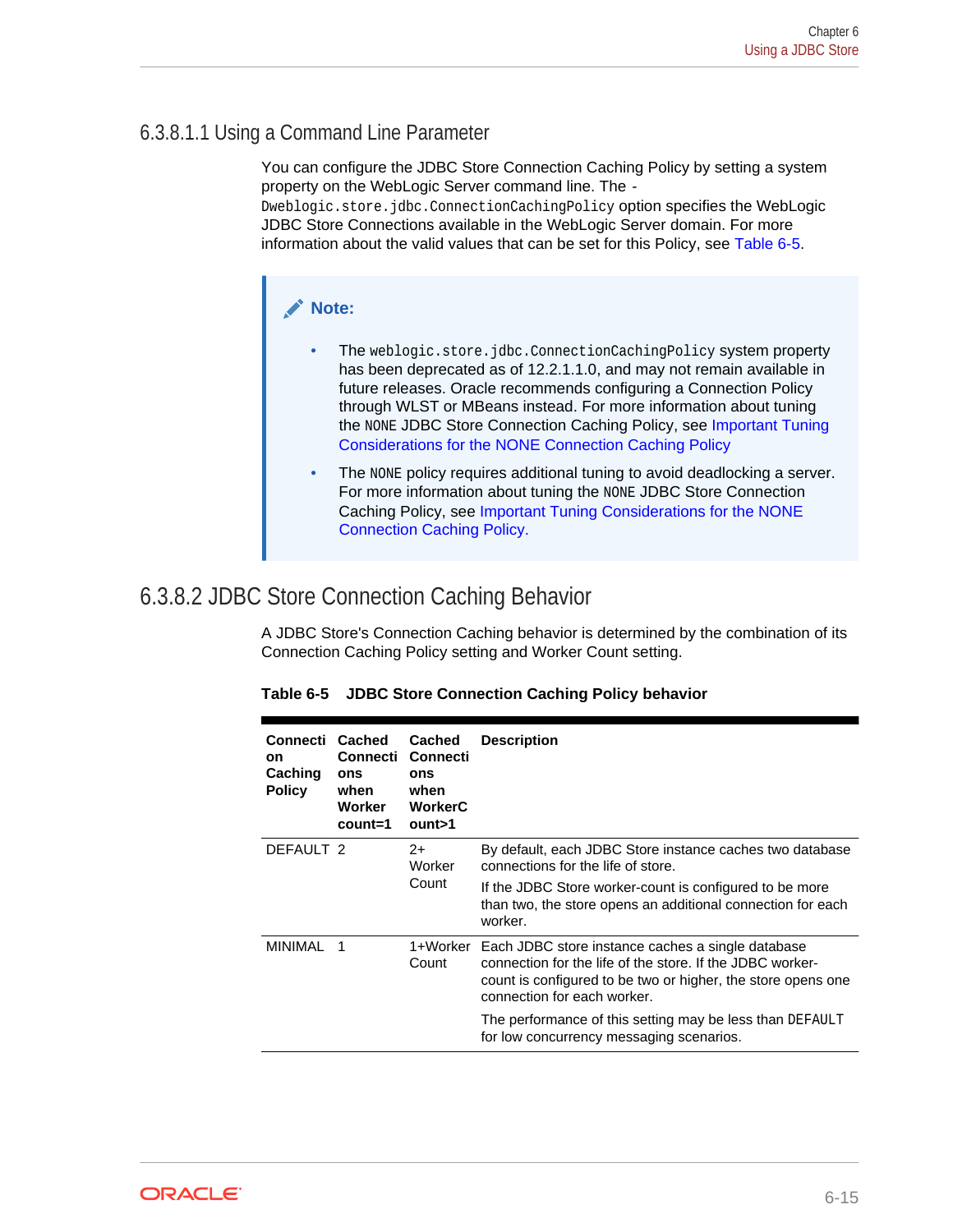| Connecti<br>on<br>Caching<br><b>Policy</b> | <b>Cached</b><br>Connecti<br>ons<br>when<br>Worker<br>count=1 | Cached<br>Connecti<br>ons<br>when<br><b>WorkerC</b><br>$_{\text{ount}>1}$ | <b>Description</b>                                                                                                                                                                                                          |
|--------------------------------------------|---------------------------------------------------------------|---------------------------------------------------------------------------|-----------------------------------------------------------------------------------------------------------------------------------------------------------------------------------------------------------------------------|
| <b>NONE</b>                                | 0                                                             | N/A                                                                       | Each JDBC store instance obtains a connection from its<br>data source as needed, and releases the connection when<br>finished.                                                                                              |
|                                            |                                                               |                                                                           | The NONE setting is not compatible with a JDBC Store<br>worker-count of two or more, and will result in a<br>configuration validation exception. The performance of this<br>setting will be lesser than DEFAULT or MINIMAL. |
|                                            |                                                               |                                                                           | <b>Warning:</b> To avoid the risk of dead-locking a WebLogic<br>Server, Oracle strongly recommends configuring a<br>dedicated data source for NONE connection-caching-policy<br>JDBC stores.                                |

<span id="page-43-0"></span>**Table 6-5 (Cont.) JDBC Store Connection Caching Policy behavior**

#### 6.3.8.3 Important Tuning Considerations for the NONE Connection Caching **Policy**

It is important to consider the following tuning considerations when a JDBC Store Connection Caching Policy is set to NONE:

Use a dedicated Data Source to avoid deadlocks - It is strongly advised to configure JDBC Stores to use a dedicated Data Source when the JDBC Store Connection Caching Policy is set to NONE. ANONE policy JDBC Store may deadlock a server or eventually fail if it is configured to share the Data Source with applications or non-store services.

For example, consider an application that performs the following steps:

- **1.** Obtains a Data Source connection.
- **2.** Sends a persistent JMS message through a JMS Server with a NONE policy, JDBC Store that uses the same Data Source.
- **3.** Closes the Data Source connection.
- It is possible that step 1 can obtain the last available connection in the Data Source connection pool, and therefore in step 2, the JMS send call will block until the NONE policy JDBC Store is able to get a connection from the same pool. This is a problem because step 2 will potentially never get a connection no matter how long it waits since it is possible that all other applications are also blocked in step 2 (and therefore no application can get to step 3 in order to free up a connection). This problem in turn can cause a server or client to have many stuck threads and/or cause a JDBC Store to ultimately shutdown once it waits too long to try and get a connection.
- Tune a large enough Data Source connection pool A JDBC Store uses multiple concurrent connections when its dependent services (such as JMS) first initialize. Hence, the Data Source pool must be configured so that it can grow somewhat larger than the number of JDBC Stores that are using the pool.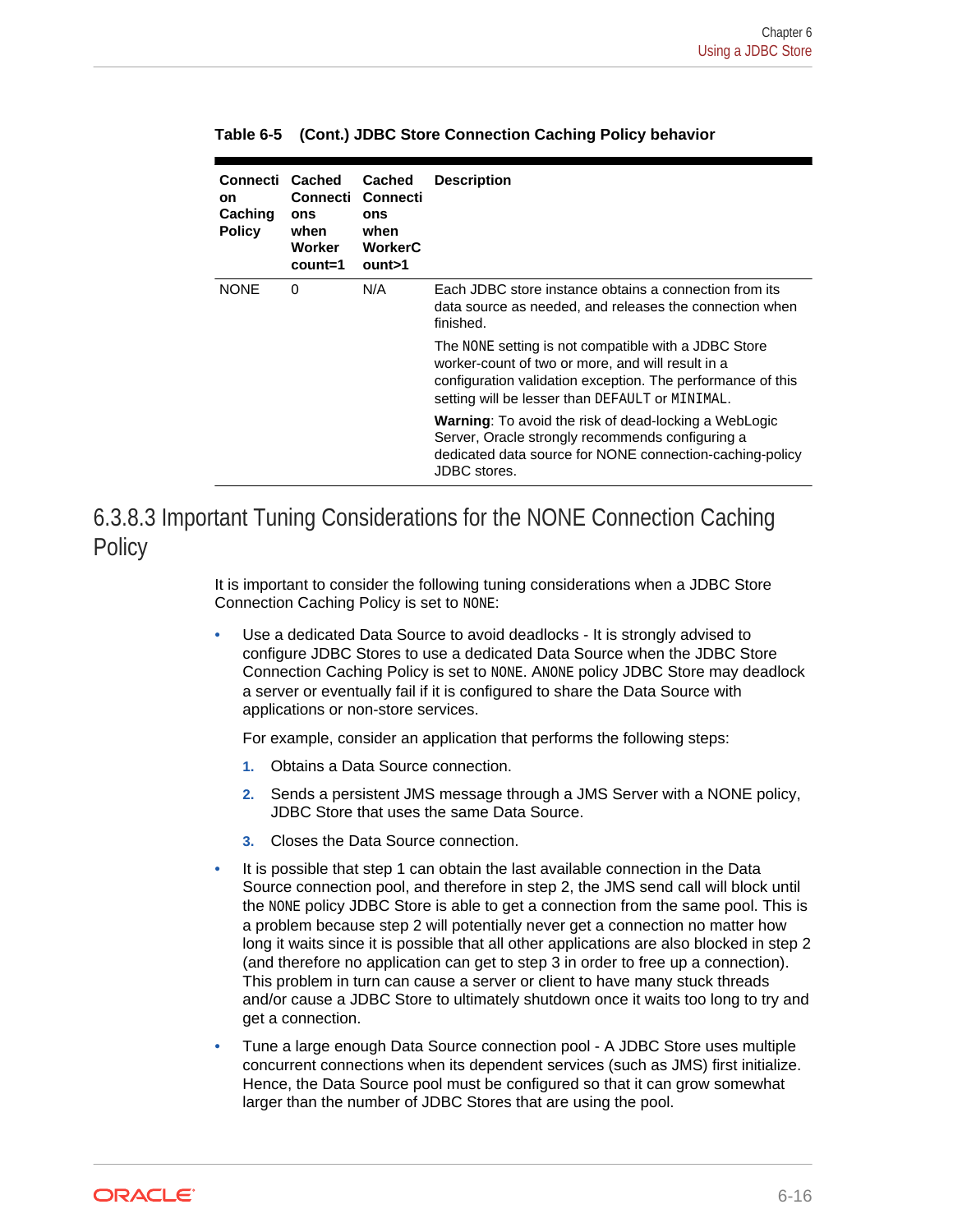- <span id="page-44-0"></span>• Enable and tune Data Source connection testing - Enabling Data Source connection testing helps provide JDBC Store resiliency during database access failures. But, note that if performance is a concern, then frequent Data Source connection testing should be avoided, since it lowers performance of a NONE policy JDBC Store. In general, it is advisable to enable the Data Source Test Connection on Reserve setting, and set the Data Source Seconds to Trust and Idle Pool Connection value higher than zero, and lower than the JDBC Store Connection Retry Interval Millis value. See Connection Testing Options for a Data Source in *Administering JDBC Data Sources for Oracle WebLogic Server*.
- Monitor and tune Prepared Statement Caching performance A JDBC Store configured with NONE may yield poor performance if its Data Source or JDBC driver Prepared Statement Cache size is too small. To check if cache misses are lowering performance, monitor your prepared statement cache activity when under load. This monitoring should show frequent cache hits and few cache misses, but if you see many cache misses then increase your cache size.
- Monitor Oracle RAC with GridLink performance and potentially tune accordingly. If a NONE policy JDBC Store yields poor performance in comparison to other policies when using Oracle RAC with a GridLink driver, the potential workarounds are:
	- Use a Multi Data Source instead of GridLink Data Source.
	- Rebuild JDBC Store tables with a reverse index. See [Rebuilding the Store](#page-47-0) [Table Index for an Oracle Database](#page-47-0).

#### **Note:**

The NONE policy may yield measurably lower performance than the MINIMAL or DEFAULT policies even if all of the above considerations are carefully followed.

## 6.3.9 Guidelines for Configuring a JDBC Store

The following sections provide guidelines for using JDBC store prefixes, recommended WebLogic JDBC data source settings for JDBC stores, and handling JMS transactions with JDBC stores.

#### 6.3.9.1 Using Prefixes with a JDBC Store

The JDBC store database contains a database table, named WLStore, that is generated automatically and is used internally by WebLogic Server. The JDBC store provides an optional Prefix Name parameter, which can be used to provide more precise access to the database table.

It is always a best practice to configure a prefix for the JDBC WLStore table name, especially when:

- The database requires fully-qualified names. (You should verify this with your database administrator.)
- There is more than one JDBC store instance sharing a database, since no two JDBC stores can share the same table.
- There are many tables in the database. Setting the prefix reduces the number of tables the JDBC store must search through to find its table during boot.

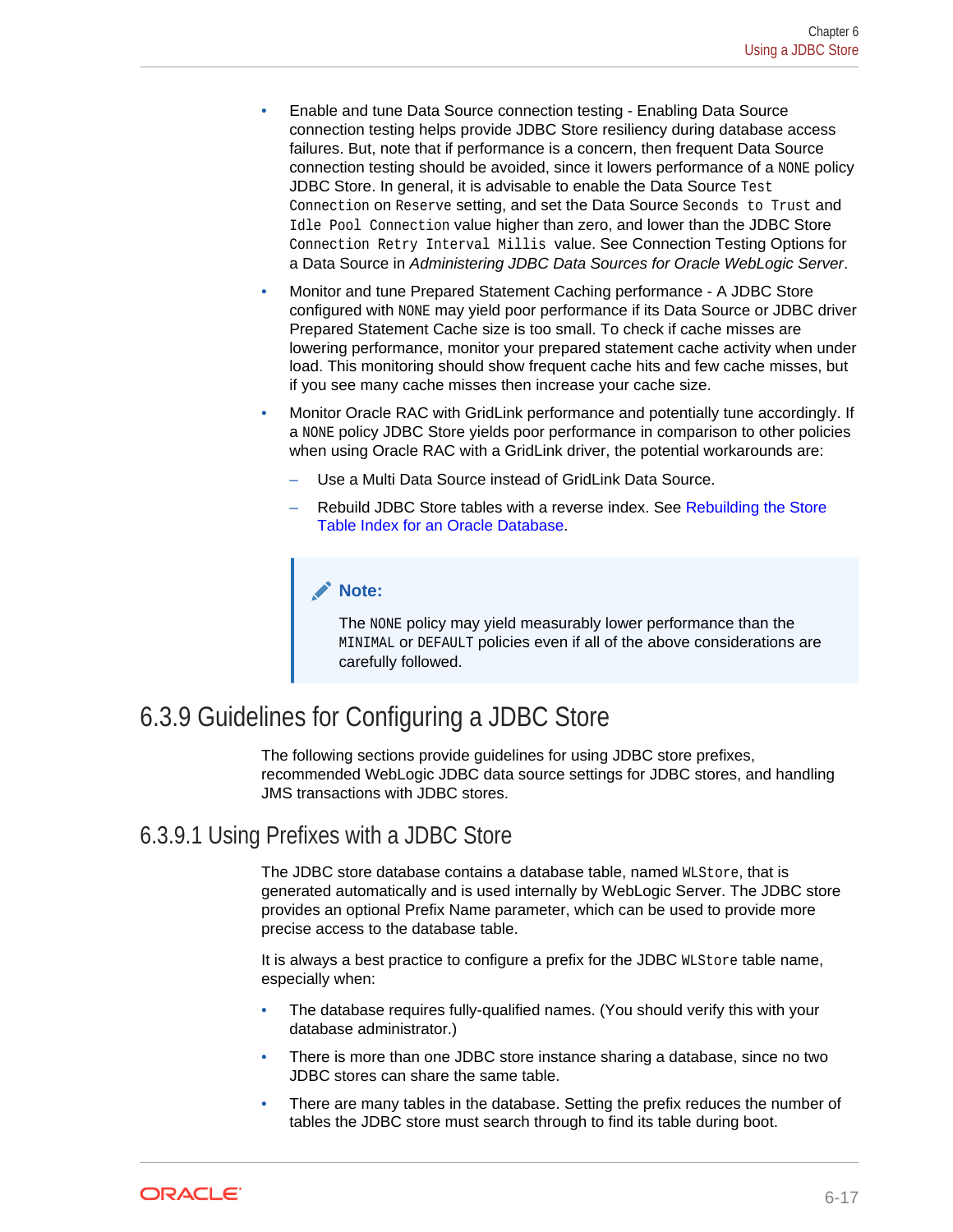#### <span id="page-45-0"></span>6.3.9.1.1 JDBC Store Table Rules

To avoid potential data loss, follow these rules:

- Each JDBC store table name must be unique.
- If multiple JDBC stores share a table, the behavior is undefined and data loss is likely.
- There is no procedure for combining two database tables into a single table.

#### 6.3.9.1.2 Prefix Name Format Guidelines

For most databases, the Prefix Name option for the JDBC store's backing database table should be set in the following format for each configured JDBC store, which will result in a valid table name when prepended to the JDBC store table name:

[[[catalog.]schema.]prefix]

Note that each period in the [[[catalog.]schema.]prefix] format is significant. Generally, catalog identifies the set of system tables being referenced by the DBMS, and schema generally corresponds to ID of the table owner (username). When no prefix is specified, the JDBC store table name is simply WLStore and the database implicitly determines the schema according the current user of the JDBC connection.

For example, in a production database, the database administrator could maintain a unique table for the Sales department, as follows:

[[[Production.]JMSAdmin.]Sales]

The resulting table will be created in the Production catalog, under the JMSAdmin schema, and will be named SalesWLStore.

For some DBMS vendors, such as Oracle, there is no catalog to set or choose, so the format simplifies to [[schema.]prefix]. For more information, refer to your DBMS documentation for instructions on fully-qualified table names, but note that the syntax specified by the DBMS may differ from the format required for this option.

#### **Caution:**

If the Prefix Name setting is changed, but the WLStore database table already exists in the database, take care to preserve existing table data. In this case, the existing database table must be renamed by a database administrator to match the new configured table name.

#### 6.3.9.2 Recommended JDBC Data Source Settings for JDBC Stores

The following settings are recommended when you use a JDBC data source or multi data source for JDBC stores.

#### 6.3.9.2.1 Automatic Reconnection to Failed Databases

WebLogic Server provides robust JDBC data sources that can automatically reconnect to failed databases after they come back online, without requiring you to restart

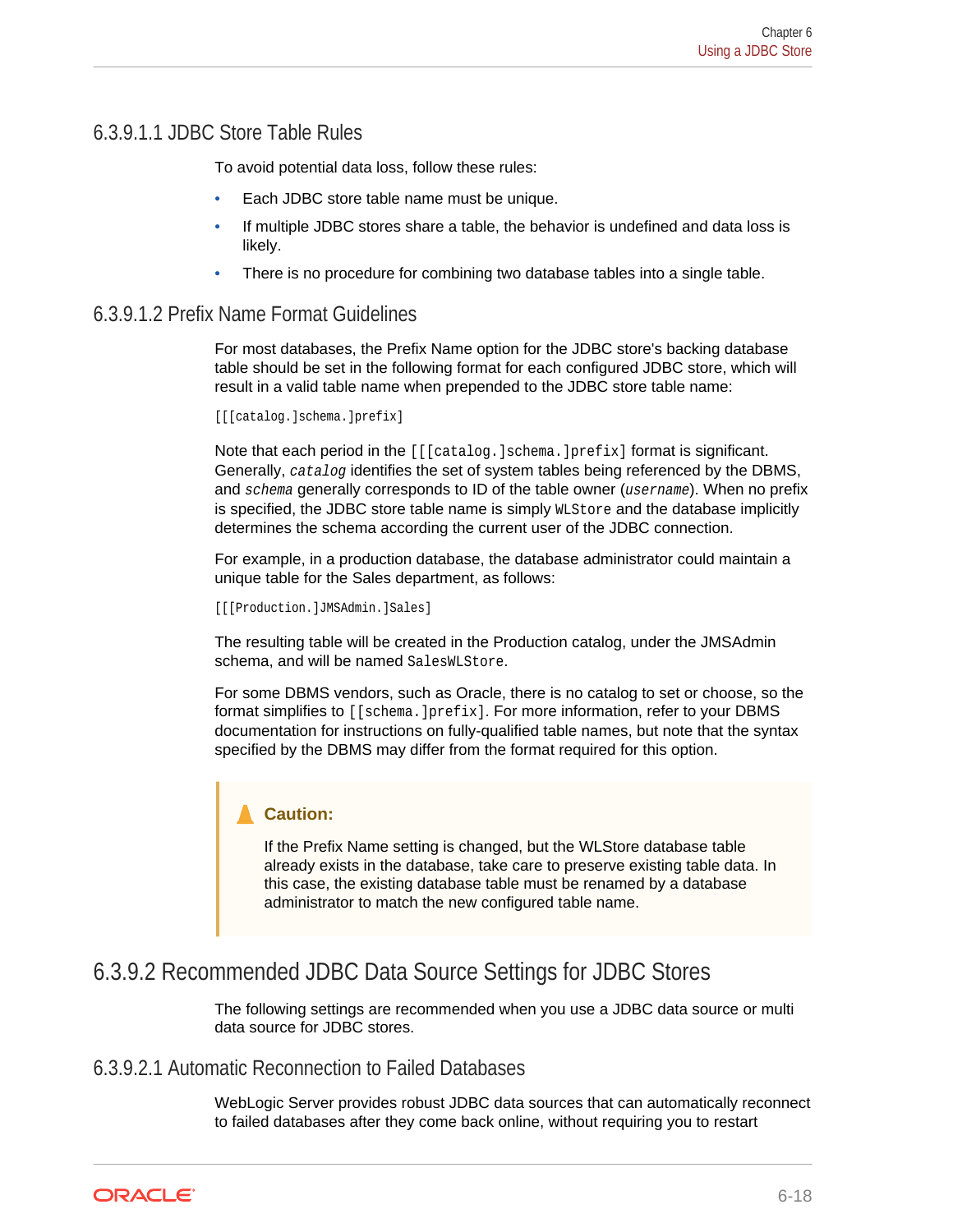<span id="page-46-0"></span>WebLogic Server. To take advantage of this capability, and make your use of JDBC stores more robust, configure the following options on the JDBC data source associated with the JDBC store:

TestConnectionsOnReserve="true" TestTableName="SYSTABLES" ConnectionCreationRetryFrequencySeconds="600"

For more information about JDBC default Test Table Names, see Connection Testing Options for a Data Source in the *Administering JDBC Data Sources for Oracle WebLogic Server*. For more information about setting the number of database reconnection attempts, see the Enabling Connection Creation Retries section in *Administering JDBC Data Sources for Oracle WebLogic Server*.

#### 6.3.9.2.2 Required Setting for Oracle DB2 Type 4 JDBC Drivers

For data sources used as a JDBC store that use the Oracle Type 4 JDBC driver for DB2, the BatchPerformanceWorkaround property must be set to "true" due to internal JMS batching requirements.

#### 6.3.9.3 Handling JMS Transactions with JDBC Stores

The JDBC store must use a JDBC data source that uses a non-XA JDBC driver and has **Supports Global Transactions** disabled. This limitation does not remove the XA capabilities of layered subsystems that use JDBC stores. For example, WebLogic JMS is fully XA-capable regardless of whether it uses a file store or any JDBC store.

Because the JDBC store implements the XAResource interface, it acts as it's own resource manager and handles the transactions above the JDBC driver level. That is, the store itself implements the XAResource and handles the transactions without depending on the database (even when the messages are stored in the database).

This means that whenever you are using a JDBC store and a database (even if it is the same database where the JMS messages are stored), then it is two-phase commit transaction.

For more information about using JMS transactions with a JDBC store, see Using Transactions with WebLogic JMS in *Developing JMS Applications for Oracle WebLogic Server*.

From a performance perspective, you may also boost your performance as follows:

- Ensure that the JDBC data source used for the database work exists on the same server instance as the JMS destination—the transaction will still be two-phase, but it will be handled with less network overhead.
- Use file stores rather than JDBC stores.
- Configure multiple services to share the same store if they will commonly be invoked within the same transaction.
- If an application directly performs database operations in addition to invoking store services (such as JMS) within the same transaction, consider using a JDBC data source with Logging Last Resource (LLR) enabled for the database operations.

With the LLR optimization, the transaction will follow the two-phase commit protocol, but the database operations will be handled in a single local transaction, which may improve overall transaction performance. For more information on using the LLR optimization, see Understanding the Logging Last Resource

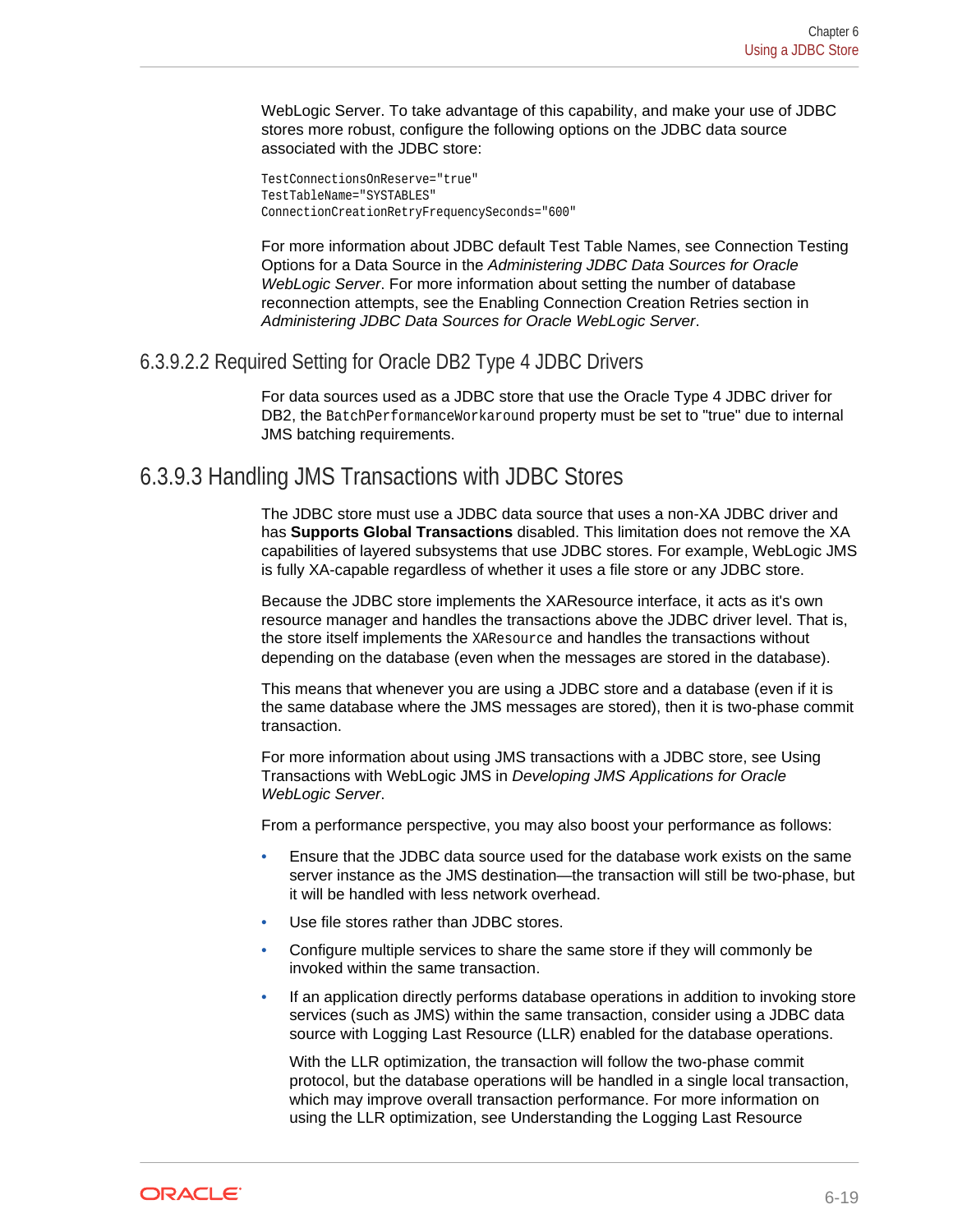Transaction Option in *Administering JDBC Data Sources for Oracle WebLogic Server*.

## <span id="page-47-0"></span>6.3.10 Enabling I/O Multithreading for JDBC Stores

Under heavy JDBC store I/O loads, you can improve performance by configuring a JDBC store to use multiple JDBC connections to concurrently process I/O operations.

#### **Note:**

Enabling I/O multithreading under light loads may actually reduce performance. Oracle recommends that you tune your applications appropriately.

To enable I/O multithreading, set the Worker Count attribute to an integer value greater than 1. The default value of this configuration property is 1 and disables this option. The Worker Count attribute specifies the number of worker threads the JDBC store uses to process store I/O. Each worker thread acquires one JDBC connection from the configured data source pool when the store is opened. In many cases, benefits of multithreading tends to decrease after 4 concurrent threads. When using a slow connection to the database, multithreading may not improve performance.

#### **Note:**

If you set the Worker Count to a value where there are not enough connections available in the connection pool, the JDBC store will fail to open.

You can tune the workload for each worker thread by changing the value of the Worker Preferred Batch Size attribute. Increasing the value of this attribute incrementally increases the workload assigned to each worker thread. The workload consists of store I/O requests, which are grouped and pushed to each JDBC worker thread for processing. If the size of individual I/O requests is commonly very large (for example, requests to store 1 MB JMS messages), then tune the value of Worker Preferred Batch Size to a smaller value for better performance.

#### 6.3.10.1 Rebuilding the Store Table Index for an Oracle Database

When I/O multithreading is enabled, multiple JDBC connections are used to concurrently process store I/O operations which can result in database resource contention. To reduce contention on Oracle databases, Oracle recommends rebuilding the primary key index into a reverse key index when I/O multithreading is used. If you use and then disable I/O multithreading, Oracle recommends rebuilding the primary key index as a non-reverse index. For more information on reverse key indexes, see [Indexes and Index-Organized Tables](http://docs.oracle.com/cd/E11882_01/server.112/e40540/indexiot.htm#CNCPT721) in *Oracle Database Concepts*.

Use the following basic steps to rebuild the Store table index for Oracle database:

**1.** Login to the Oracle database under the Store schema name. The Store schema name may or may not be the same as the data source user name.

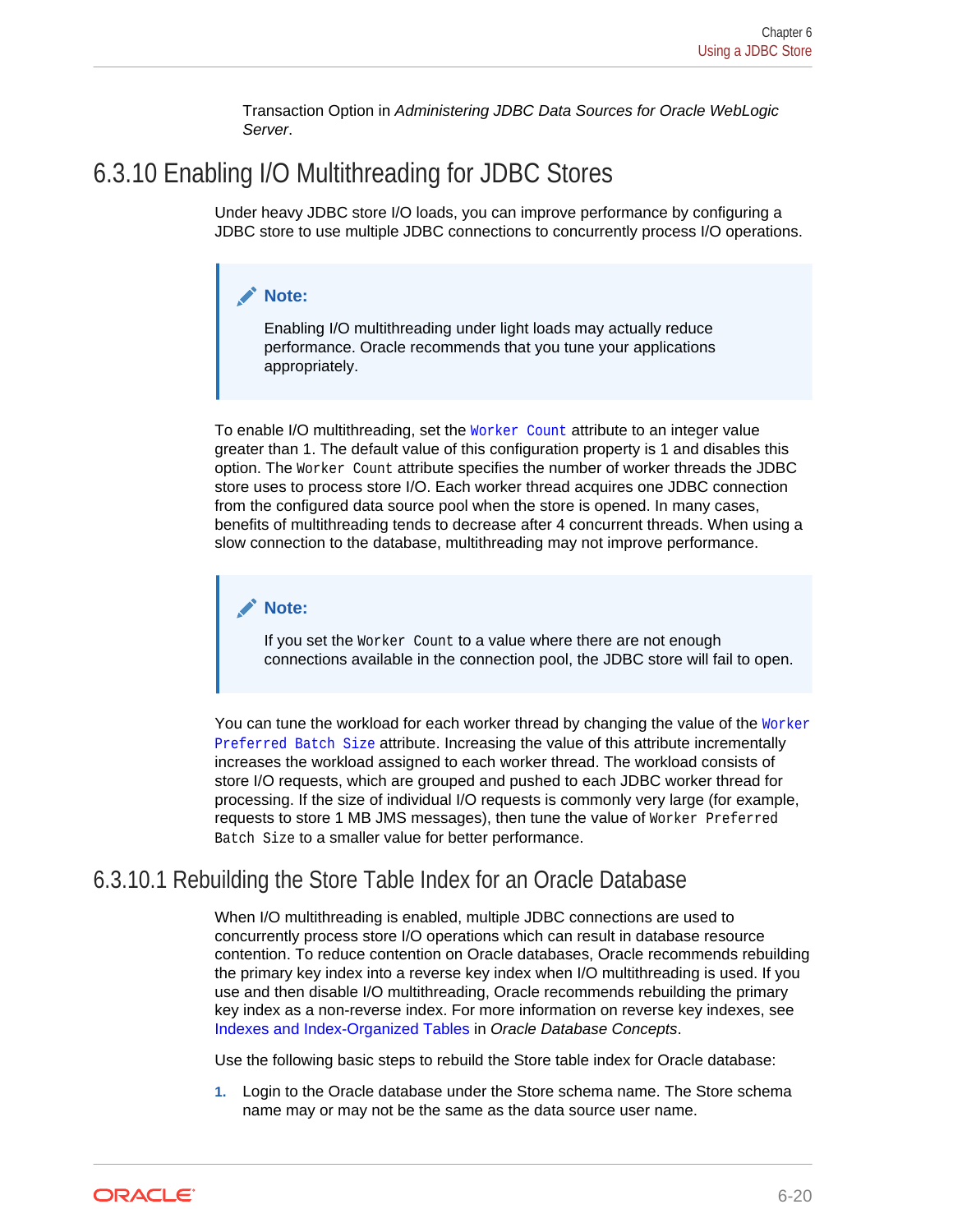**2.** Use the PL/SQL script found in Build a Reverse Index for an Oracle Database or Build a Non-Reverse Index for an Oracle Database to rebuild the Store table index as needed. Replace *<Store Table Name>* in each script with the Store table name as described in [Using Prefixes with a JDBC Store.](#page-44-0) See [Execution of PL/SQL](http://docs.oracle.com/database/121/CNCPT/srvrside.htm#CNCPT036) [Subprograms](http://docs.oracle.com/database/121/CNCPT/srvrside.htm#CNCPT036) in *Oracle Database Concepts*.

#### **Note:**

Oracle recommends reverse indexes for I/O multithreading and nonreverse indexes for single threaded I/O.

#### 6.3.10.1.1 Build a Reverse Index for an Oracle Database

To rebuild the Store table index as a reverse index for an Oracle database, run the following PL/SQL block as the store database user:

```
declare
  idx user_ind_columns.index_name%TYPE;
  alter_stmt VARCHAR2(200);
begin
 select index name into idx from user_ind_columns where table_name =
<Store Table Name> and column_name = 'ID';
  alter_stmt := 'alter index ' || idx || ' rebuild reverse';
  dbms_output.put_line(alter_stmt);
  execute immediate alter_stmt;
end;
/
```
#### 6.3.10.1.2 Build a Non-Reverse Index for an Oracle Database

To rebuild a reverse Store table index as a non-reverse index for Oracle database, run the following PL/SQL block as the store database user:

```
declare
  idx user_ind_columns.index_name%TYPE;
  alter_stmt VARCHAR2(200);
begin
  select index_name into idx from user_ind_columns where table_name =
 s < Store Table Name> and column name = 'ID';
 alter_stmt := 'alter index ' || idx || ' rebuild noreverse';
  dbms_output.put_line(alter_stmt);
  execute immediate alter_stmt;
end;
/
```
#### 6.3.10.1.3 Reducing Contention in a Non-Oracle Database

For non-Oracle databases, refer to the database provider's documentation on how to reduce the contention.

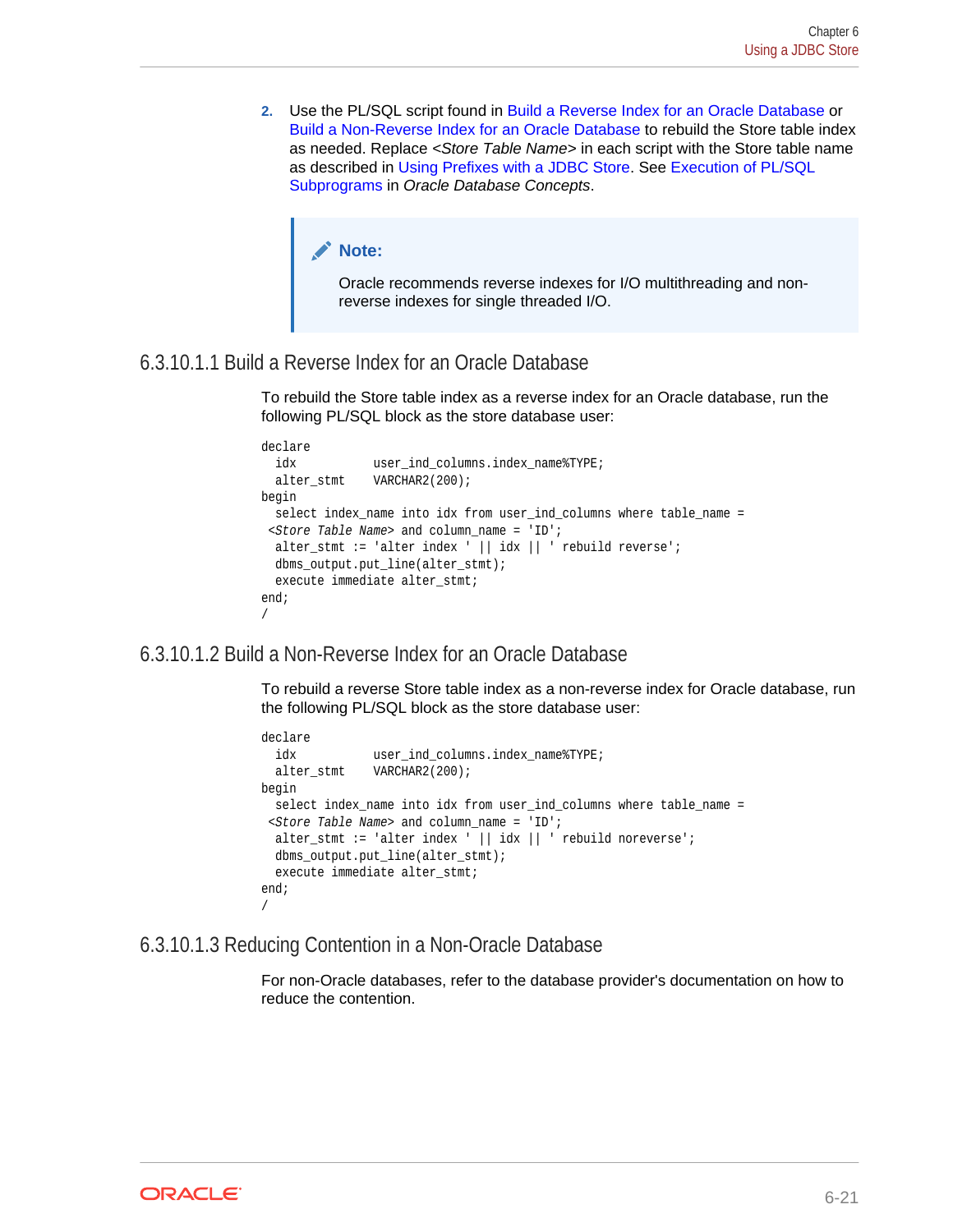# <span id="page-49-0"></span>7 Managing the WebLogic Persistent Store

This chapter explains how to use the administration utility and secure store data.

- Administering a Persistent Store
- [Secure File Store Data](#page-53-0)

# 7.1 Administering a Persistent Store

The WebLogic Store administration utility enables administrators to troubleshoot a WebLogic persistent store. The store utility operates only on a store that is not currently opened by a running server instance. This utility can be run from a Java command line or from WebLogic Scripting Tool (WLST), as described in [Store](#page-50-0) [Administration Using a Java Command Line](#page-50-0) and [Store Administration Using WLST.](#page-51-0)

The most common uses-cases for store administration are for compacting a file store to reduce its size and for dumping the contents of a file store of JDBC store to an XML file for troubleshooting purposes. Examples of these use cases are provided later in this section.

Table 7-1 defines the available store administration commands for Java and WLST.

| <b>Java Command</b> | <b>WLST</b><br><b>Method</b> | <b>What It Does</b>                                                                                                                                                                                                                                                                                                                                                                                |
|---------------------|------------------------------|----------------------------------------------------------------------------------------------------------------------------------------------------------------------------------------------------------------------------------------------------------------------------------------------------------------------------------------------------------------------------------------------------|
| help                | helpstore                    | Displays available commands, usage, and examples.                                                                                                                                                                                                                                                                                                                                                  |
| compact             | compactstor<br>e             | Compacts and defragments the space occupied by a file<br>store. This command only works offline and does not<br>work for JDBC stores.                                                                                                                                                                                                                                                              |
|                     |                              | <b>Note:</b> Compacting a file store is usually not necessary if<br>you know that file store will likely grow to the current<br>size again. File stores automatically re-use space freed<br>by deleted records and expand only when there is<br>insufficient internal space for new records. Also, file<br>stores do not normally become fragmented as most<br>persistent records are short-lived. |
| openfile            | openfilesto<br>re            | Opens an existing file store for further operations. If a<br>file store does not exist, a new one is created in an open<br>state using the -create parameter.                                                                                                                                                                                                                                      |
| openjdbc            | openjdbcsto<br>re            | Opens an existing JDBC store for further operations. If a<br>JDBC store does not exist, a new one is created in an<br>open state                                                                                                                                                                                                                                                                   |
| dump                | dumpstore                    | Dumps store or connection contents in a human-<br>readable format to user-specified XML file. The XML file<br>format is the same format used by the diagnostic image<br>of the persistent store.                                                                                                                                                                                                   |

#### **Table 7-1 Persistent Store Administration Options**

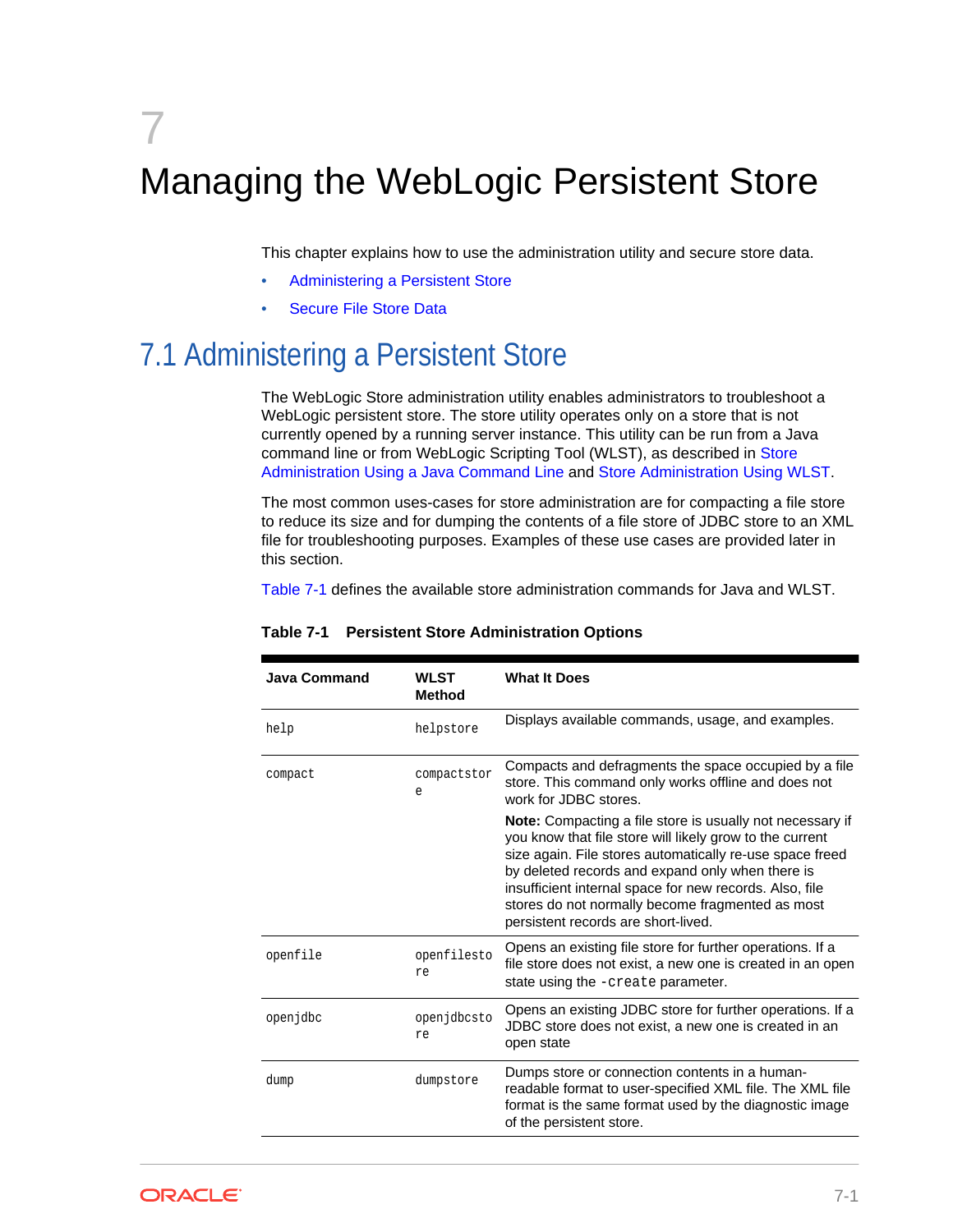| <b>Java Command</b> | <b>WLST</b><br><b>Method</b> | <b>What It Does</b>                                                         |
|---------------------|------------------------------|-----------------------------------------------------------------------------|
| list                | liststore                    | Lists store names, open stores, or connections in a<br>store.               |
| n/a                 | getstorecon<br>ns            | Returns a list of connections in the specified store (for<br>script access) |
| n/a                 | getopenstor<br>es            | Returns a list of opened stores (for script access).                        |
| opts                | n/a                          | Lists invocation options for the store administration tool.                 |
| verbose             | n/a                          | Controls display of additional information, such as stack<br>traces.        |
| close               | closestore                   | Closes a previously opened store.                                           |
| quit                | exit                         | Ends the store administration session.                                      |

<span id="page-50-0"></span>**Table 7-1 (Cont.) Persistent Store Administration Options**

A persistent store can be backed by the file system (file store) or by a JDBC-capable database (JDBC store). Except for the openfile/openfilestore() and openjdbc/ openjdbcstore() options, there is no difference in the options to operate on these two different types of stores.

Most commands and methods work in terms of store names, while others also work in terms of connection names. Store connections are logical groups of records within persistent stores. For example, the JMS and JTA subsystems persist their respective records in different connections in the same file store.

### 7.1.1 Store Administration Using a Java Command Line

To open the persistent store administration utility from a Java command line, type the following:

```
> java weblogic.store.Admin
```
> storeadmin->

### 7.1.1.1 Accessing Store Administration Help

Type help for detailed descriptions on available store administration commands, as well as examples of typical command usage. For example, the following comprehensive help is provided for the list command, which lists store names, open stores, or connections in a store.

```
storeadmin->help list
   Command:
     list
  Description:
     lists store names, open stores, or connections in a store
```
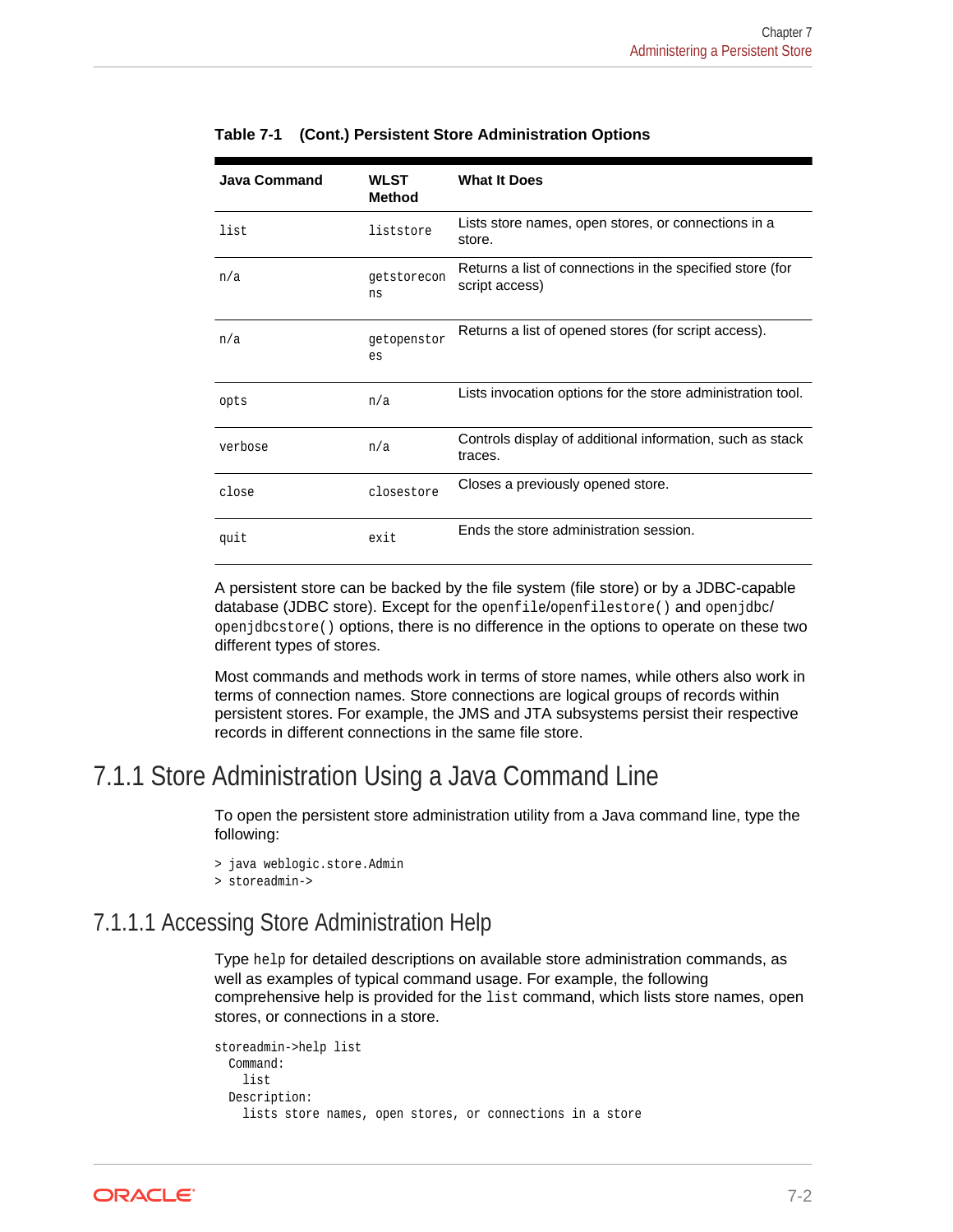```
 Usage:
  list [-store storename|-dir dir]
 Examples:
  list #lists all opened stores by storename
   list -store store1 #lists all connections in store1
   list -dir dir1 #lists all storenames found in dir1
```
### <span id="page-51-0"></span>7.1.1.2 Dumping the Contents of a File Store

Here's an example of using a series of store administration commands to ultimately export the contents of a file store named myfilestore into a human-readable XML file format in a temporary directory. This does not include store connection names or the actual record contents, which require the optional -conn and -deep parameters.

```
> storeadmin-> list -dir .
```

```
> storeadmin-> openfile -store myfilestore -dir .
```

```
> storeadmin-> dump -store myfilestore -out d:\tmp\filestore1-out
```

```
> storeadmin-> close -store myfilestore
```
The list command shows all the store names in the current directory. The openfile and openjdbc commands must be used to open and/or create a file or JDBC store first before calling certain administration functions, like dump and list (only when listing open stores). After administering an open store, you must close it using the close command. WritePolicy in generated dump is the policy that the dump tool itself uses when it opens the store.

#### 7.1.1.3 Compacting a File Store

Here is an example of using the compact command to compact the space occupied by a file store in the mystores directory.

> storeadmin->compact -dir c:\mystores -tempdir c:\tmp

Since the compact command can only be used on an unopened file store, none of the stores that have files in the source -dir directory should be open. Also, the temporary -tempdir directory should have at least enough extra space as the source directory and should also not be under the source directory. When compact successfully completes, the newly compacted store files will be in the mystores directory. In addition, a new, uniquely-named directory will be created under tmp containing the original uncompacted store files.

## 7.1.2 Store Administration Using WLST

The WLST interface has additional methods (compared to the Java command line) such as getopenstores and getstoreconns, that return relevant Java objects and can be used for scripting in WLST.

#### **Note:**

In this release, ThreeStepThreshold, Worker Count, and Worker Preferred Batch Size are not supported when using the WebLogic Scripting Tool (WLST) offline.

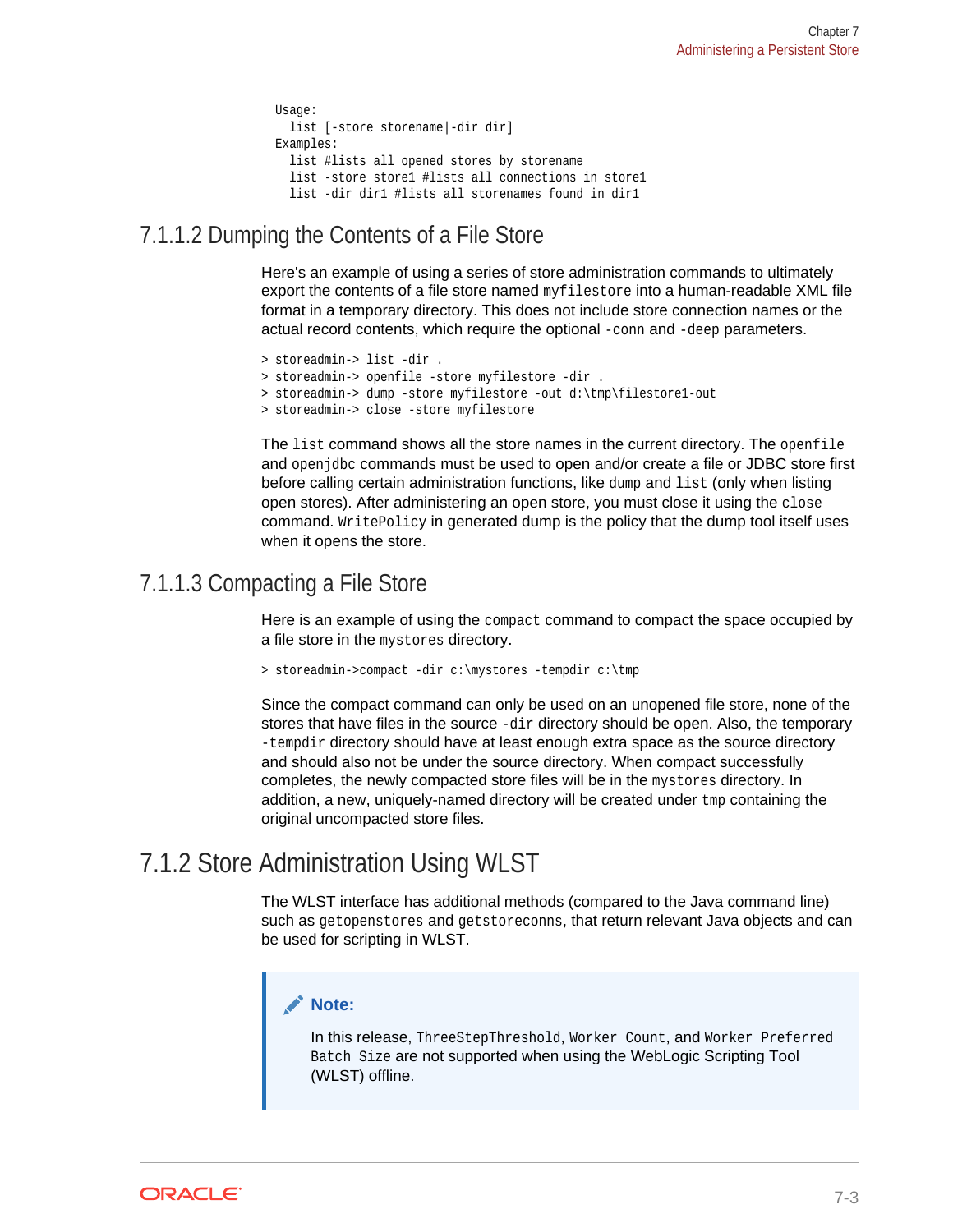#### <span id="page-52-0"></span>7.1.2.1 Accessing Store Administration Help

To access the persistent store administration utility from WLST, type the following command:

```
> java weblogic.WLST
```
Type helpstore() for detailed descriptions on available store administration commands, as well as examples of typical command usage. For example, the following help is provided for the list command, which lists store names, open stores, or connections in a store.

```
> wls:/offline> helpstore(liststore)
  lists storenames, opened stores, or connections (for interactive access)
  Parameters store and dir cannot both be specified concurrently.
  Usage: liststore(store='null',dir='null')
   @param store [optional] a previously opened JDBC or File store's name.
      If store is specified, all connections in the store are listed.
   @param dir [optional] directory for which to list available store names
      If dir is specified, all store names in the directory are listed.
   If neither store nor dir are specified, all open store names are listed.
  @return 1 on success, 0 on failure
```
Note that the parameters with an equal sign "=" are optional. For example, the compactstore method can be invoked as either compactstore(dir='storename', tempdir='/tmp') or compactstore(store='storename'), where tempdir takes the default value. Default values for optional parameters are listed in the commandspecific help.

#### 7.1.2.2 Dumping the Contents of a JDBC Store Using WLST

Here is an example of using the dumpstore method (store, outfile, conn='null', deep='false') to export the contents of a JDBC store named myJDBCStore in a human-readable XML file format out to a file named mystoredump-out.xml. This does not include store connection names or the actual record contents, which require the optional conn and deep parameters.

```
> wls:/offline>
  openjdbcstore('myJDBCStore', 'oracle.jdbc.OracleDriver',
   'jdbc:oracle:thin:@test2k31:1521:test120a', './wlstoreadmin-dump.props',
   'jmstest', 'jmstest', '', 'jdbcstoreprefix')
  dumpstore('myJDBCStore', 'mystoredump-out')
  closestore('myJDBCStore')
```
The openjdbcstore and openfilestore methods must be used to open and/or create a store first before calling certain administration functions, like dumpstore and liststore (only when listing open stores). After administering an open store, you must close it using the closestore method.

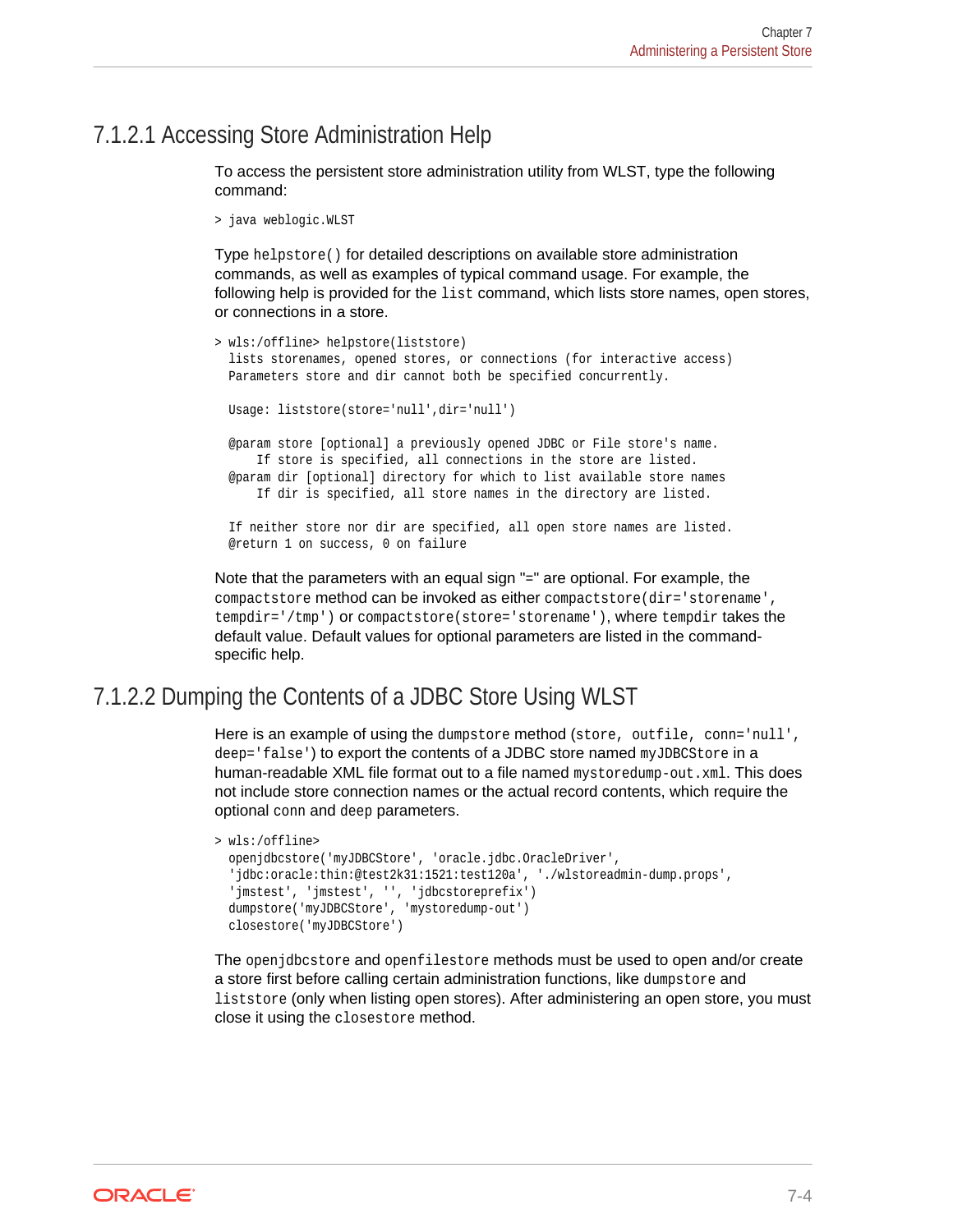## <span id="page-53-0"></span>7.1.2.3 Compacting a File Store Using WLST

Here is an example of a WLST script that uses the compactstore method (dir, tempdir='null') to compact the space occupied by a file store files in the mystores directory.

> wls:/offline> compactstore('c:\mystores','c:\tmpmystore.dir')

Since the compactstore() method can only be used on unopened file stores, none of the stores that have files in the source  $\langle \text{dir} \rangle$  directory should be open. Also, the  $temporary$  'tempdir' directory should have at least enough extra space as the source directory and should also not be under the source directory. When compact successfully completes, the newly compacted store files will be in the mystores directory. In addition, a new, uniquely-named directory will be created under tmpmystore containing the original uncompacted store files.

# 7.2 Secure File Store Data

In order to properly secure file store data, you must set appropriate directory permissions on all your file store directories. If you require data encryption, you must use appropriate third-party encryption software.

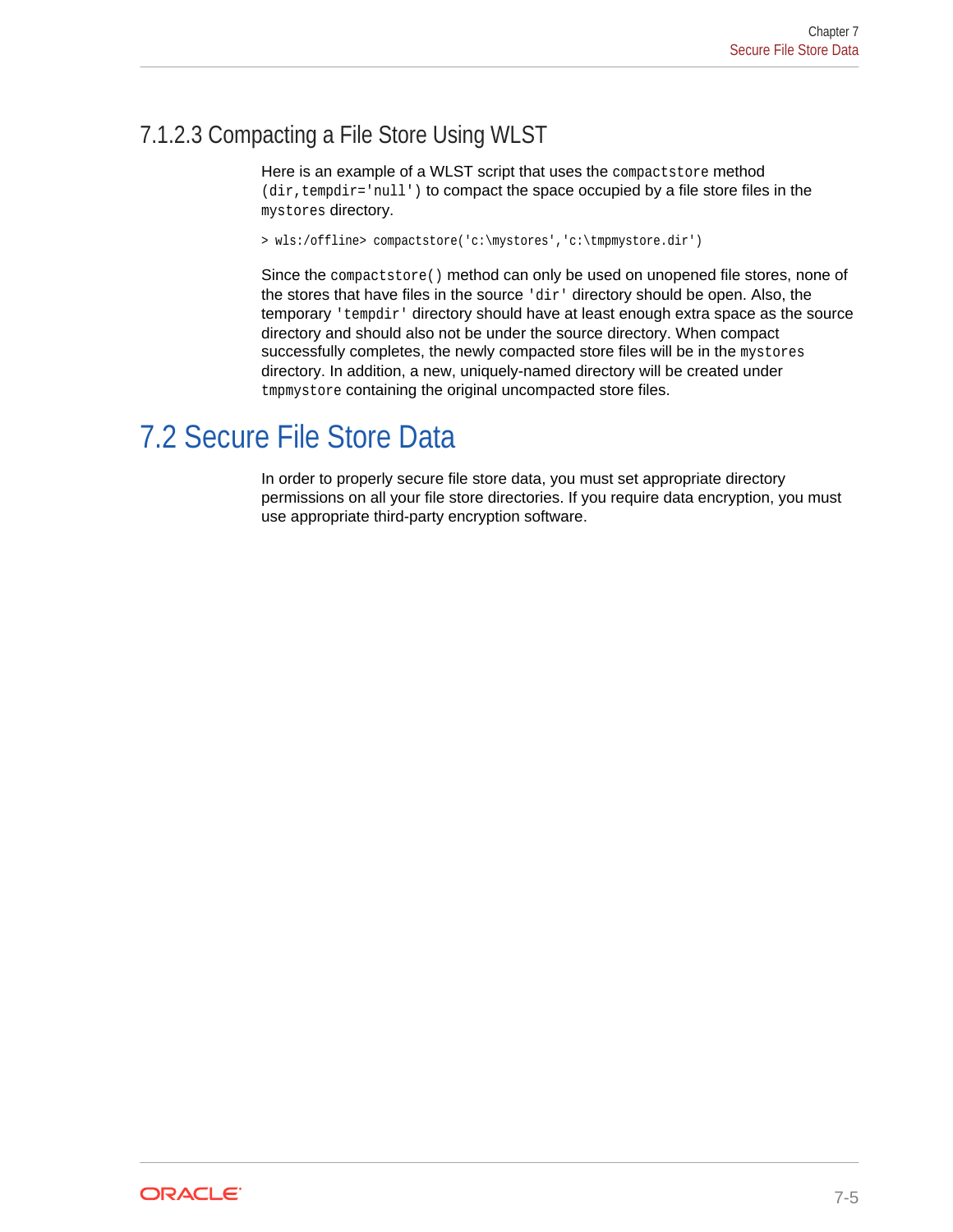# <span id="page-54-0"></span>8 Monitoring the WebLogic Persistent Store

This chapter explains how to monitor the WebLogic Server persistent store.

- **Monitoring a Persistent Store**
- **Monitoring Stores**
- **Monitoring Store Connections**

# 8.1 Monitoring a Persistent Store

You can monitor statistics for each existing persistent store and for each open store connection.

# 8.2 Monitoring Stores

Each persistent store is represented at run time by an instance of the PersistentStoreRuntimeMBean, which provides the following options.

| Option             | <b>What It Does</b>                                                          |
|--------------------|------------------------------------------------------------------------------|
| CreateCount        | Number of create requests issued to this<br>persistent store.                |
| ReadCount          | Number of read requests issued to this<br>persistent store.                  |
| <b>UpdateCount</b> | Number of update requests issued by this<br>persistent store.                |
| <b>DeleteCount</b> | Number of delete requests issued by this<br>persistent store.                |
| ObjectCount        | Number of objects contained in the persistent<br>store.                      |
| Connections        | Number of active connections in the persistent<br>store.                     |
| PhysicalWriteCount | Number of times the persistent store flushes<br>its data to durable storage. |

**Table 8-1 Persistent Store Run-time Options**

# 8.3 Monitoring Store Connections

For each open persistent store connection, the persistent store also registers a PersistentStoreConnectionRuntimemMBean, which provides the following options.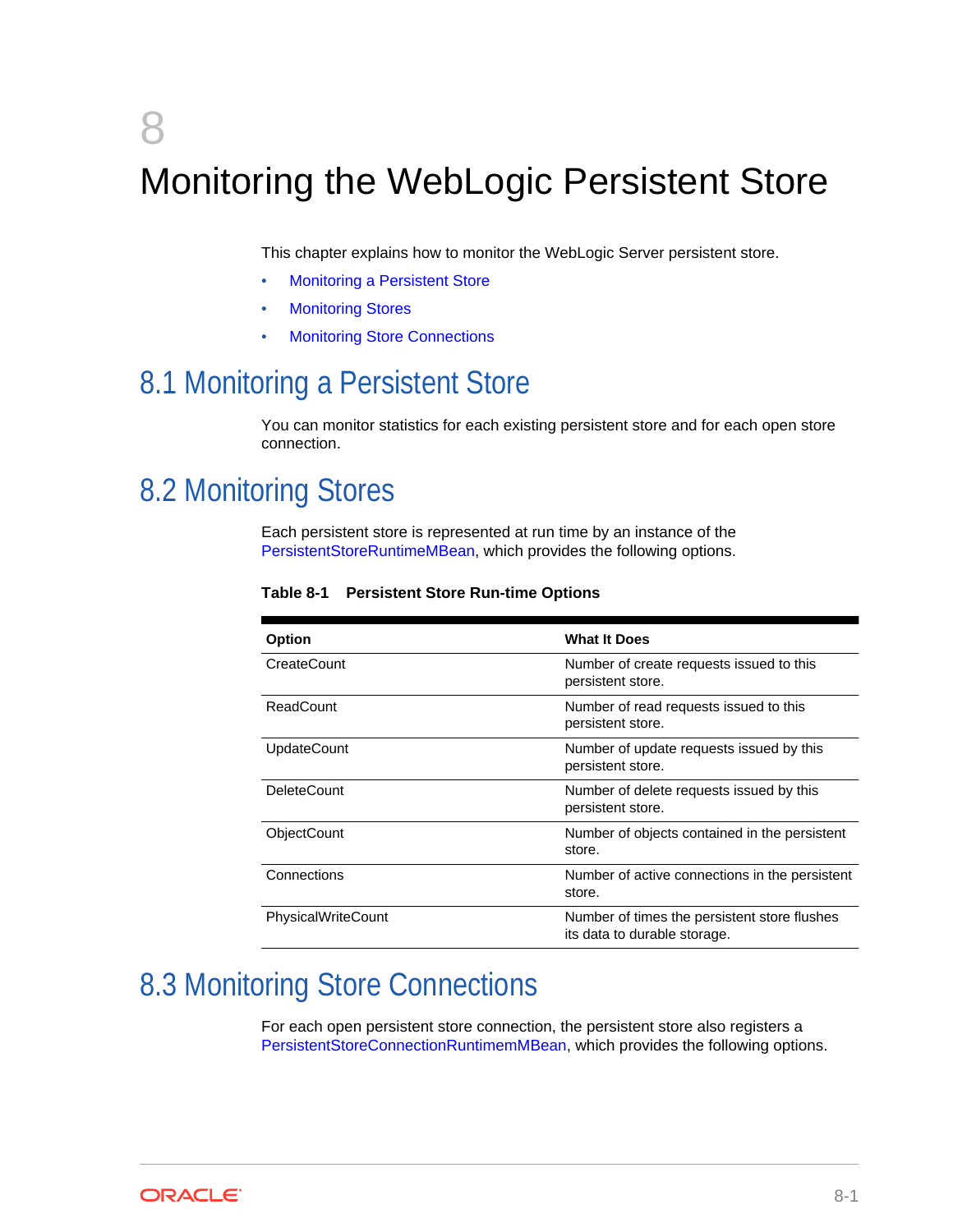| Table 8-2 Persistent Store Connection Runtime Options |
|-------------------------------------------------------|
|                                                       |

| Option             | <b>What It Does</b>                                     |
|--------------------|---------------------------------------------------------|
| CreateCount        | Number of create requests issued to this<br>connection. |
| ReadCount          | Number of read requests issued to this<br>connection.   |
| <b>UpdateCount</b> | Number of update requests issued by this<br>connection. |
| <b>DeleteCount</b> | Number of delete requests issued by this<br>connection. |
| ObjectCount        | Number of objects contained in the<br>connection.       |

Table 8-3 defines most of the run-time prefix names of the WebLogic services and subsystems that can create a connection to the persistent store.

| Table 8-3 Persistent Store Run-Time Prefix Names |  |  |
|--------------------------------------------------|--|--|
|--------------------------------------------------|--|--|

| <b>Subsystem/Service</b>   | <b>Run-Time Prefix Name</b>                                                       |
|----------------------------|-----------------------------------------------------------------------------------|
| Deployment                 | weblogic.deploy.internal                                                          |
|                            | where <i>internal</i> is the name of the<br>deployment connection                 |
| Diagnostic Service         | weblogic.diagnostics.internal                                                     |
|                            | where <i>internal</i> is the logical name of the<br>diagnostic archive connection |
| <b>EJB Timer Services</b>  | weblogic.ejb.timer.internal                                                       |
|                            | where internal uniquely identifies EJB<br>deployments in a server instance        |
| <b>JMS Service</b>         | JMS server:                                                                       |
|                            | weblogic.messaging.jmsServer. <i>internal</i>                                     |
|                            | where <i>internal</i> is the name of the JMS<br>server connection                 |
|                            | JMS durable subscriber:                                                           |
|                            | weblogic.messaging.jmsServer.durablesubs.<br>internal                             |
|                            | where <i>internal</i> is the name of the durable<br>subscriber connection         |
| JTA Transaction Log (TLOG) | weblogic.transaction.internal                                                     |
|                            | where <i>internal</i> is the name of the TLOG<br>connection                       |